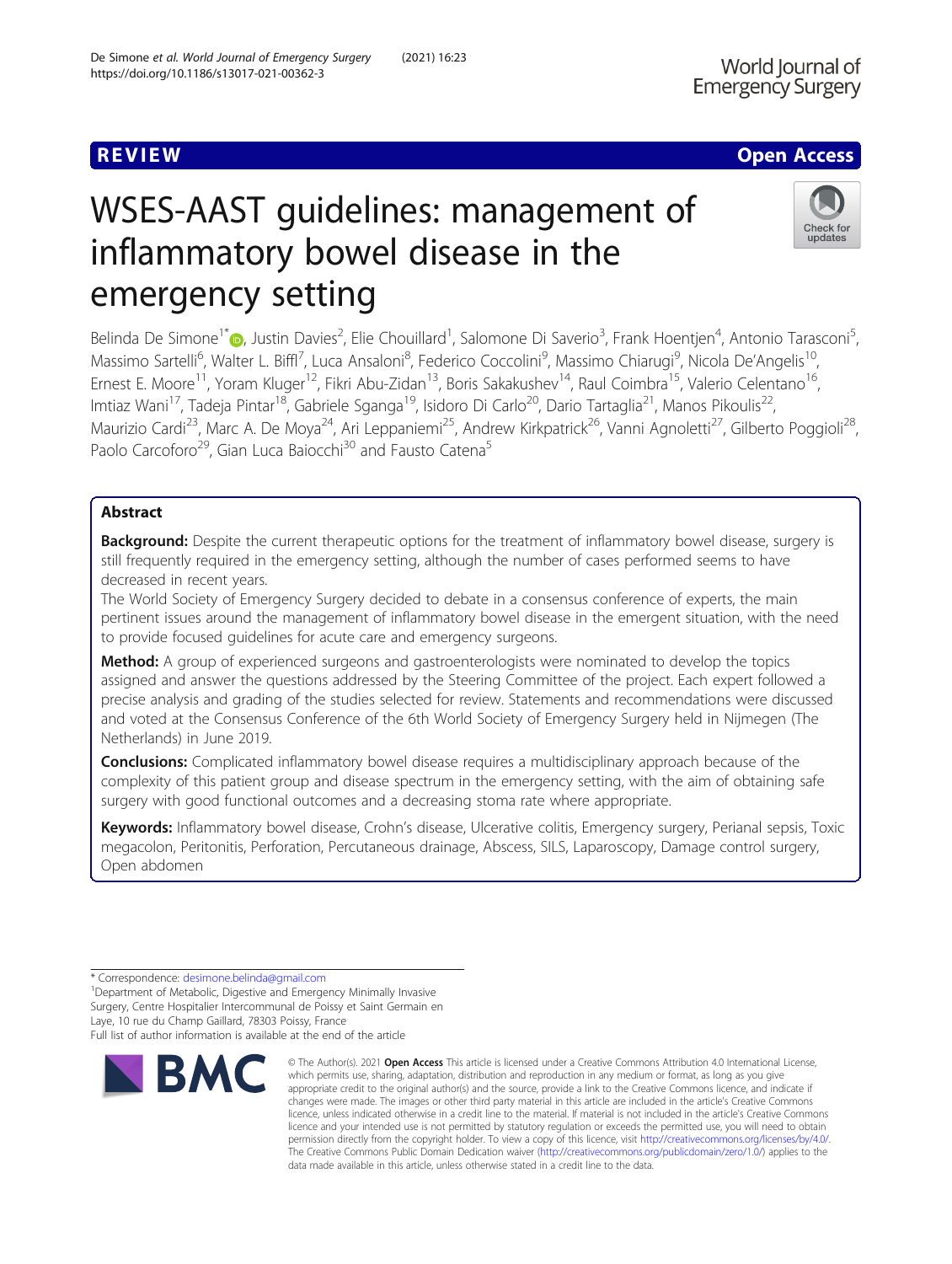# Background

Inflammatory bowel disease (IBD) encompasses a group of chronic inflammatory disorders comprising most commonly of ulcerative colitis (UC) and Crohn's disease (CD). The incidence of IBD appears to be rising in recent decades. Ng et al. [\[1](#page-23-0)] reported that the highest prevalence values were in Europe (UC 505 per 100 000 in Norway; CD 322 per 100 000 in Germany) and North America (UC 286 per 100 000 in the USA; CD 319 per 100 000 in Canada). The prevalence of IBD exceeded 0.3% in North America, Oceania, and many countries in Europe. Overall, the majority of studies on CD and UC report stable or decreasing incidence of IBD in North America and Europe. Since 1990, the incidence has been rising in newly industrialized countries in Africa, Asia, and South America, including Brazil [[1\]](#page-23-0). The overall incidence of UC in Europe, North America, and Oceania is independent of gender. In CD, less consistent findings have been reported, with some cohorts suggesting a female predominance in the incidence of CD and others failing to find any gender difference. Differences in gender-specific incidence exist, with a female predominance in CD in western populations and a male predominance in eastern studies. No gender differences were found in UC [\[2](#page-23-0)].

IBD typically manifests in the 2nd or 3rd decade of life. Although their pathogenesis is still unclear, it is hypothesized that chronic intestinal inflammation originates from an overly aggressive mucosal immune response against luminal bacteria in genetically susceptible subjects.

CD is characterized by transmural inflammation that can occur in the entire gastrointestinal (GI) tract and common localizations include the terminal ileum and colon. Due to the transmural inflammation, complications may present such as abscesses and fistulas.

In contrast, UC demonstrates mucosal inflammation and typically starts distally in the rectum, showing progression towards the more proximal colon. The disease will mostly be limited to the colon and ileal involvement is rare (backwash ileitis).

Diagnosis of IBD is generally made by assessment of symptoms, biochemical markers, and colonoscopy combined with radiology and histology. The different phenotypes of IBD share common clinical features but may have a heterogeneous presentation which includes abdominal pain, vomiting, diarrhea, rectal bleeding, weight loss, and anemia. Extra-intestinal manifestations such as arthritis, skin disorders, and uveitis may also be present.

IBD is chronic and potentially disabling, frequently leading to hospitalizations, lower quality of life and inability to work, with a substantial socio-economic impact [[3](#page-23-0)].

IBD management aims to achieve induction of remission, followed by maintenance therapy to prevent recurrent disease flares.

IBD therapy is tailored and the choice of the treatment regimen depends on several factors including the type, distribution, and disease severity, as well as co-morbidity and patient preferences. Generally, depending on the level of severity, most patients with CD and to a lesser extent those with UC will require immunosuppression to control intestinal inflammation. Conventional immunosuppressive therapies include azathioprine, 6 mercaptopurine, methotrexate, and 6-thioguanine. These therapies may be necessary for many years, particularly given the incurable nature of CD.

In case of insufficient response to immunosuppressive treatment, or in case of intolerance, biologics are the next line of therapy in a step-up approach. Different mechanisms are currently available. Anti-TNF such as infliximab, adalimumab, and golimumab are available and usually the first biologic that is prescribed due to the lower costs since the introduction of biosimilars and good effectiveness/safety profile. Next line biologicals include vedolizumab (anti-integrin), preventing leukocyte homing to the gut, and ustekinumab for CD blocking the interleukin 12/23 pathway. Recently, tofacitinib was approved for the treatment of UC, which is a JAK inhibitor and belongs to the group of small molecules.

Despite the current therapeutic arsenal for the treatment of IBD, surgery is still frequently required although the number of cases performed seems to have decreased in recent years. It is reported that the risk of first CD surgery after 10 years of disease decreased from 44 to 21% in the last 2 decades in the UK [\[4](#page-23-0)], with the risk of a second resection decreasing from 40 to 17%. This is likely due to the introduction of anti-TNF therapy, as well as improved multidisciplinary IBD management aiding this development.

Similarly, colectomy rates in UC decreased in a prospective Swiss cohort and the 5-, 10-, 15-, and 20-year cumulative colectomy rates after diagnosis were 4.1%, 6.4%, 10.4%, and 14.4%, respectively [[5\]](#page-23-0). Interestingly, the vast majority of colectomies took place within the first 10 years since diagnosis.

The improved outcomes for patients with CD are further reflected in recent studies. For example, the population-based cohort of South-Limburg (The Netherlands) showed that hospitalization rate reduced from 65.9% to 44.2% and the surgery rate from 42.9 to 17.4% at 5 years, respectively (both  $P<0.01$ ) [\[6](#page-23-0)]. However, patients with CD still show progression towards a complicated phenotype. This is characterized by the formation of stenosis (stricturing phenotype) or abscess/fistula (penetrating phenotype). In contrast, patients who do not progress over time towards these phenotypes are considered "inflammatory phenotype." The latter study showed that the rate of progression towards penetrating or stricturing phenotype was around 21% in the 1990s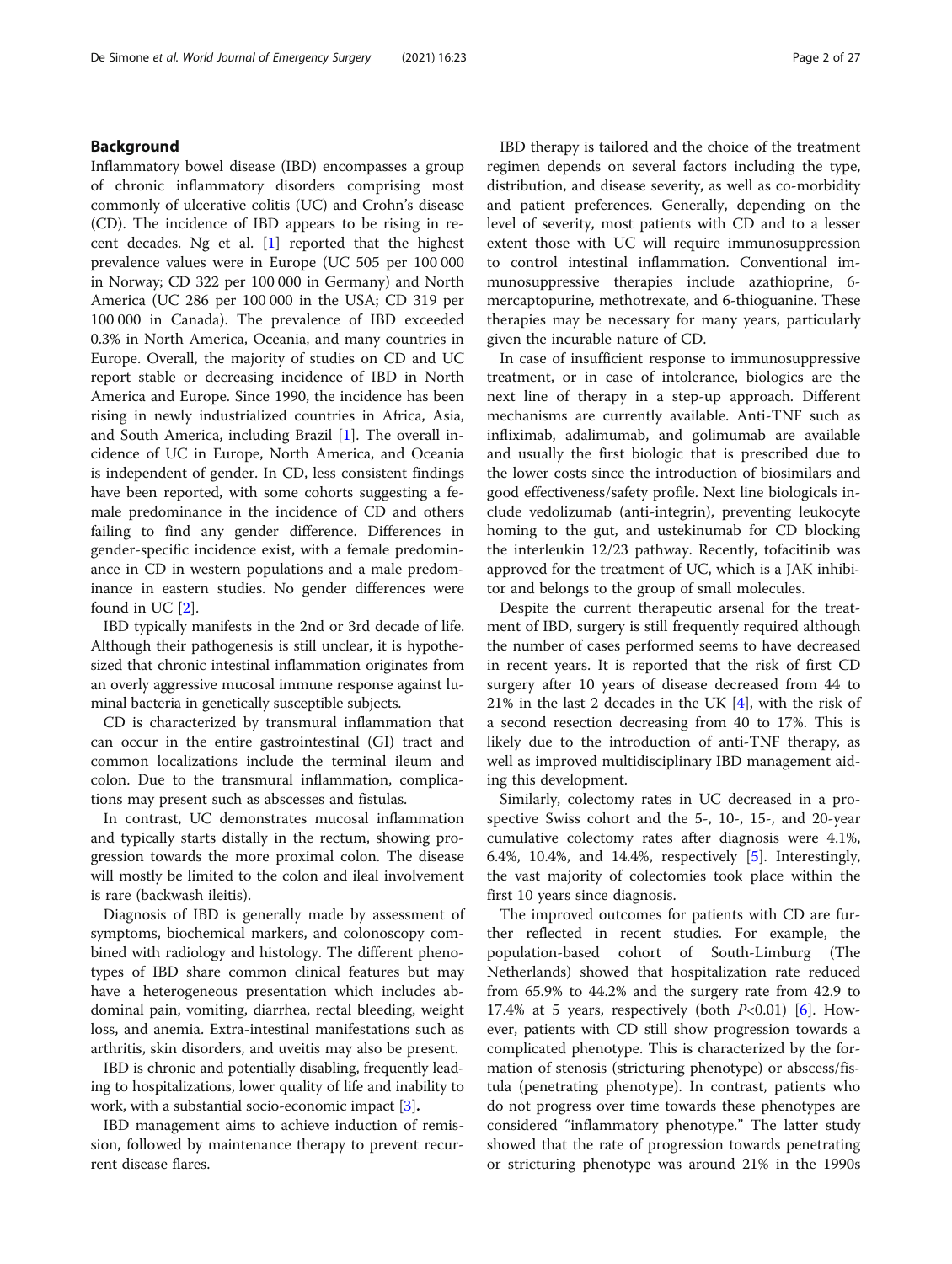<span id="page-2-0"></span>and this rate did not change until 2011 when 2 different time cohorts were analyzed. In contrast, the rate of immunosuppression increased from 30 to 70%, and biologic use from 3 to 41%.

Thus, despite improved IBD management and decreasing surgical rates, patients with complicated IBD continue to present with acute complications requiring admission for emergency care. This is in part explained by the progression towards a complicated phenotype (structuring or penetrating phenotype). Secondly, patients have more therapeutic options and continue to be treated with available biologics. When failure of biologic therapy occurs, patients are usually more refractory and prone to requiring hospitalization and surgery. Toxic colitis with or without megacolon, massive hemorrhage, free perforation, an acute abscess (either intraabdominal or perianal) with sepsis, and intestinal obstruction are examples of acute surgical emergencies [[7\]](#page-23-0).

CD can present with acute complications requiring emergency surgery in approximately 6–16% of cases [\[8](#page-23-0)]. In acute severe UC, intravenous corticosteroids remain the cornerstone of medical therapy but about 30% of patients do not respond to corticosteroids. After failing 3–5 days of corticosteroids, patients should be considered for second line

medical therapy in the form of cyclosporine or anti-TNF therapy, as well as consideration and counselling for colectomy.

Complicated IBD requires a multidisciplinary approach because of the complexity of this group of patients. The management of IBD is very well established in the elective setting but is still unclear in the urgent/ emergency setting with a lot of grey areas and a highly variable quality of management in the lack of established consensus and guidelines that could lead to poor overall and functional outcomes.

The World Society of Emergency Surgery (WSES) decided to debate in a consensus conference of experts in the fields, the main issues pertinent to the management of IBD in the emergent situation, with the need to provide a focused guide for acute care and emergency surgeons.

# Materials and methods

During the 2018 WSES congress, the Scientific Board of the WSES expressed the necessity to address the lack of guidelines about the management of IBD in the emergency setting, to improve outcomes, decreasing morbidity, and mortality correlated to the emergency treatment of these chronic and complex diseases.

|  |  |  | <b>Table 1</b> Summary of topics and PICO questions |
|--|--|--|-----------------------------------------------------|
|--|--|--|-----------------------------------------------------|

| <b>Topic</b>                                                                                                                                                                                                  | <b>Ouestion</b>                                                                                                                                                                                                                                       | <b>Combination of words</b>                                                                                                                                                                                                                                                                                                              |
|---------------------------------------------------------------------------------------------------------------------------------------------------------------------------------------------------------------|-------------------------------------------------------------------------------------------------------------------------------------------------------------------------------------------------------------------------------------------------------|------------------------------------------------------------------------------------------------------------------------------------------------------------------------------------------------------------------------------------------------------------------------------------------------------------------------------------------|
| <b>Initial</b>                                                                                                                                                                                                | Q.1: In patients with suspected complicated IBD, which are<br>assessment and Diagnosis the appropriate biochemical investigations that should be<br>performed?                                                                                        | "Crohn", "Ulcerative colitis", "abdominal pain", "emergency",<br>"biochemical", "laboratory", "markers", "investigation"; "test";<br>"metabolic panel"                                                                                                                                                                                   |
| <b>Initial</b>                                                                                                                                                                                                | Q.2: In patients with a suspected complicated IBD, which<br>assessment and Diagnosis are the appropriate imaging studies that should be<br>performed in the emergency setting?                                                                        | "Crohn"; "Ulcerative colitis"; "emergency"; "radiology";<br>"computed tomography"; magnetic resonance";<br>ultrasonography"; "peritonitis"; abscess"; "occlusion"                                                                                                                                                                        |
| Non operative<br>management and<br>preoperative assessment                                                                                                                                                    | Q.3: Which is the role of interventional radiology in the<br>management of intra-abdominal abscesses related to<br>Crohn's disease in the emergency setting?                                                                                          | "Crohn"; "abscess"; "stricture"; "drainage"; "antibiotics";<br>"surgery"; "emergency"; "ulcerative colitis"                                                                                                                                                                                                                              |
| Preoperative<br>management                                                                                                                                                                                    | Q.4: In patients presenting with complications related to<br>IBD, what is the appropriate medical treatment and<br>nutritional support?<br>-The role of medical treatment and management of<br>specific IBD drugs<br>-The role of nutritional support | "Crohn"; "Ulcerative Colitis"; Nutritional support";<br>"immunosuppression"; "steroids"; "biologics"; "medical<br>treatment" antibiotics"; "emergency"; "preoperative";<br>"postoperative"; "surgery"                                                                                                                                    |
| Non-operative vs<br><b>Operative management</b><br>Clinical setting:<br>-Acute severe ulcerative<br>colitis:<br>-Toxic megacolon;<br>-Uncontrolled bleeding;<br>-Free perforation;<br>-Intestinal obstruction | Q.5: What are the indications for emergency surgery in<br>patients presenting with complications related to IBD?                                                                                                                                      | "Crohn"; "ulcerative colitis"; "toxic megacolon"; "upper<br>qastrointestinal bleeding";"peritonitis"; "perforation";<br>"occlusion"; "obstruction";"emergency"; "surgery";<br>"indications";"radiolology";"angio-embolisation"; "computed<br>tomography";"angiography", "lower gastrointestinal<br>bleeding", "non operative management" |
| <b>Surgical management</b>                                                                                                                                                                                    | Q.6: Which surgical approach is recommended for<br>complicated IBD in the emergency setting?                                                                                                                                                          | "Acute severe ulcerative colitis"; "intestinal bleeding";<br>"hemorrage";"Crohn"; "anastomosis"; "laparoscopy"; "open";<br>"non operative management"; peritonitis"; "occlusion";<br>"perforation"; "toxic megacolon"; minimally invasive<br>tecnique"; "emergency";"damage control";"open abdomen"                                      |
| Surgical management                                                                                                                                                                                           | Q.7: How to manage perianal sepsis in the emergency<br>setting?                                                                                                                                                                                       | "perianal"; "abscess"; "fistula"; "sepsis";"antimicrobial";<br>"medical treatment"; "surgery";"emergency", "Crohn"                                                                                                                                                                                                                       |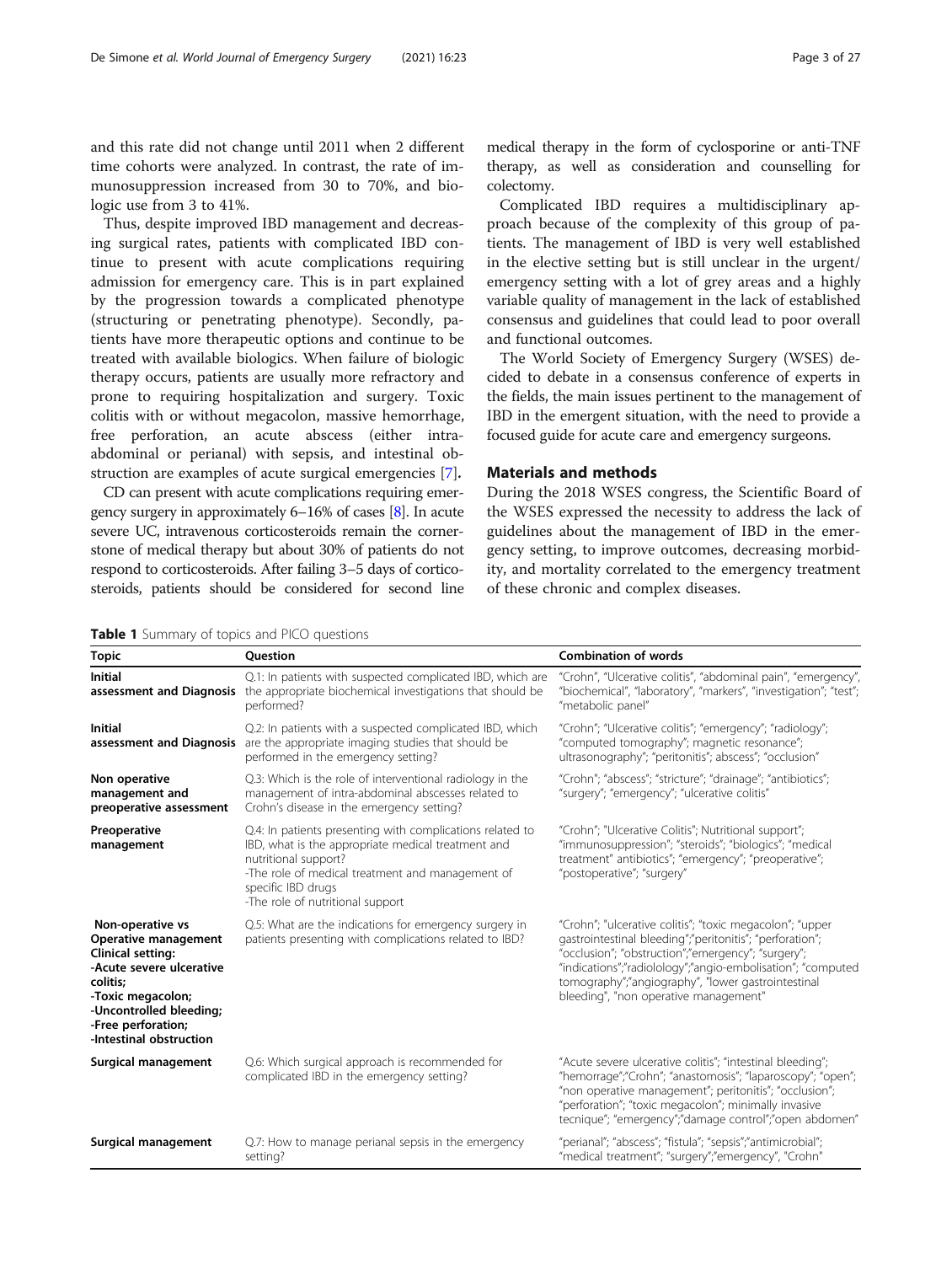A group of experienced surgeons and gastroenterologists were nominated to develop the topics assigned and answer the questions addressed by the Steering Committee (SC) of the project. The main topics debated are summarised in the Table [1.](#page-2-0) The scientific coordinator of the WSES IBD Guidelines supervised each step of literature searching, study selection, and the final presentation of evidence.

Each expert followed the PRISMA methodology [[9\]](#page-23-0) in the selection of papers to consider for review, and articles selected were included in the final analysis. Pediatric patients were excluded. The study group developed a focused draft and a variable number of statements. Each statement was evaluated according to the Grading of Recommendations, Assessment, Development and Evaluation (GRADE) [[10\]](#page-23-0).

The provisional statements and the supporting literature were reviewed and discussed with the WSES scientific coordinator by email and modified if necessary. The final data and contributions were presented at the 2019 WSES Congress at Nijmegen.

The WSES scientific coordinator of the project revised the statements, wrote the recommendations based on Consensus conference comments/suggestions, and wrote the final draft. It was submitted to all authors for evaluation and approval. All the comments and pertinent suggestions were considered in the final manuscript. Complicated IBD is defined as summarized in Table 2. Statements and recommendations are summarized in Table [3](#page-4-0).

Clinicians and surgeons should be aware that these guidelines should be considered as an adjunctive tool for decision and management but they do not substitute for the clinical judgment for individual patients.

#### Results

# Q.1: In patients with suspected complicated IBD, which are the appropriate biochemical investigations that should be performed?

Statement 1.1

In clinical practice, the diagnosis of CD and UC is based on a set of modalities including clinical, biochemical, endoscopic, radiological, and histological diagnostics rather than a single reference standard (QoE low C).

| Table 2 Emergency complications in inflammatory bowel disease |
|---------------------------------------------------------------|
|---------------------------------------------------------------|

| Main acute complications<br><b>Ulcerative Colitis</b> | Main acute complications<br><b>Crohn's Disease</b> |  |
|-------------------------------------------------------|----------------------------------------------------|--|
| Acute severe colitis                                  | Acute severe colitis                               |  |
| Toxic megacolon                                       | Toxic megacolon                                    |  |
| Uncontrolled bleeding                                 | Uncontrolled bleeding                              |  |
| Colonic perforation                                   | Free perforation                                   |  |
|                                                       | Abscess/fistula                                    |  |
|                                                       | Intestinal obstruction                             |  |

# Statement 1.2

In assessing an acute abdomen in patients with IBD, laboratory tests including full blood count, electrolytes, liver enzymes, inflammatory biomarkers such as erythrocyte sedimentation rate (ESR) and C-reactive protein (CRP), and serum albumin and pre-albumin (to assess nutritional status and degree of inflammation) are mandatory (QoE moderate B).

### Statement 1.3

In case of a suspected IBD flare, infectious causes should be ruled out, especially Clostridium difficile and Cytomegalovirus (QoE low C).

#### Recommendation

We recommend assessing Crohn's disease or ulcerative colitis disease activity in the urgent clinical situation by performing the following laboratory tests: a full blood count, including hemoglobin, leukocyte count, and platelet count; serum C-reactive protein level, erythrocyte sedimentation rate; serum electrolytes; liver enzymes level; serum albumin; renal function; and fecal calprotectin level, when it is possible. It is mandatory to exclude any infectious diseases by performing blood-, stool cultures, and toxin test for Clostridium difficile (strong recommendation based on a moderate level of evidence 1B).

#### Summary of evidence and discussion

In assessing a patient with acute abdominal pain in the emergency room, the main laboratory tests requested are full blood count (20.1%), electrolytes (19.1%), cardiac enzymes (19.0%), and liver function tests (11.5%) [[11\]](#page-23-0).

In differentiating the cause underlying acute abdominal pain, the diagnostic accuracy values of C-reactive protein (CRP) and white blood cell count (WBC) can be elevated [[12\]](#page-23-0).

IBD disease activity will usually impact laboratory tests results with anemia, leukocytosis, thrombocytosis, elevated liver enzymes, hypoalbuminemia, and increased inflammatory markers. In addition, therapies may cause abnormalities in liver enzymes, leukocytes, and kidney function. Consequently, for patients with IBD admitted to the emergency room for evaluation, laboratory tests should always include full blood count with differential, comprehensive metabolic panel, liver enzymes, and lipase.

CRP and fecal calprotectin (FC) are the most widely used biomarkers for IBD evaluation. CRP is the inflammatory marker of choice as it is more sensitive than erythrocyte sedimentation rate (ESR) for the evaluation of acute abdominal pain in patients with IBD, and correlates better with endoscopic disease activity in CD rather than in UC  $[13, 14]$  $[13, 14]$  $[13, 14]$  $[13, 14]$ . It should be noted that a normal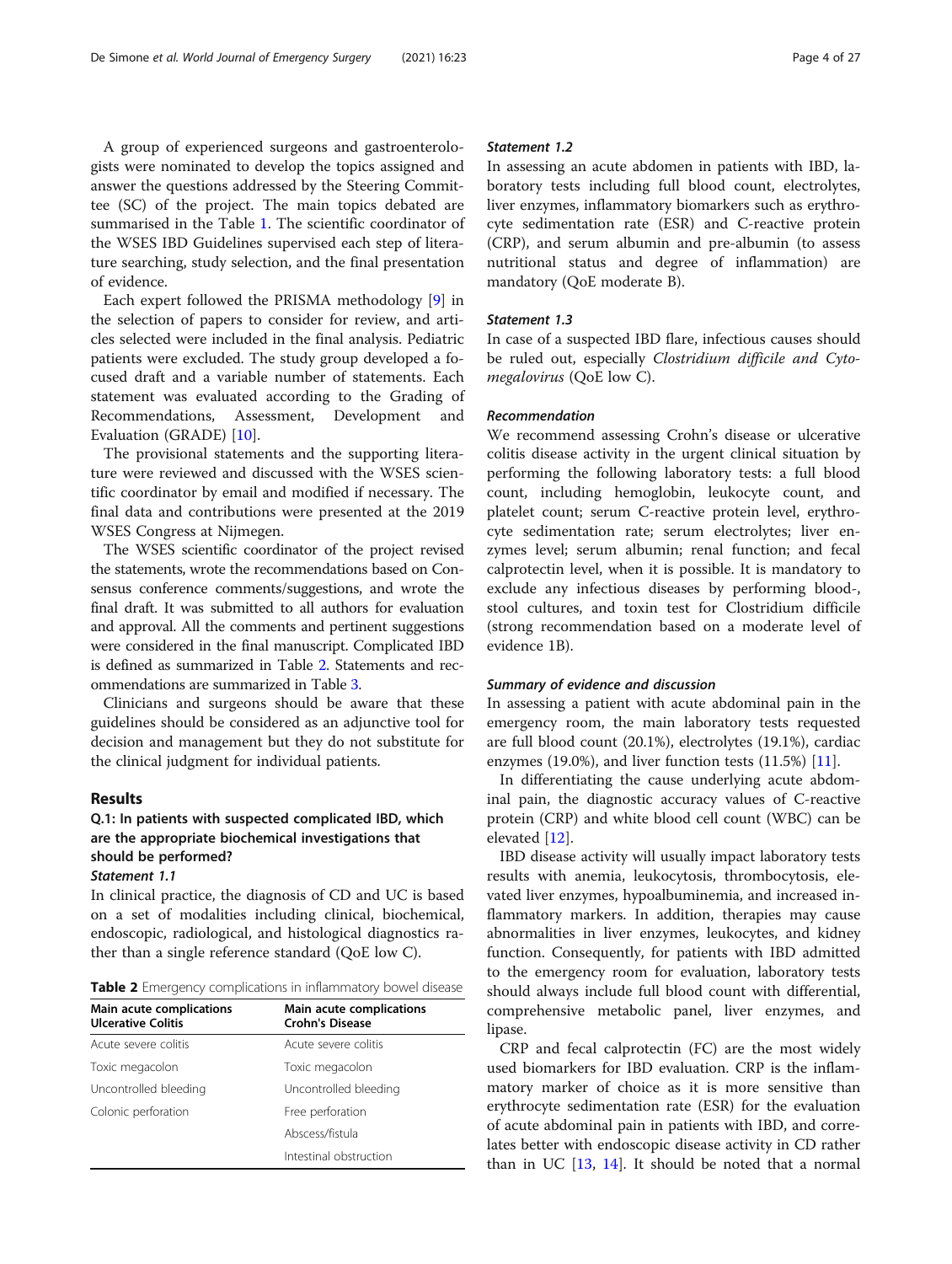# <span id="page-4-0"></span>Table 3 Summary of statements and recommendations

#### Initial assessment and diagnosis

#### $0.1$

#### In patients with suspected complicated IBD, which are the appropriate biochemical investigations that should be performed?

#### Statement 1.1

In clinical practice, the diagnosis of Crohn's Disease and Ulcerative Colitis is based on a set of modalities including clinical, biochemical, endoscopic, radiological, and histological diagnostics rather than a single reference standard (QoE low C).

#### Statement 1.2

In assessing an acute abdomen in patients with IBD, laboratory tests including full blood count, electrolytes, liver enzymes, inflammatory biomarkers such as erythrocyte sedimentation rate (ESR) and C Reactive Protein (CRP), serum albumin and pre-albumin (to assess nutritional status and degree of inflammation) are mandatory (QoE moderate B).

# Statement 1.3

In case of a suspected IBD flare, infectious causes should be ruled out, especially Clostridium difficile and Cytomegalovirus (QoE low C).

#### Recommendation 1

We recommend assessing Crohn's disease or Ulcerative colitis disease activity in the urgent clinical situation by performing the following laboratory tests: a full blood count, including haemoglobin, leukocytes count and platelet count; serum C-reactive protein level, erythrocyte sedimentation rate level, serum electrolytes, liver enzymes level, serum albumin, renal function and faecal calprotectin level, when it is possible. It's mandatory to exclude any infectious diseases by performing blood-, stool cultures and toxin test for Clostridium difficile (Strong recommendation based on a moderate level of evidence 1B).

# $0.2$

In patients with a suspected complicated IBD, which are the appropriate imaging studies that should be performed in the emergency setting?

#### Statement 2.1

Cross-sectional imaging (computed tomography, magnetic resonance imaging, ultrasonography) is recommended to detect strictures and extraluminal IBD complications including fistulae and abscesses (QoE C).

#### Statement 2.2

Computed tomography and Magnetic resonance imaging are the most sensitive and specific imaging tests for detecting abscesses and stenosis in IBD (QoE B).

#### Statement 2.3

Contrast enhanced computed tomography is the key study in the emergency setting in assessing IBD extra-luminal complications such as abscesse and fistulae, and a source of bleeding in the case of gastro-intestinal haemorrhage (QoE B).

#### Statement 2.4

The diagnostic accuracy of magnetic resonance enterography for assessing disease activity and complications related to IBD (including strictures) is similar to CT scan with a decreased ionising radiation exposure (QoE C)

#### Statement 2.5

Point of Care ultrasonography can have a role in showing free fluid, abscesses or intestinal distention in the emergency department, particularly when CT scan is not available (QoE C)

#### Statement 2.6

Sigmoidoscopy allows intra-luminal assessment of distal IBD disease activity, bleeding source identification and biopsies in an acute setting, when it is available (QoE C).

#### Statement 2.7

In stable patients presenting with signs of gastrointestinal haemorrhage, computed tomography angiography should be considered to localise the bleeding site before angio-embolisation or surgery, especially when endoscopic assessment is not available (QoE C)

#### Recommendations 2

We recommend investigating the acute abdomen in IBD patients with IV contrast-enhanced computed tomography scan in the emergency setting, to exclude the presence of intestinal perforation, stenosis, bleeding and abscesses and to help guide decision making for immediate surgery or initial conservative management (Strong recommendation based on low level evidence 1C).

We suggest performing a point of care ultrasonography (if skills are available) when computed tomography scan is not available, in order to assess the presence of free intra-abdominal fluid, intestinal distension or abscess. The magnetic resonance enterography, (if available) is the preferred technique to diagnose strictures, to differentiate fibrotic from inflammatory components and disease activity (Weak recommendation based on low level evidence 2C).

In stable patients presenting with signs of gastrointestinal bleeding, we recommend performing a computed tomography angiography to localise the bleeding site before angio-embolisation or surgery (Weak recommendation based on low level evidence 2C).

If computed tomography and ultrasonography are unavailable, we suggest referring stable patients to a hospital where 24/7 emergency imaging is available (Weak recommendation based on very low level evidence 2D)

#### Preoperative management and non operative management

# Q.3:

Which is the role of interventional radiology in the management of intra-abdominal abscesses related to Crohn's disease in the emergency setting?

#### Statement 3.1

Percutaneous drainage associated with antimicrobial treatment should be considered as first line treatment in the management of abscesses related to Crohn's disease, in stable patients (QoE C).

#### Statement 3.2

Small abscesses (< 3 cm) could be treated with intravenous antibiotics with a risk of recurrence, especially if associated with enteric fistula (QoE B)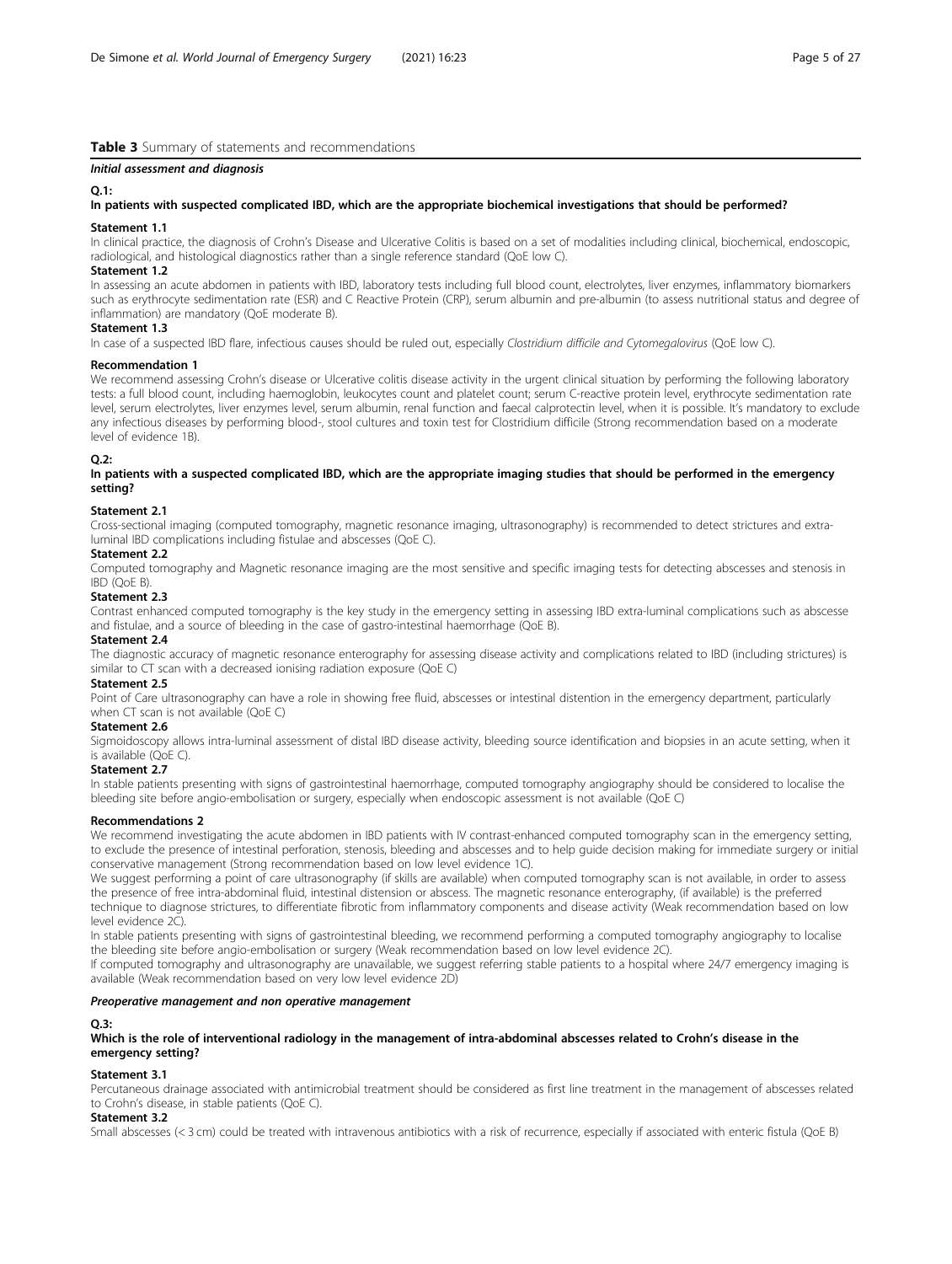#### Statement 3.3

Percutaneous drainage of abscesses > 3 cm could avoid immediate surgery and should be used as a bridging procedure before elective surgery to reduce the need for stoma creation and limit intestinal resection in malnourished and high risk patients (QoE C).

#### Statement 3.4

Surgery should be considered in the case of failure of percutaneous drainage and in patients with signs of septic shock (QoE C). Statement 3.5

Surgery should be considered for patients with enteric fistulae and if clinical evidence of sepsis persists despite the initial treatment plan (QoE C).

#### Recommendations 3

We recommend performing radiological percutaneous drainage of intra-abdominal abscesses > 3 cm related to Crohn's disease associated with early empiric administration of antibiotics, to adapt these as soon as possible to microbiological cultures results. The antimicrobial therapy should be reevaluated according to patient's clinical and biochemical features (Strong recommendation based on a low level evidence 1C). We recommend administering an early empiric antimicrobial therapy in stable patients presenting with abscess < 3 cm, with close clinical and biochemical monitoring (Strong recommendation based on a low level evidence 1C).

#### $O.4:$

#### In patients presenting with complications related to IBD, what is the appropriate medical treatment and nutritional support?

#### a) The role of medical treatment and management of specific IBD drugs

#### Statement 4.1

The optimal management of IBD patients presenting with acute abdominal pain is multidisciplinary, involving a gastroenterologist and an acute care surgeon (QoE C).

#### Statement 4.2

All IBD patients presenting with an acute abdomen should receive adequate volume of intravenous fluids, low-molecular-weight heparin for thromboprophylaxis and electrolyte abnormalities and anaemia should be corrected (QoE C).

#### Statement 4.3

Antibiotics should not be routinely administered, but only if superinfection is considered and in the presence of an intra-abdominal abscess (QoE B). Statement 44

In case of superinfection or abscesses, prompt antimicrobial therapy against Gr/−/ aerobic and facultative bacilli and Gr/+/streptococci and obligate anaerobic bacilli is needed according to the epidemiology and resistance of the setting. Antimicrobial therapy duration depends on the patient's clinical feature and laboratory tests results such as serum CRP level. (QoE A)

#### Statement 4.5

The initial medical treatment for severe active UC is intravenous corticosteroids, in case of hemodynamic stability of the patient (QoE A).

#### Statement 4.6

The response to intravenous steroids should be best assessed by the third day (QoE C).

#### Statement 4.7

In non-responder hemodynamically stable patients, medical rescue therapy including infliximab in combination with a thiopurine, or ciclosporin should be considered in a multidisciplinary approach (QoE B).

# Statement 4.8

Infliximab should be considered if anti-inflammatory therapy for penetrating ileocecal Crohn's disease is required, following adequate resolution of intra-abdominal abscesses in a multidisciplinary approach (QoE C).

#### Statement 4.9

Preoperative treatments with immunomodulators associated with anti-TNF-α agents and steroids are risk factors for intra-abdominal sepsis in patients requiring emergency resectional surgery (QoE B)

#### Statement 4.10

In complex perianal fistulizing disease infliximab or adalimumab can be used as first line therapy in combination with azathioprine following adequate surgical drainage if indicated. A combination of ciprofloxacin and anti-TNF improves short term outcomes (QoE A).

#### b) The role of nutritional support

#### Statement 4.11

Preoperative nutritional support is mandatory in severely undernourished patients (QoE A)

#### Statement 4.12

Total Parenteral nutrition should be reserved for nutritionally deficient IBD patients unable to tolerate enteral nutrition and when the enteral route is contraindicated, in critically ill patients presenting with signs of shock, intestinal ischemia, high output fistula, and/or severe intestinal haemorrhage (QoE B)

#### Statement 4.13

Total parenteral nutrition is the mode of choice when emergency surgery is needed for complicated IBD (QoE A)

#### Recommendations 4

We recommend evaluating medical treatment in IBD patients presenting with acute abdominal pain and disease activity in a multidisciplinary approach (Strong recommendation based on low level evidence 1C).

We recommend not routinely administrating antibiotics in IBD patients but only in the presence of superinfection, intra-abdominal abscesses, and sepsis (Strong recommendation based on high level evidence1A)

We recommend administering antibiotics according to the epidemiology and resistance of the setting in a duration that depends on the patient's clinical and biolchemical findings. Antifungals should be reserved for high risk patients such as those with bowel perforation and recent steroid treatment. (Strong recommendation based on high level evidence 1A)

We recommend administering as soon as possible venous thromboembolism prophylaxis with LMWH for the high risk of thrombotic events related to complicated IBD and the emergency setting (Strong recommendation based on high level evidence 1A)

We recommend weaning off steroids (wean preoperatively, ideally 4 weeks) and stopping immunomodulators associated with anti-TNF-α agents before surgery, as soon as possible to decrease the risk of postoperative complications, in accordance with a gastroenterologist (Strong recommendation based on moderate level evidence 1B)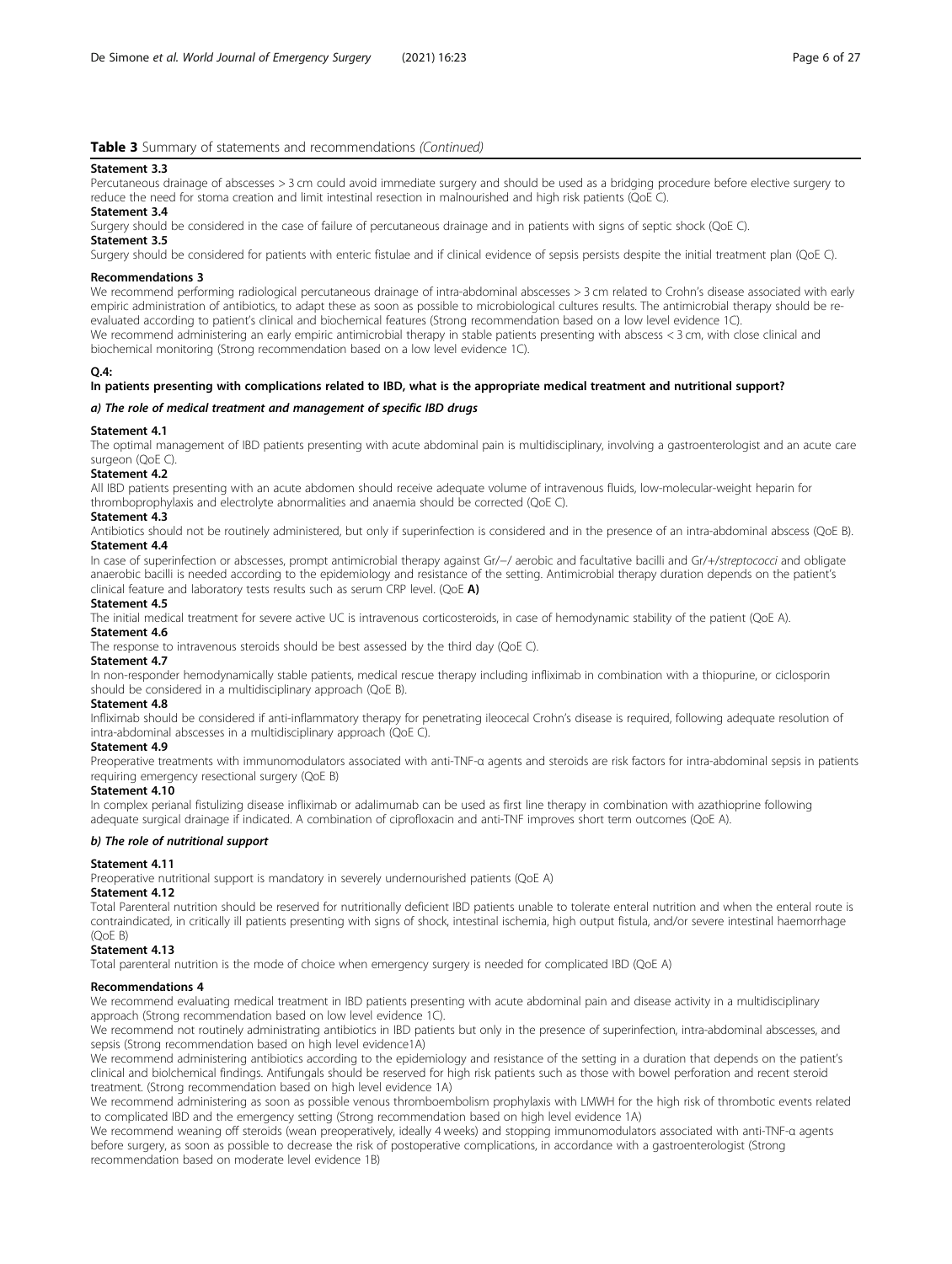We recommend administering nutritional support (parenteral or enteral, according to GI function and in conjunction with a dietician/nutrition team) in IBD patients as soon as possible (Strong recommendation based on moderate level evidence 1B)

#### Non Operative vs Operative management

#### Q.5: What are the indications for emergency surgery in patients presenting with complications related to IBD?

Urgent surgical treatment is to be considered in the following clinical setting:

#### 1) ACUTE SEVERE ULCERATIVE COLITIS

#### Statement 5.1.1

If a patient's condition does not improve or deteriorates within 48 to 72 h from initiation of medical therapy, in acute severe ulcerative colitis secondline therapy or surgery should be considered and discussed by the emergency surgeon and the gastroenterologist (QoE C)

#### Statement 5.1.2

In the event of surgical complications such as free perforation, life-threatening haemorrhage (unstable patients) or generalised peritonitis, immediate surgery is recommended in acute severe ulcerative colitis (QoE B)

#### Statement 5.1.3

In case of no improvement with second line therapy, in discussion with the gastroenterologist, surgery is recommended in acute severe ulcerative colitis (QoE C)

#### Statement 5.1.4

Subtotal colectomy with ileostomy is a safe and effective treatment for patients requiring emergency surgery for acute severe ulcerative colitis presenting with massive colorectal haemorrhage (QoE B)

#### Recommendations 5.1

We suggest evaluating all hemodynamically stable patients presenting with acute severe ulcerative colitis in a multidisciplinary approach with the gastroenterologist to decide on options for initial medical treatment (Weak recommendation based on low level evidence 2C) We recommend performing emergency surgical exploration in hemodynamically unstable patients, according to damage control principles and in patients presenting with colonic perforation. Subtotal colectomy with ileostomy is the surgical treatment of choice in patients acute severe ulcerative colitis patients presenting massive colorectal haemorrhage or non responders to medical treatment (Strong recommendation based on high level evidence 1A)

# 2) TOXIC MEGACOLON

#### Statement 5.2.1

In patients presenting with toxic megacolon complicated by perforation, massive bleeding (unstable patients), clinical deterioration and signs of shock, surgery is mandatory (OoE A).

#### Statement 5.2.2

In patients presenting with toxic megacolon, showing no clinical improvement and biological signs of deterioration after 24–48 h of medical treatment, surgery is mandatory (QoE B).

#### Recommendation 5.2

We recommend not delaying surgery in critically ill patients presenting with toxic megacolon (Strong recommendation based on low level evidence  $1<sup>C</sup>$ 

# 3) UNCONTROLLED GASTROINTESTINAL BLEEDING

#### Statement 5.3.1

Pre-operative localisation of the bleeding site, with the aim of excluding an upper gastrointestinal or an anorectal bleeding may allow better planning the surgical strategy (QoE C).

# Statement 5.3.2

An upper and lower GI endoscopy should be the initial diagnostic procedure for nearly all stable patients presenting with acute gastro-intestinal bleeding (QoE C).

# Statement 5.3.3

Computed tomography angiography should be performed in patients with ongoing bleeding who are hemodynamically stable after resuscitation (QoE C).

#### Statement 5.3.4

Surgical treatment is recommended in patients with life-threatening bleeding and persistent hemodynamic instability and in patients with acute severe ulcerative colitis non-responders to medical treatment presenting with a massive colorectal haemorrhage (QoE B).

# Statement 5.3.5

Significant recurrent gastrointestinal bleeding could be an indication for urgent surgery (QoE C).

#### Recommendations 5.3

We recommend performing immediate surgery in unstable patients presenting with hemorrhagic shock, and non responders to resuscitation. An intra-operative ileoscopy, if available, could be useful in localising the bleeding source in patients with Crohn's disease. In patients presenting with acute severe ulcerative colitis and refractory haemorrhage, non responders to medical treatment, the surgical treatment of choice is a subtotal colectomy with ileostomy, if skills are present (Strong recommendation based on low level evidence 1C).

We suggest evaluating hemodynamically stable IBD patients presenting with a gastrointestinal bleeding at first with a sigmoidoscopy and an esophagogastroduodenoscopy (Weak recommendation based on low level evidence 2C)

### 4) FREE PERFORATION

#### Recommendation 5.4

We recommend performing surgical exploration in the presence of radiological signs of pneumoperitoneum and free fluid within the peritoneal cavity in acutely unwell patients presenting with complicated Crohn's disease or acute severe ulcerative colitis (Strong recommendation based on low level evidence 1C)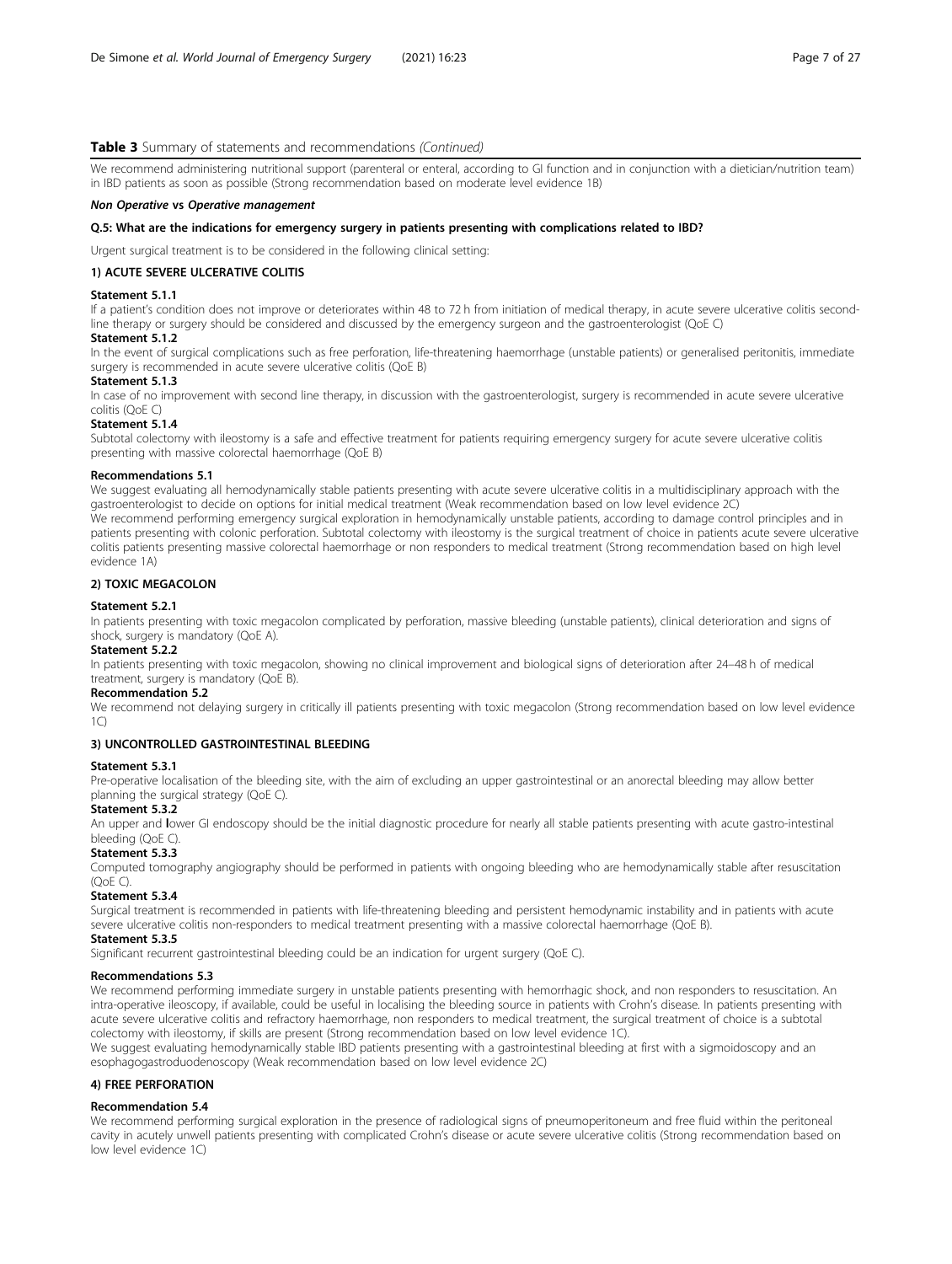# 5) INTESTINAL OBSTRUCTION

#### Statement 5.5.1

Surgery is mandatory for symptomatic intestinal strictures that do not respond to medical therapy and are not amenable to endoscopic dilatation in Crohn's disease (QoE C).

#### Statement 5.5.2

Any colorectal stricture should be assessed with endoscopic biopsies to ensure the absence of malignancy (QoE C).

#### Recommendation 5.5

We recommend performing surgery in patients presenting with small bowel obstruction because of fibrotic or medically-resistant stenosis (Strong recommendation based on low level evidence 1C)

#### Surgical management

#### Q.6:

#### Which surgical approach is recommended for complicated IBD in the emergency setting?

#### 1) Emergency Surgery for ulcerative colitis

#### Statement 6.1.1

In the setting of free perforation and generalised peritonitis or toxic megacolon, in hemodynamically unstable patient, an open approach is recommended (QoE C).

#### Statement 6.1.2

Both open and laparoscopic approaches are otherwise appropriate in the emergency setting, according to patient's haemodynamic stability and signs of sepsis in complicated ulcerative colitis (QoE C).

#### Statement 6.1.3

A laparoscopic approach (multi-port or in a single incision), if local expertise allows, may reduce length of stay and morbidity in hemodynamically stable patients with complicated ulcerative colitis (QoE C)

#### 2) Emergency Surgery for Crohn's Disease

#### Clinical scenarios:

#### a) Intestinal obstruction

#### Statement 6.2.1

If emergency surgery is indicated, a laparoscopic approach to adhesiolysis and bowel resection is recommended if appropriate expertise exists, with care taken to avoid iatrogenic bowel injury in patients presenting intestinal obstruction in Crohn's disease (QoE C)

#### b) Bleeding

#### Statement 6.2.2

If the patient presenting with gastrointestinal bleeding in Crohn's disease is haemodynamically stable and endoscopic and/or interventional radiology measures have been unsuccessful, then a surgical exploration in a laparoscopic (multi-port or in single incision) approach is recommended. (QoE C)

#### Statement 6.2.3

If the patient presenting with gastrointestinal bleeding in Crohn's disease is haemodynamically unstable and endoscopic and/or interventional radiology procedures have been unsuccessful, then a surgical exploration in an open approach is recommended to reduce operating time (QoE C).

# c) Free perforation and purulent/faecal peritonitis

#### Statement 6.2.4

A laparoscopic approach with resection, lavage and stoma is suggested in hemodynamically stable patients presenting with perforation and peritonitis in Crohn's disease, to avoid complications associated with anastomotic leak (QoE C)

#### Statement 6.2.5

If there is haemodynamic stability and only localised contamination, an anastomosis may be considered but other factors will also need to be considered (QoE C)

#### Statement 6.2.6

If evidence of severe sepsis/septic shock, damage control surgery may be considered, with resection, stapled off bowel ends and temporary closure (laparostomy) with return to theatre in 24–48 h for a second look, washout and consideration of stoma vs anastomosis (QoE C).

#### d) Crohn's Colitis

#### Statement 6.2.7

Subtotal colectomy and ileostomy is the emergency operation of choice for severe acute and refractory colitis, with open and laparoscopic approaches appropriate in the emergency setting, according to hemodynamic patient's stability (QoE C).

# Statement 6.2.8

A laparoscopic approach, if local expertise allows, may reduce length of hospital stay and risk of infectious complications (QoE C).

#### Statement 6.2.9

There is insufficient evidence to recommend SILS or robotic surgery in the emergency setting (QoE C).

# 3) Anastomotic considerations in emergency surgery for Crohn's Disease

# Statement 6.3.1

If a patient in the emergency setting has 2 or more risk factors for anastomotic complications, then a stoma should be formed following resection.

(QoE C)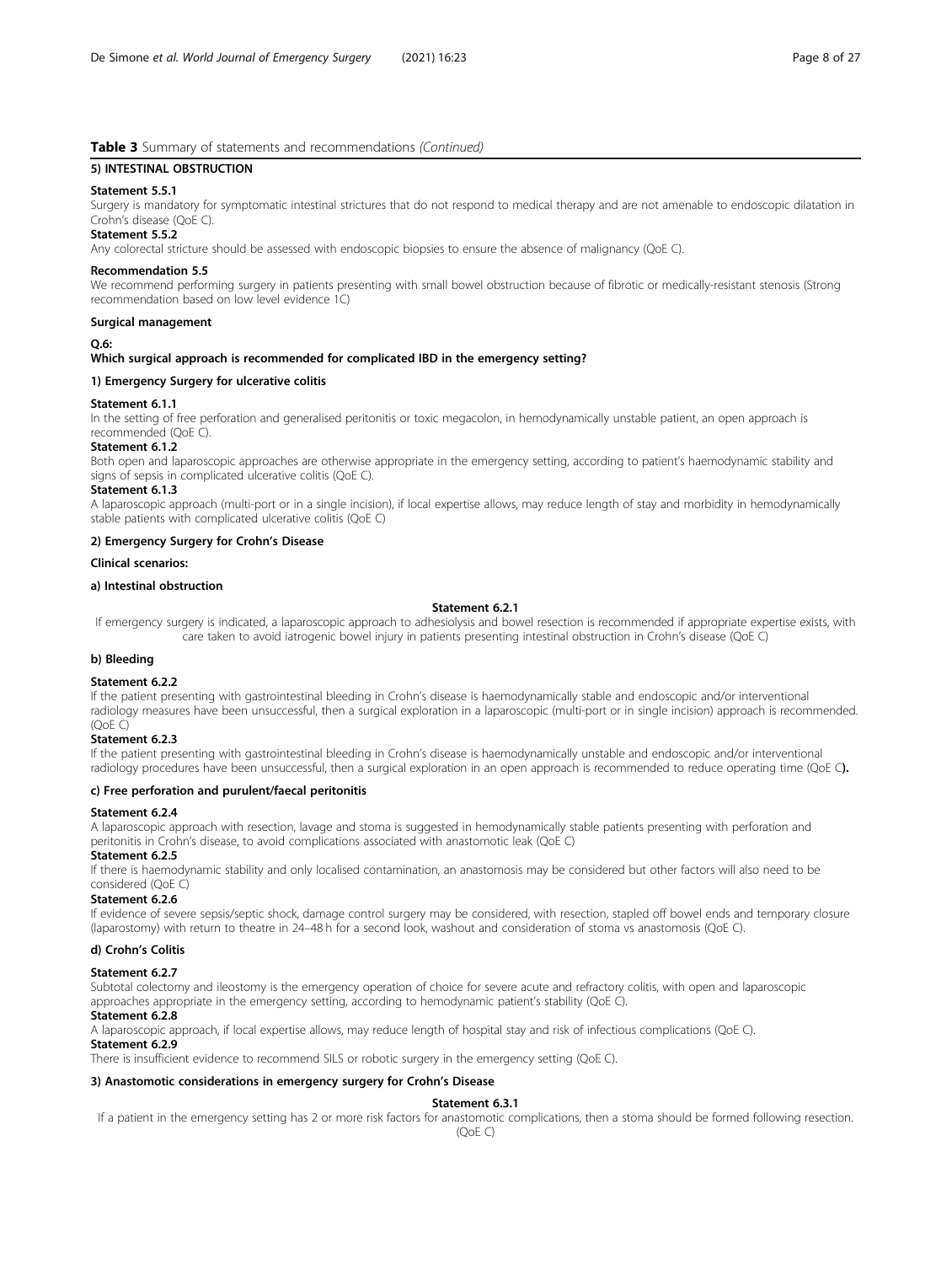#### Statement 6.3.2

<span id="page-8-0"></span>If a decision to anastomose has been made, there is no evidence to suggest that one type of anastomosis (stapled vs hand sewn) is superior to the other in terms of complication rates or recurrence, and the decision can be left to surgeon preference (QoE C).

#### Recommendations 6

We recommend performing a surgical exploration by laparotomy in a hemodynamically unstable patient presenting with complications related to IBD such as perforation and severe peritonitis, massive intestinal bleeding, obstruction, toxic megacolon, severe colitis non responder to medical treatment, taking in to consideration damage control surgery principles with or without an open abdomen (Strong recommendation based on low level evidence 1C).

We recommend performing a laparoscopic approach in hemodynamically stable patients presenting with complications related to IBD, when skills are available, in order to decrease morbidity and length of hospital stay (Strong recommendation based on low level evidence 1C). We recommend performing a subtotal colectomy with ileostomy in patients presenting with acute severe refractory colitis, and massive colorectal bleeding non responders to medical treatment, in a laparoscopic or open approach according to patient's hemodynamic stability and surgeon's skill (Strong recommendation based on low level evidence 1C).

We suggest considering an (stapled or hand sewn) anastomosis in hemodynamically stable patients with Crohn's disease who have good preexisting nutritional status and who are taking no steroids or other immunosuppression and presenting with no bowel vascular compromise and only localised peritonitis. A defunctioning stoma should also be considered in the emergency setting. (Weak recommendation based on low level evidence 2C)

#### Q.7:

#### How to manage perianal sepsis in the emergency setting?

#### Statement 7.1

An acute abscess should be adequately drained under general anaesthetic, with no routine requirement for wound packing. (QoE C) Statement 7.2

No active attempt should be made to find an associated anal fistula at the initial abscess presentation. (QoE C)

#### Statement 7.3

If an obvious fistula exists (without probing), the fistula should not be laid open and a loose draining seton should be inserted (QoE C) Statement 7.4

There is no role for any additional surgical fistula treatment modality in the emergency treatment of Crohn's perianal sepsis. (QoE C) Statement 7.5

An assessment of the rectum should be made at the time of abscess drainage, to assess for signs of proctitis. (QoE C)

#### Recommendation 7

We recommend performing adequate surgical drainage of perianal abscess in Crohn's disease without searching for an associated fistula (Strong recommendation based on low level evidence 1C)

CRP does not rule out CD disease activity; therefore, the results should be interpreted with caution given the low sensitivity of this test.

The sensitivity of CRP ranges from 70 to 100% in the differential diagnosis between CD versus irritable bowel syndrome and ranges from 50 to 60% in UC [[15\]](#page-24-0). Levels of CRP are higher in active CD than in UC  $[16]$ .

ESR determination monitors satisfactorily the acutephase response of IBD after the first 24 h. In contrast, during the first 24 h, the CRP is a better indicator of the acute phase. The ESR, compared with CRP, reaches the highest point less quickly, and it decreases more slowly and has a lesser degree of change [\[17](#page-24-0)].

Previous studies assessing the best monitoring of medical treatment measured prospectively some laboratory parameters such as full blood count, CRP, ESR, alfa1 antitrypsin, and orosomucoid in CD patients every 6 weeks after recent weaning of steroids [\[17](#page-24-0)] and showed that the best predictor of short-term relapse is the combination of CRP and ESR. Patients with CRP > 20 mg/L and ESR > 15 mm had an eight-fold increased risk of relapse with a negative predictive value of 97%, suggesting that normal CRP and ESR could almost exclude relapse in the next 6 weeks.

Anti-inflammatory or immunosuppressive drugs do not affect CRP production. Therefore, changes of CRP

Table 4 Classification of ulcerative colitis per Truelove and Witts criteria at admission

| <b>Variables</b>                         | Mild             | Moderate     | Severe           |
|------------------------------------------|------------------|--------------|------------------|
| Stool frequency/day                      | $\leq$ 4 per day | 4-6 per day  | $\geq$ 6 per day |
| Blood in stool                           | None or small    |              | Present          |
| Temperature                              | Apyrexial        | Intermediate | >37.8            |
| Heart rate bpm                           | $<$ 90 $min/min$ | Intermediate | >90/min          |
| Anemia (Hb=g/dL)                         | >11              | $10.5 - 11$  | < 10.5           |
| Erythrocite sedimentation rate (mm/hour) | <20              | $20 - 30$    | $>30$ mm/h       |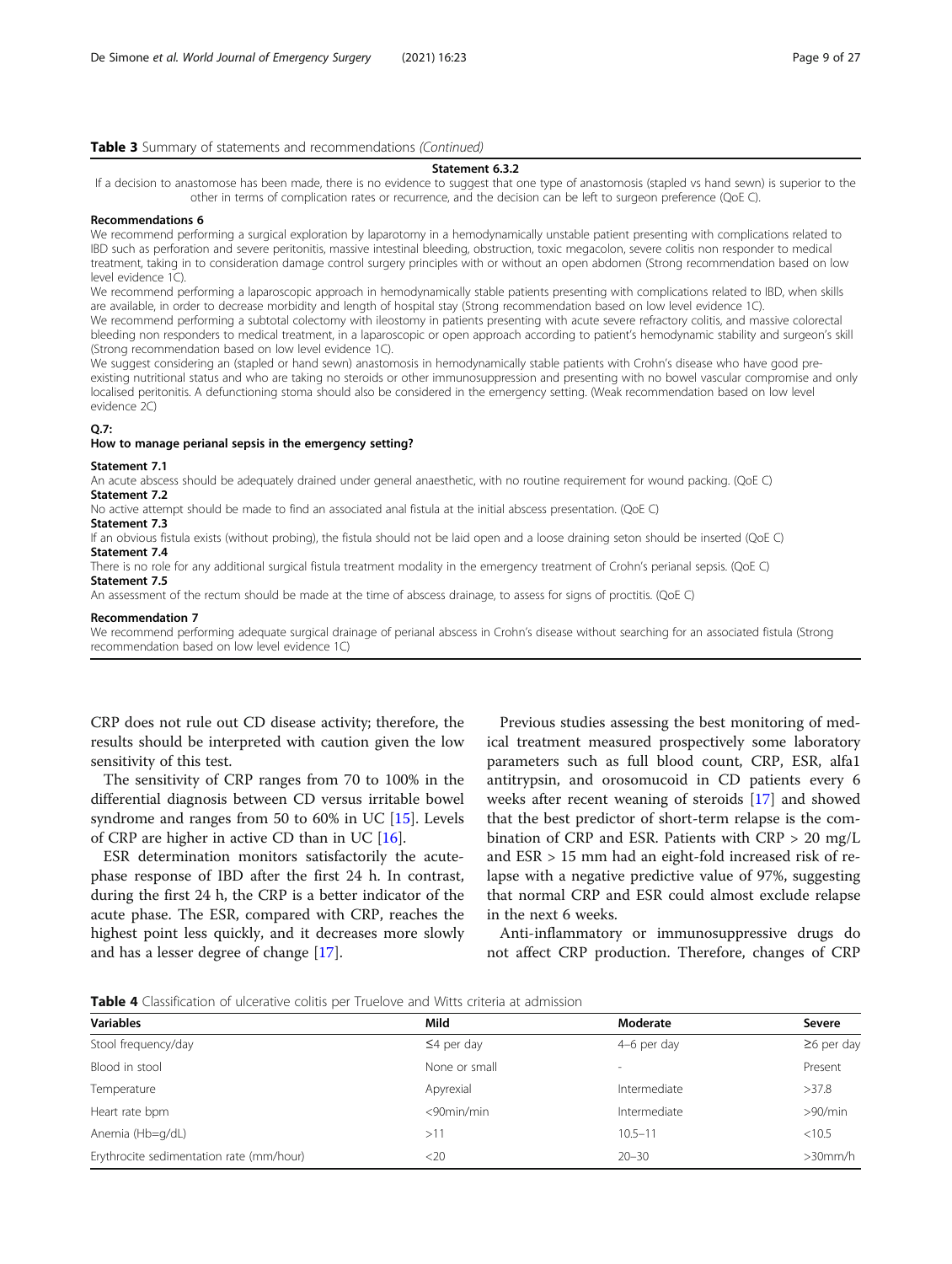| Age at diagnosis (A) | Location of disease (L)                       | Behavior of disease (B)            |  |
|----------------------|-----------------------------------------------|------------------------------------|--|
| A1: $\leq$ 16 years  | ı 1: ileal                                    | B1: non-stricturing/nonpenetrating |  |
| A2: 17-40 years      | L <sub>2</sub> : colonic                      | B2: stricturing                    |  |
| A3: $>40$ years      | 1.3: ileocolonic                              | B3: penetrating                    |  |
|                      | L4: modifier for upper gastrointestinal tract | p: modifier for perianal disease   |  |

<span id="page-9-0"></span>Table 5 Montreal classification for Crohn's disease phenotype

concentrations during treatment occur only as a result of the effect of the drug on the inflammation or disorder.

In addition, in assessing acute severe UC, defining the population by Truelove Witts criteria (summarized in Table [4\)](#page-8-0) is essential [\[18](#page-24-0)]. The Truelove-Witts criteria combine frequency of bloody stools  $(\geq 6$  per day) with at least one marker of systemic toxicity such as pulse rate >90 bpm, temperature >37.8°C, hemoglobin <10.5 g/dl, and/or an ESR >30 mm/h. In patients with UC, the risk of progression to the second-line therapy is directly dependent on the number of variables present on admission, with a 50% risk for colectomy when three or more additional criteria are present [[19\]](#page-24-0). After 3 days of intensive treatment (hydrocortisone and/or cyclosporine/anti-TNF) patients with frequent stools (> 8/day), or 3–8 stools/day and CRP > 45 mg/L, should be identified and reviewed jointly by a gastroenterologist and surgeon as most of them will need to undergo colectomy [\[19](#page-24-0)].

Thrombocytosis correlates well with IBD disease severity, and, interestingly, it may persist even after bowel resection in some patients with IBD. The mean platelet volume has been proposed as a potential marker of clinical disease activity, being inversely proportional to the levels of CRP and ESR. The cause of the reduction in platelet volume in clinically active UC is unknown, but it may be a direct result of the thrombopoiesis disorder often observed in the early phases of systemic inflammatory progression [[20](#page-24-0)]. The platelets also relate to the increased incidence of thromboembolic phenomena in CD and UC. Some studies report that spontaneous platelet aggregation is observed in more than 30% of patients with IBD [[21\]](#page-24-0).

The number of white blood cells (WBC) increases during the acute phase response, and it is influenced by immunosuppressive drugs utilized in IBD, such as glucocorticoids (increased WBC) or azathioprine and 6 mercaptopurine (decreased WBC).

Serum albumin is a negative acute phase marker and decreased levels may be found during inflammation [[16](#page-24-0)].

Fecal calprotectin (FC) is a granulocyte-derived protein measured in the stool and is a non-invasive, cheap, and extensively studied biomarker used in IBD which correlates with clinical and endoscopic disease activity [[14\]](#page-24-0). A cutoff of 30  $\mu$ g/g had 100% sensitivity in discriminating active CD from irritable bowel syndrome in the study of Tibble and colleagues [\[22](#page-24-0)]

The correlation with disease activity is less robust for disease localised to the terminal ileum (versus distal colonic disease), with likelihood of false negative results in case of proximal disease. Most hospitals will not have an immediate assay ready for same-day results, so this can limit the application of this marker in an emergency setting.

In a patient with diarrhoea, stool cultures should be obtained. In particular, fever and sudden onset of symptoms may direct the differential diagnosis towards an infection. In the latter setting, bacterial stool culture or PCR, and especially C. difficile toxin, must be considered. IBD patients are at increased risk for C difficile and subsequent hospitalization and colectomy [[23\]](#page-24-0). In addition, corticosteroids seem to be an independent risk factor for presenting with infectious colitis [\[24\]](#page-24-0). Depending on the clinical setting, PCR for viral and parasitic agents may be considered. For example, IBD patients receiving immunosuppression are more prone to CMV colitis, which can be measured in serum and biopsies [[25\]](#page-24-0). Blood cultures are mandatory.

Clinical evaluation and laboratory tests are useful to stratify IBD patients in to low and high risk of complicated disease.

Khoury et al. [[26](#page-24-0)] developed a diagnostic clinical score to predict the presence of an intra-abdominal abscess in CD patients presenting with acute abdominal pain in the ED. This score included 5 parameters that were significantly associated with abscess formation, such as ileocolonic location of the disease, perianal CD, neutrophilto-lymphocyte ratio, and CRP level, whereas the current use of corticosteroids was negatively associated with abscess formation.

# Q.2: In patients with a suspected complicated IBD, which are the appropriate imaging studies that should be performed in the emergency setting?

# Statement 2.1

Cross-sectional imaging (computed tomography, magnetic resonance imaging, ultrasonography) is recommended to detect strictures and extra-luminal IBD complications including fistulae and abscesses (QoE C).

# Statement 2.2

Computed tomography and magnetic resonance imaging are the most sensitive and specific imaging tests for detecting abscesses and stenosis in IBD (QoE B).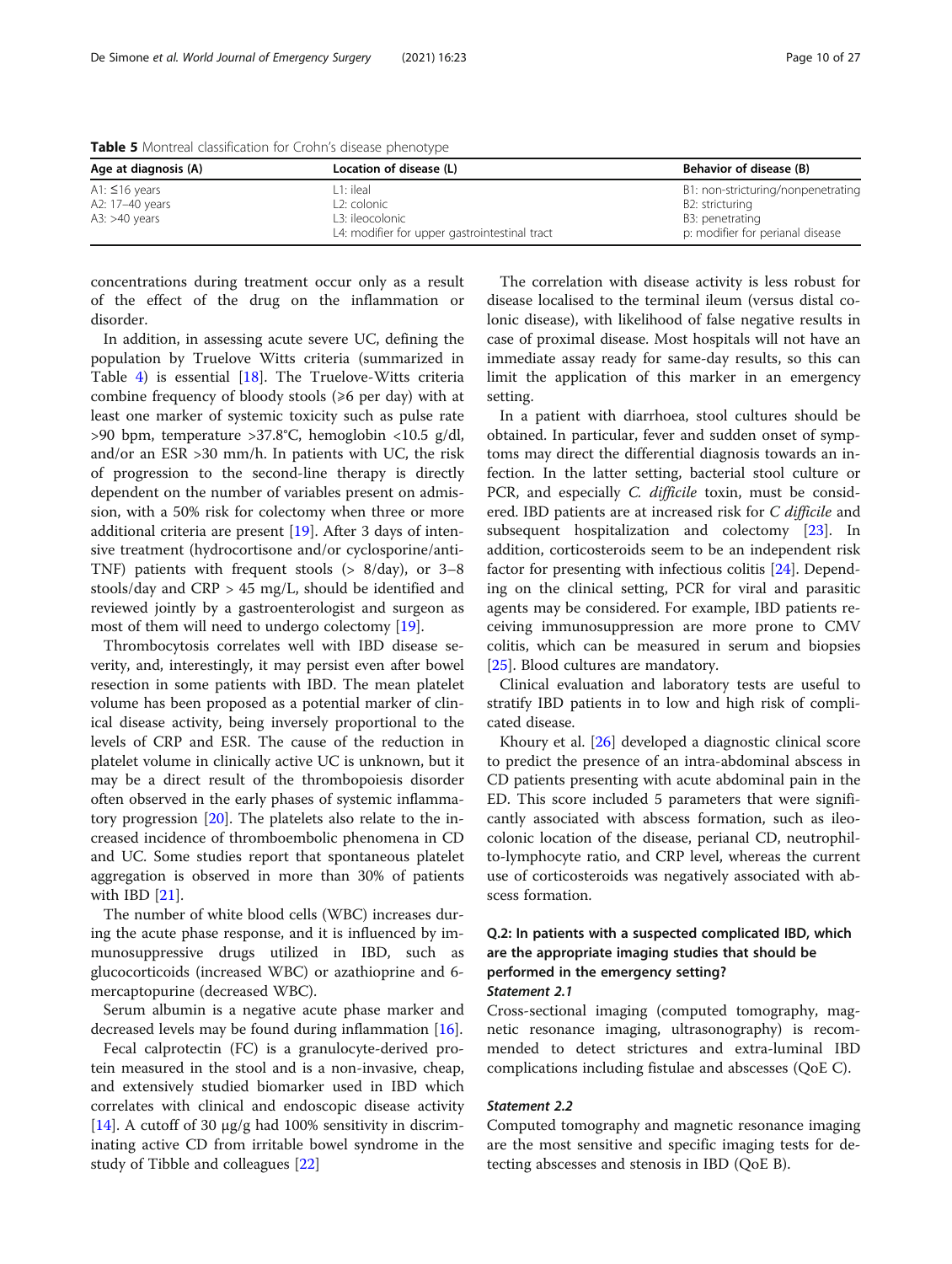# Statement 2.3

Contrast-enhanced computed tomography is the key study in the emergency setting in assessing IBD extraluminal complications such as abscesse and fistulae, and a source of bleeding in the case of gastro-intestinal haemorrhage (QoE B).

# Statement 2.4

The diagnostic accuracy of magnetic resonance enterography for assessing disease activity and complications related to IBD (including strictures) is similar to CT scan with a decreased ionising radiation exposure (QoE C)

# Statement 2.5

Point of care ultrasonography can have a role in showing free fluid, abscesses, or intestinal distention in the emergency department, particularly when CT scan is not available (QoE C)

# Statement 2.6

Sigmoidoscopy allows intra-luminal assessment of distal IBD disease activity, bleeding source identification, and biopsies in an acute setting, when it is available (QoE C).

#### Statement 2.7

In stable patients presenting with signs of gastrointestinal hemorrhage, computed tomography angiography should be considered to localize the bleeding site before angio-embolization or surgery, especially when endoscopic assessment is not available (QoE C)

#### Recommendations

We recommend investigating the acute abdomen in IBD patients with IV contrast-enhanced computed tomography scan in the emergency setting, to exclude the presence of intestinal perforation, stenosis, bleeding, and abscesses and to help guide decision making for immediate surgery or initial conservative management (strong recommendation based on low-level evidence 1C).

We suggest performing a point of care ultrasonography (if skills are available) when computed tomography scan is not available, in order to assess the presence of free intra-abdominal fluid, intestinal distension, or abscess. The magnetic resonance enterography (if available) is the preferred technique to diagnose strictures, to differentiate fibrotic from inflammatory components and disease activity (weak recommendation based on low-level evidence 2C).

In stable patients presenting with signs of gastrointestinal bleeding, we recommend performing a computed tomography angiography to localize the bleeding site before angio-embolization or surgery (weak recommendation based on low-level evidence 2C).

If computed tomography and ultrasonography are unavailable, we suggest referring stable patients to a hospital where 24/7 emergency imaging is available (weak recommendation based on very low-level evidence 2D)

#### Summary of evidence and discussion

An accurate acute abdominal assessment in patients in the emergency room with IBD is crucial to aid an early diagnosis and optimal treatment plan. Symptoms may result from the underlying IBD, or disease complications, but can also reflect a complication of therapy, an infection, or a separate medical problem. Imaging studies are mandatory to assess disease phenotype and complications, in order to facilitate informed decision making.

Usually, a cross-sectional study involving ultrasound (US), computed tomography (CT) or magnetic resonance imaging (MRI), allows for a full thickness evaluation of the bowel wall and associated abnormalities. The potential benefits of cross-sectional imaging in patients with IB include better inflammation grading, such as identification of mild degree of activity, which may be relevant whenever assessing response to treatment and, of utmost importance, an accurate preoperative detection and grading of fibrosis in stricturing CD, facilitating surgical versus medical therapeutic decisions.

The Truelove-Witts classification for UC and the Montreal classification (summarized in Tables [4](#page-8-0) and [5](#page-9-0)) to assess CD phenotype are frequently used to stratify IBD patients at admission, and they require laboratory test and abdominal imaging results.

It is fundamental in an emergency to check the IBD disease activity and extent. In CD, the disease behavior can progress towards a penetrating phenotype over time, and in UC, can involve all of the colon.

In the emergency setting, CT should be the first radiological investigation to assess the acute abdomen in this group of patients, especially in the case of a suspected intra-abdominal abscess, perforation, or intestinal obstruction due to stricture(s). Using surgery as a reference standard, CT showed a sensitivity of 85% and a specificity of 88% for the detection of intra-abdominal abscesses [\[27](#page-24-0)].

Moreover, it is useful to stratify patients for immediate surgery or a medical treatment plan in assessing the type of bowel strictures; in fact, inflammatory strictures could benefit from a medical anti-inflammatory treatment, and fibrotic strictures could require endoscopic balloon dilation or surgery.

US showed specificity and sensitivity of 86% and 94% in detecting small bowel inflammation in comparison with MRI sensitivity and specificity that is 74% and 91%, respectively, in expert hands [[28,](#page-24-0) [29\]](#page-24-0).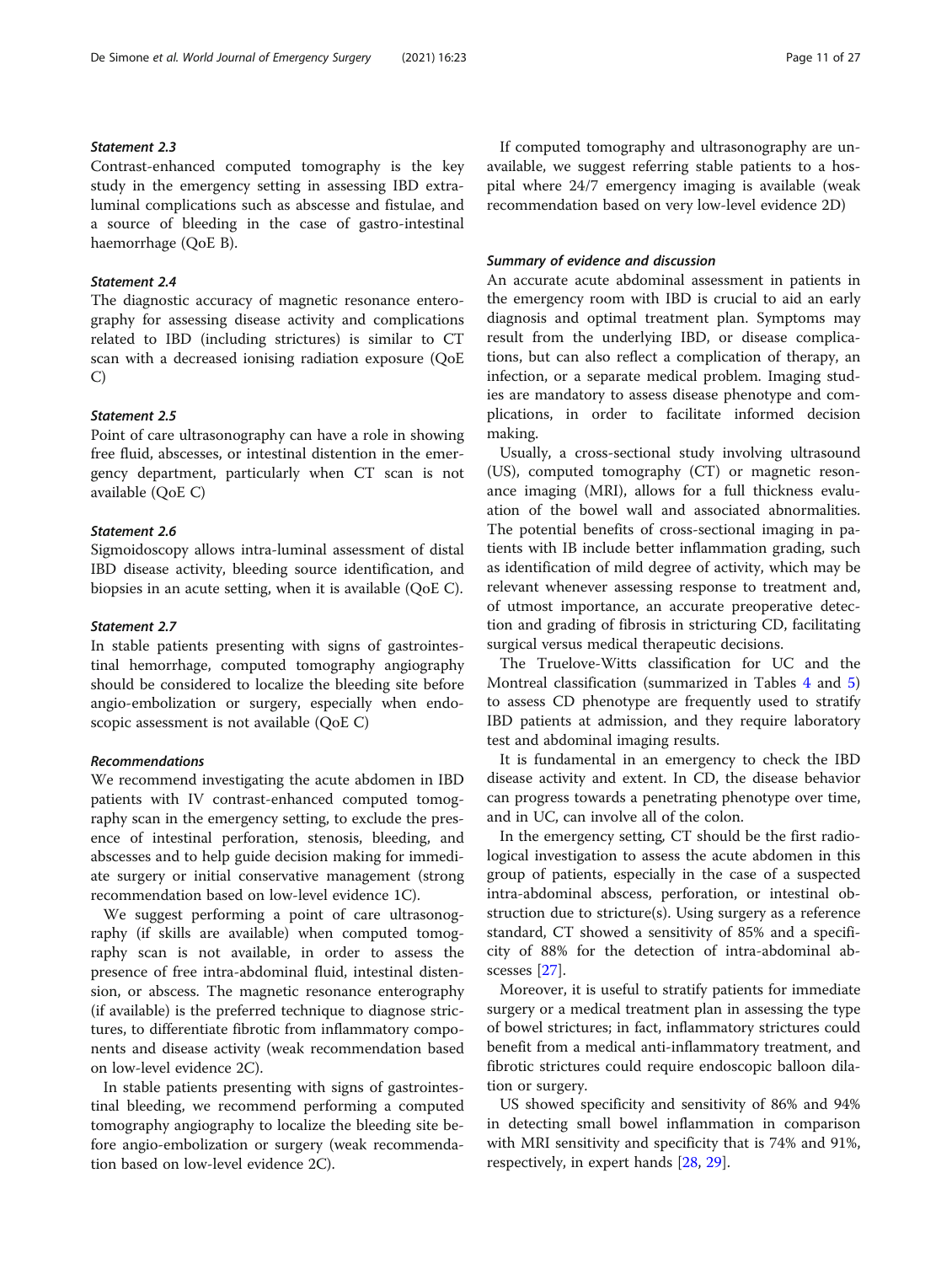A systematic review [[30\]](#page-24-0) showed that conventional trans-abdominal US sensitivity for stricture diagnosis ranged from 80 to 100% with specificity rates of 63– 75%. The application of small intestinal contrast US demonstrated increased sensitivity rates of 88–98% with specificity rates ranging from 88 to 100%. CT enterography (CTE) sensitivity and specificity were reported to be both 100%. CT enteroclysis, in which the luminal contrast is delivered direct to the small bowel, had a sensitivity of 92% and specificity of 39% reported in one study only. With regard to magnetic resonance imaging enterography (MRE), the sensitivity for stricture detection ranged from 75 to 100% with specificity between 91% and 96% [\[30\]](#page-24-0).

In a prospective blinded study, Point of Care US (POCUS) demonstrated that it is an accurate technique in defining disease activity and extent in IBD compared to ileocolonoscopy with the advantage of being non-invasive. It showed a 91% sensitivity and 83% specificity for detecting endoscopically active IBD, correlating with a positive predictive value (PPV) of 89%, a negative predictive value (NPV) of 86%, and a kappa coefficient of 0.74 (88%). POCUS-defined disease extent has a 87% sensitivity and 81% specificity, correlating with a PPV of 85% and NPV of 83% and a kappa coefficient of 0.70 (85%) [\[31\]](#page-24-0).

Strictures can be assessed reliably by both CT and MRI. Sensitivity was 85% vs 92% and specificity was 100% vs 90%, respectively [\[32](#page-24-0)]. In addition, CTE is a modality that can be applied and it will provide a more detailed assessment of the bowel wall. However, the need for large volume oral contrast prohibits its use in the emergency setting.

In a prospective cohort study (31 participants), Mao et al. demonstrated that intra-cavitary contrast-enhanced US (IC-CEUS) could be a valid, radiation-free, safe, optional method to detect a fistulous tract associated with abscesses in CD patients with a sensitivity and specificity of 86.7% (95% confidence interval [CI], 68.4–95.6%) and 100% [95% CI, 5.5–100.0%], respectively. Moreover, authors reported that combining IC-CEUS and CTE/magnetic resonance imaging enterography (MRE), the fistula/sinus tract was clearly demonstrated in 29 patients [93.5%, 29/31]. The mean duration of the IC-CEUS procedure was 8.6 min [range 5.0–12.0] [\[33](#page-24-0)]. However, this technique is not widely used.

In clinical practice, MRE is frequently used in the outpatient setting. The lack of radiation and the excellent quality of images are advantages of this technique. This is particularly applied for evaluation of the small bowel and perineum. However, the use in an emergency setting is limited due to the oral contrast, increased study time, costs, and lack of availability.

In stable patients presenting with signs of GI hemorrhage, CT angiography should be considered to localize the bleeding site before angio-embolization or surgery, when an endoscopic evaluation is not possible and the patient is unable to tolerate the bowel preparation. A systematic review showed high sensitivity (85.2%) and high specificity (92.1%) of CT angiography for diagnosing acute gastrointestinal bleeding [\[34](#page-24-0)].

Endoscopy may be of added value as a diagnostic procedure for selected patients with IBD presenting with lower GI-bleeding in an emergency setting. A full colonoscopy is usually not possible given the need for oral bowel preparation prior to the colonoscopy, as well as the inability for oral intake of large volumes. However, a flexible sigmoidoscopy is possible with preparation with an enema. This procedure can aid in establishing the level and location of disease activity in UC and distal colonic CD and to detect preoperatively a source of bleeding. In addition, it can be used to rule out other conditions such as colonic ischemia, infections, and cancer. Finally, biopsies may be obtained for histologic assessment. A sigmoidoscopy will come with insufflation so should therefore not be applied in patients with obstruction or toxic megacolon given the increased risk of intestinal perforation.

# Q.3: Which is the role of interventional radiology in the management of intra-abdominal abscesses related to Crohn's disease in the emergency setting? Statement 3.1

Percutaneous drainage associated with antimicrobial treatment should be considered as a first-line treatment in the management of abscesses related to Crohn's disease, in stable patients (QoE C).

# Statement 3.2

Small abscesses (<3 cm) could be treated with intravenous antibiotics with a risk of recurrence, especially if associated with enteric fistula (QoE B)

# Statement 3.3

Percutaneous drainage of abscesses > 3 cm could avoid immediate surgery and should be used as a bridging procedure before elective surgery to reduce the need for stoma creation and limit intestinal resection in malnourished and high-risk patients (QoE C).

# Statement 3.4

Surgery should be considered in the case of failure of percutaneous drainage and in patients with signs of septic shock (QoE C).

# Statement 3.5

Surgery should be considered for patients with enteric fistulae and if clinical evidence of sepsis persists despite the initial treatment plan (QoE C).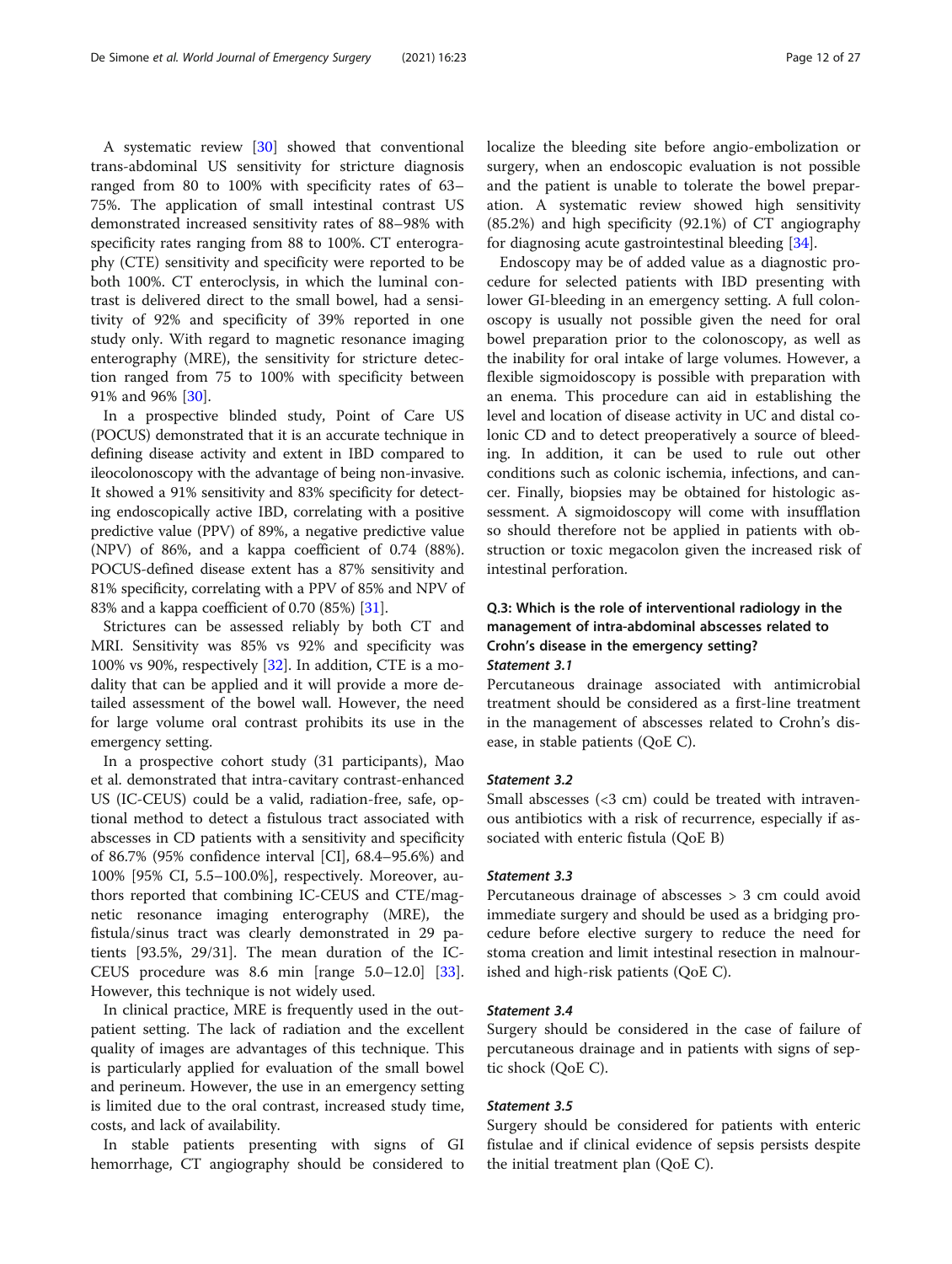# Recommendations

We recommend performing radiological percutaneous drainage of intra-abdominal abscesses >3cm related to Crohn's disease associated with early empiric administration of antibiotics, to adapt these as soon as possible to microbiological culture results. Antimicrobial therapy should be re-evaluated according to patient's clinical and biochemical features (strong recommendation based on a low-level evidence 1C).

We recommend administering an early empiric antimicrobial therapy in stable patients presenting with abscess <3cm, with close clinical and biochemical monitoring (strong recommendation based on a lowlevel evidence 1C).

# Summary of evidence and discussion

Abscess, fistula, bleeding, and stenosis are common complications of CD. Various interventional radiological techniques can be considered as a first-line option for non-operative treatment, with good outcomes. In case of intestinal obstruction for stenosis, bowel dilatation can be performed both with radiological and with endoscopic guidance, in stable patients. Embolization of GIhemorrhage is technically feasible, but it should be limited to strictly selected cases [[35\]](#page-24-0).

Intra-abdominal abscesses in patients with CD typically result from a perforation or penetrating ulcers, and they are an expression of luminal disease activity associated with transmural translocation of bacteria from the diseased bowel to contiguous tissue. Abscesses may be intraperitoneal, retroperitoneal, or intra-mesenteric, most frequently located in the right lower quadrant adjacent to the terminal ileum. In the literature, occurrence rates for intra-abdominal abscesses vary from 10 to 30% [[36](#page-24-0)–[39](#page-24-0)]. Active IBD warrants medical treatment, but the presence of an abscess contraindicates immunosuppressive medication.

There are several treatment options for intraabdominal abscesses in CD. Previously, the majority of abscesses were treated with operative drainage, but with the improvement of interventional radiological techniques, the use of percutaneous drainage (PD) is increasing, associated with administration of antibiotics.

Success rates for PD in the literature vary from 74 to 100% [[36](#page-24-0)–[39\]](#page-24-0). There are no RCTs comparing percutaneous and surgical drainage, but two meta-analyses tried to clarify the role of percutaneous drainage, compared to surgical management.

He et al. in 2015 [[39](#page-24-0)] aimed to compare clinical outcomes between PD alone and preoperative percutaneous drainage and initial surgery for patients with CD-related spontaneous intra-abdominal abscess, performed a meta-analysis of 9 (non-randomized and retrospective) studies including 513 patients and found a reduction in stoma creation rate and complication rate for patients undergoing pre-operative PD. The reason for these improved outcomes could be related to an improvement in patients' general and nutritional condition prior to definitive surgical intervention and to the control of the infectious source. Moreover, they reported that the risk for recurrent abscess was higher in patients who underwent PD alone than those who underwent initial surgery, highlighting that delayed abdominal surgery is almost inevitable in the majority of the patients presenting with intra-abdominal abscess.

Another meta-analysis, including six studies with a total of 333 patients was performed by Clancy et al. in 2016 [[40\]](#page-24-0). They compared the use of PD alone and surgery in the management of patients presenting with a CD-related intra-abdominal abscess and reported an increased incidence of abscess recurrence for patients undergoing only PD, but interestingly, they also found that PD can successfully avoid surgery in 29.3% of patients. In addition, they found no significant difference in the overall complication rate, permanent stoma requirement, or length of stay between patients undergoing percutaneous drainage or immediate surgery.

PD (guided by US or CT) appears to be a relatively safe procedure as part of a bridge to surgery technique, but not all abscesses are "drainable" or "accessible." Effectiveness depends on abscess characteristics, such as location, number, size, presence of fistulae, or close proximity to vital structures.

Independent risk factors for PD failure are bowel wall thickness, disease length, bowel dilation, and abscess size of greater than 6 cm. Furthermore, multiple percutaneous drainage procedures have been required in 8–20% of patients [[41\]](#page-24-0) and it could increase the risk of complications such as damage to vital structures in close proximity to the abscess or severe hemorrhage.

Complications of PD, for both spontaneous and postsurgical abscesses (not specific to CD), occur in approximately 10% of procedures. Major complications such as sepsis, small bowel fistulae, colon perforation, and death (due to sepsis or hemorrhage) have been described in 5– 11% of cases. Minor complications (such as bacteremia or infection at the site of the catheter insertion) occur in approximately 3% [[41](#page-24-0)].

Feagins et al. [[42\]](#page-24-0) suggested that non-drainable abscesses smaller than 3 cm and without evidence of fistula and no steroid therapy are likely to respond to antibiotic therapy alone although with high recurrence rates. In this setting, antibiotics should cover Gram-negative bacteria and anaerobes and it is important to closely observe the clinical condition of the patient in case of any deterioration.

Antibiotic therapy, including a combination of fluoroquinolones or third-generation cephalosporin and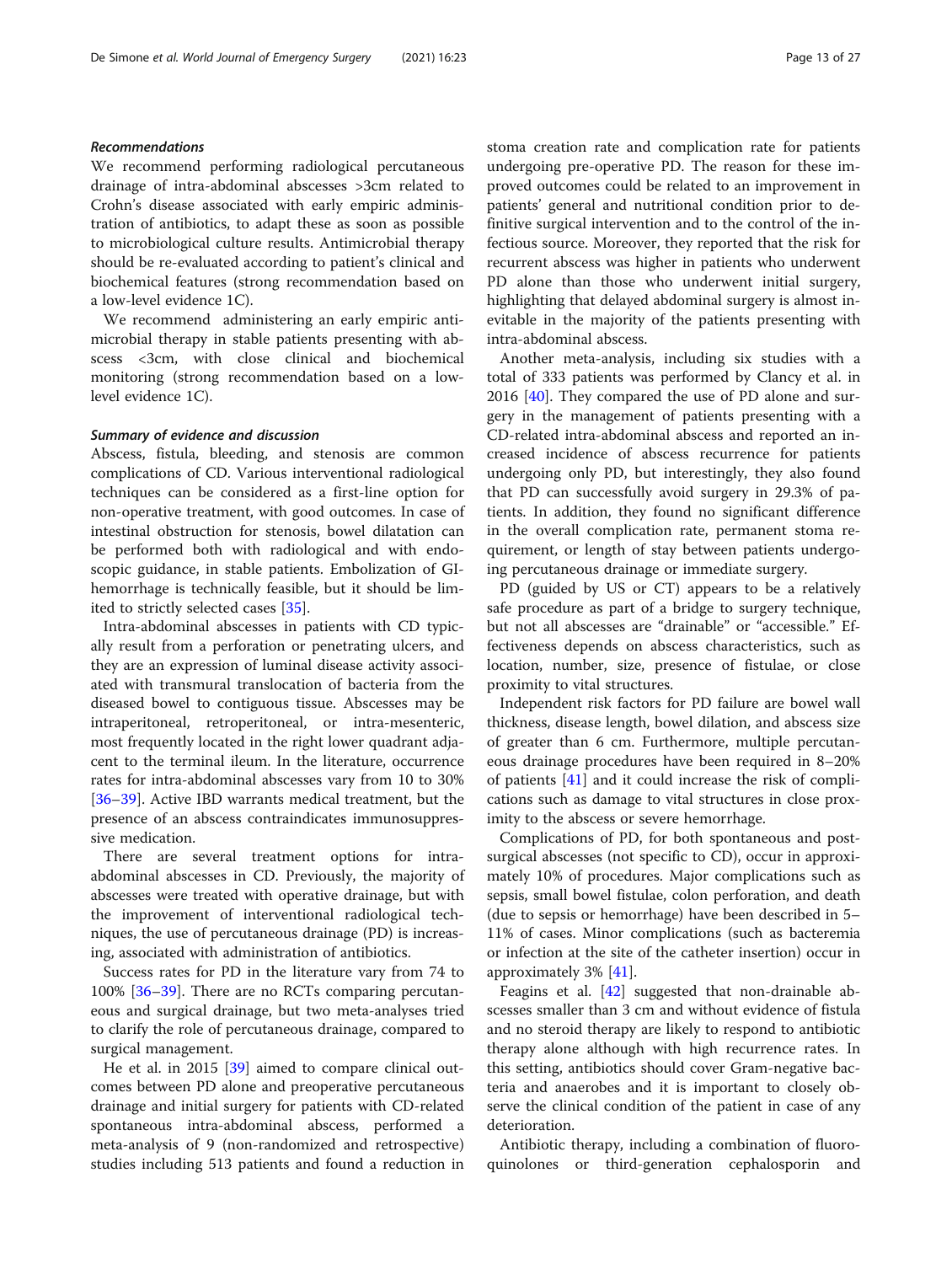metronidazole in patients with CD, should be adapted to the sensitivity of the bacteria (and sometimes fungi) to antibiotics, if PD is performed [\[43](#page-24-0)–[45\]](#page-24-0)..

The appropriate duration of antibiotic therapy is unclear. Clinical improvement should be seen within 3–5 days after starting antibiotics and percutaneous drainage, with a decrease in drainage production. If a patient's condition does not improve, re-evaluation and repeat imaging are indicated to determine whether the abscess has been adequately drained. If not, repositioning of the drain or surgical intervention is required [[43](#page-24-0)–[45](#page-24-0)].

If sepsis is controlled after adequate PD, CD medication should be started to prevent recurrence. Patients with a concomitant stenosis, an entero-cutaneous fistula or refractory active disease are likely to require surgery, but preoperative PD, if it is feasible, associated with delayed surgery, can decrease the extent of intestinal resection, postoperative septic complications, and potentially reduce stoma rates.

Q.4: In patients presenting with complications related to IBD, what is the appropriate medical treatment and nutritional support? a) The role of medical treatment and management of specific IBD drugs

Statement 4.1 The optimal management of IBD patients presenting with acute abdominal pain is multidisciplinary, involving a gastroenterologist and an acute care surgeon (QoE C).

Statement 4.2 All IBD patients presenting with an acute abdomen should receive adequate volume of intravenous fluids, low molecular weight heparin for thromboprophylaxis and electrolyte abnormalities and anaemia should be corrected (QoE C).

Statement 4.3 Antibiotics should not be routinely administered, but only if superinfection is considered and in the presence of an intra-abdominal abscess (QoE B).

Statement 4.4 In case of superinfection or abscesses, prompt antimicrobial therapy against Gr/-/aerobic and facultative bacilli and Gr/+/streptococci and obligate anaerobic bacilli is needed according to the epidemiology and resistance of the setting. Antimicrobial therapy duration depends on the patient's clinical feature and laboratory test results such as serum CRP level (QoE A).

Statement 4.5 The initial medical treatment for severe active UC is intravenous corticosteroids, in case of hemodynamic stability of the patient (QoE A).

Statement 4.6 The response to intravenous steroids should be best assessed by the third day (QoE C).

Statement 4.7 In non-responder hemodynamically stable patients, medical rescue therapy including infliximab in combination with a thiopurine or ciclosporin should be considered in a multidisciplinary approach (QoE B).

Statement 4.8 Infliximab should be considered if antiinflammatory therapy for penetrating ileocecal Crohn's disease is required, following adequate resolution of intra-abdominal abscesses in a multidisciplinary approach (QoE C).

Statement 4.9 Preoperative treatments with immunomodulators associated with anti-TNF-α agents and steroids are risk factors for intra-abdominal sepsis in patients requiring emergency resectional surgery (QoE B).

Statement 4.10 In complex perianal fistulizing disease, infliximab or adalimumab can be used as a first-line therapy in combination with azathioprine following adequate surgical drainage if indicated. A combination of ciprofloxacin and anti-TNF improves short-term outcomes (QoE A).

# b) The role of nutritional support

Statement 4.11 Preoperative nutritional support is mandatory in severely undernourished patients (QoE A).

Statement 4.12 Total parenteral nutrition should be reserved for nutritionally deficient IBD patients unable to tolerate enteral nutrition and when the enteral route is contraindicated, in critically ill patients presenting with signs of shock, intestinal ischemia, high output fistula, and/or severe intestinal hemorrhage (QoE B).

Statement 4.13 Total parenteral nutrition is the mode of choice when emergency surgery is needed for complicated IBD (QoE A).

Recommendations We recommend evaluating medical treatment in IBD patients presenting with acute abdominal pain and disease activity in a multidisciplinary approach (strong recommendation based on low-level evidence 1C).

We recommend not routinely administrating antibiotics in IBD patients but only in the presence of superinfection, intra-abdominal abscesses, and sepsis (strong recommendation based on high-level evidence 1A)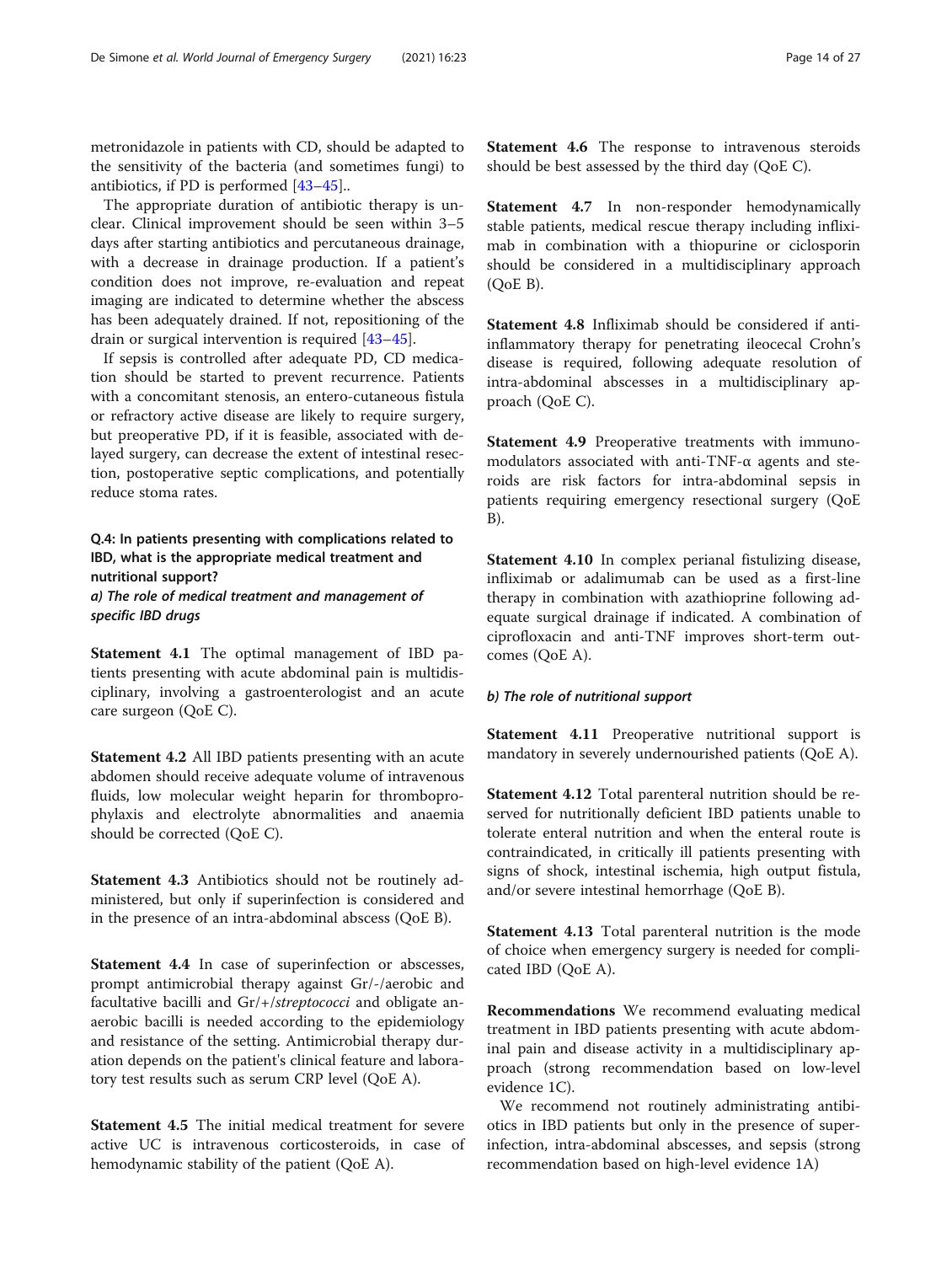We recommend administering antibiotics according to the epidemiology and resistance of the setting in a duration that depends on the patient's clinical and biochemical findings. Antifungals should be reserved for highrisk patients such as those with bowel perforation and recent steroid treatment (strong recommendation based on high-level evidence 1A).

We recommend administering as soon as possible venous thromboembolism prophylaxis with LMWH for the high risk of thrombotic events related to complicated IBD and the emergency setting (strong recommendation based on high-level evidence 1A).

We recommend weaning off steroids (wean preoperatively, ideally 4 weeks) and stopping immunomodulators associated with anti-TNF- $\alpha$  agents before surgery, as soon as possible to decrease the risk of postoperative complications, in accordance with a gastroenterologist (strong recommendation based on moderate level evidence 1B).

We recommend administering nutritional support (parenteral or enteral, according to GI function and in conjunction with a dietician/nutrition team) in IBD patients as soon as possible (strong recommendation based on moderate level evidence 1B).

Summary of evidence and discussion The management of IBD in an emergency setting is very challenging. Early surgical management is correlated with extended intestinal resection, high stoma rate, and high risk of postoperative complications. Preoperative optimization of the patient, PD, and delayed surgery are associated with decreased risk of complications and length of postoperative stay. Medical treatment should be discussed in a multidisciplinary team. In the management of patients with CD presenting with an intra-abdominal abscess, few studies have addressed medical treatment alone (without percutaneous or surgical drainage) as the primary approach, and all available reports are retrospective or observational studies. According to available data, only abscesses smaller than 3 cm could be treated with antibiotics alone without PD, but it is not clear how to select patients for this therapeutic approach and for how many days to administer antibiotics, with high (37 to 50%) recurrence rates [[45\]](#page-24-0).

Following abscess drainage, the preferred CD medical treatment option is anti-TNF therapy in addition to ongoing antibiotic treatment  $[46]$  $[46]$ . There are no randomized studies in the literature to clarify whether percutaneous or surgical drainage should always be followed by a delayed resection, although most case series favor a delayed elective resection.

In case of an ileal stenosis, a delayed resection should be considered and it is preferred to de-escalate corticosteroids prior to surgery in order to reduce the risk of post-operative complications [[47\]](#page-24-0).

The available literature on the use of biologic therapy before urgent surgery with anti-TNF- $\alpha$  agents, antiintegrin therapy, and anti-interleukin therapy is controversial. Biologic agents can induce and maintain clinical remission, heal the mucosa, and change the natural course of the disease, if used in a timely fashion, avoiding disease progression towards stenosis and fistula formation [[48](#page-24-0)]. The PUCCINI trial [\[49](#page-24-0)] is based on a high level of evidence due to the strict protocol followed in collecting data prospectively, and its results demonstrated no effect of anti-TNFs on postoperative complications.

Other factors that can affect postoperative complications in intestinal resections in patients with CD are previous use of steroids, impaired nutritional status, and an unfavorable abdominal environment. Usually, most patients with surgical indication in CD are already using biological agents, and more than one of these factors can also be present. Therefore, in malnourished patients, with previous steroids and/or anemia, the surgical approach can be affected.

In conclusion, direct cause–effect relationship of biologics alone leading to increased rates of complications was not demonstrated and different studies results are controversial [[50](#page-24-0)].

If an urgent surgical exploration is needed, it is extremely important to check concomitant use of steroids, phenotype of the disease, and current nutritional status, in order to establish the surgical plan.

The influence of nutritional status on postoperative morbidity and mortality has been well documented in both retrospective and prospective studies. Poor preoperative nutritional status has been linked consistently to an increase in post-operative complications and poorer surgical outcome.

Malnutrition is an independent risk factor for adverse postoperative outcomes and affects up to 70% of the IBD population. Malnutrition can occur in UC but is a more common problem in CD since CD can affect any part of the GI tract and UC is restricted to the large bowel, which has few direct malabsorptive effects. Nutritional complications occur in 20 to 85% of patients with CD. This specific condition becomes more serious during the active phase of CD, which is associated with decreased food intake, intestinal absorption dysfunction, drug side effects, and active inflammation [[51\]](#page-24-0).

Defining malnutrition is difficult, especially in patients with IBD, and a gold-standard test of malnutrition has not been identified.

The European Society for clinical nutrition and metabolism (ESPEN) reported that serum albumin of  $\langle 3 \text{ g/d} \rangle$ , BMI <  $18.5 \text{ kg/m}^2$ , and weight  $\text{loss} > 10-15\%$  within 6 months are the best indicators of severe malnutrition in CD [[52](#page-24-0)].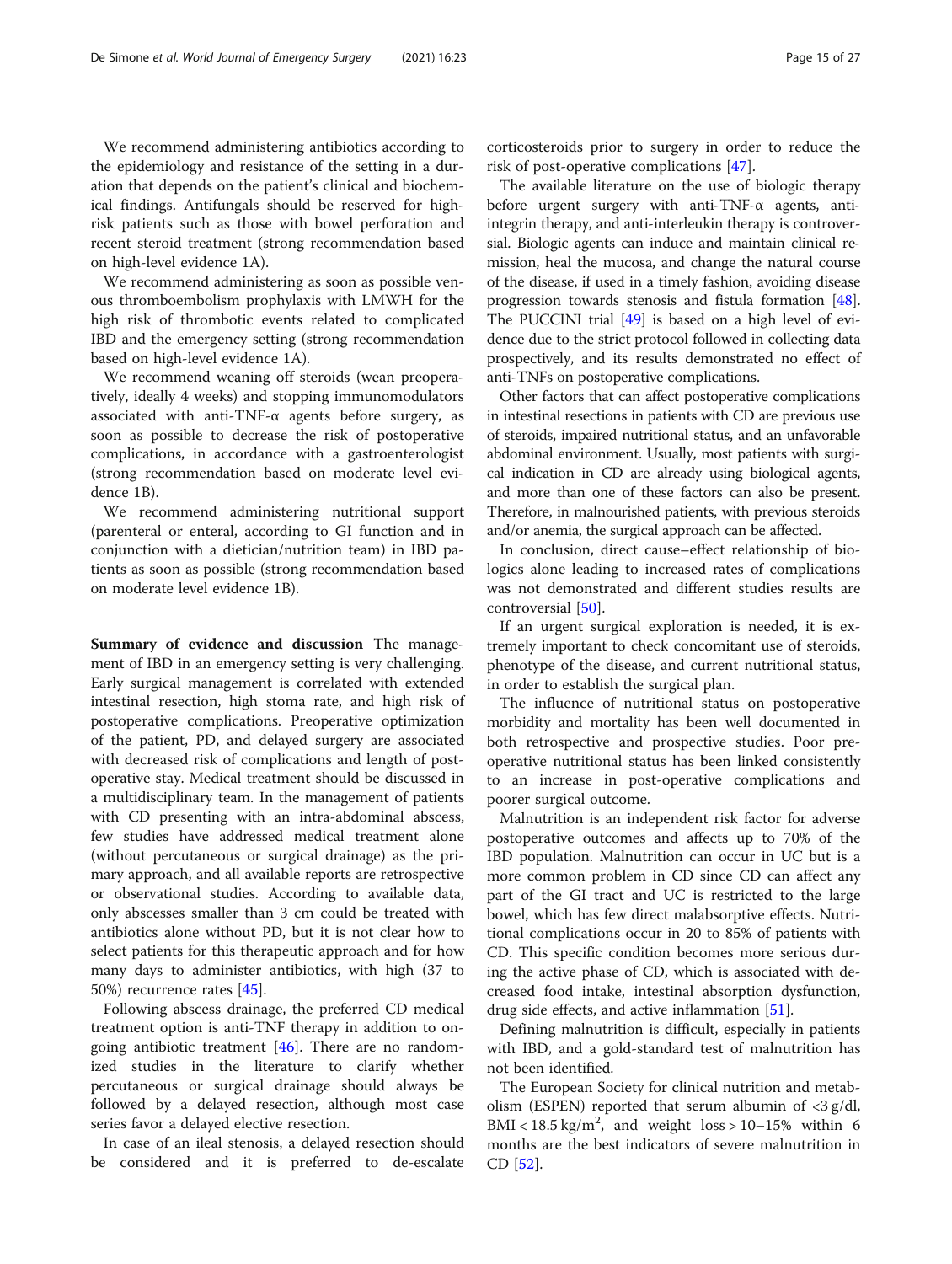Parenteral nutrition should be reserved for nutritionally deficient IBD patients unable to tolerate enteral nutrition and when the enteral route is contraindicated in patients presenting with severe shock, intestinal ischemia, high output fistula, and/or severe intestinal hemorrhage [[53,](#page-25-0) [54\]](#page-25-0).

Preoperative nutrition supplementation reduces postoperative complications in patients with CD, in particular, enteral nutrition. In a recent meta-analysis (3 prospective and 2 retrospective studies including 1111 CD patients), it was reported that the rate of postoperative complications in the group receiving preoperative nutritional (enteral or total parenteral nutrition) support was 20.0% compared with 61.3% in the group who had standard care without nutritional support [OR=0.26, 95% confidence interval (CI): 0.07–0.99, P<0.001]. Postoperative complications occurred in 15.0% of patients in the group who received preoperative total parenteral nutrition compared with 24.4% in the group who did not (OR=0.65, 95% CI: 0.23–1.88, P=0.43). Postoperative complications occurred in 21.9% in the group who received preoperative enteral nutrition compared with 73.2% in the group that did not received preoperative enteral nutrition (OR=0.09, 95% CI:  $0.06 - 0.13$ ,  $P < 0.001$ ) [\[55](#page-25-0)].

Exclusively enteral nutrition is feasible in CD patients presenting with non-radiologically drainable abdominal abscesses. It is associated with a reduction in surgical rate, optimized preoperative condition, and improved postoperative outcomes in this specific group of patients [\[56](#page-25-0)].

Concerning the role of a medical treatment to avoid or postpone surgery, most patients with UC presenting with an ongoing flare in an emergency setting could be treated with intravenous corticosteroids.

In this group of patients, when the checked hemodynamic status is stable, the first step in the diagnostic process includes confirming disease activity with a flexible sigmoidoscopy and ruling out intestinal pathogens including Clostridium difficile and CMV. At this point, it is possible to decide on rescue therapy.

Patients with significant systemic toxicity, as evidenced by severe weight loss, fever, tachycardia, high inflammatory markers, and persisting abdominal pain, should be evaluated for colectomy. If a medical rescue therapy is considered appropriate, IV corticosteroids are administrated. A systematic review of 32 trials of steroid therapy for acute severe colitis, involving 1991 patients from 1974–2006, reported an overall response to steroids of 67% [95% CI 65– 69%] [\[57\]](#page-25-0). A colectomy was carried out in 29%.

In case of insufficient response to IV corticosteroids, an early (day 3) assessment should take place and subsequent therapy with either infliximab (IFX) (5 mg/kg) or ciclosporin (2 mg/kg/day) should be considered, along with the possibility of surgery. Both medical therapies are potent for inducing remission in this subgroup of patients with comparable outcomes. The open-label CYSIF trial randomized 111 thiopurine-naive patients with severe colitis despite 5 days of IV steroids, to IV ciclosporin 2 mg/kg/day for 8 days followed by 4 mg/kg/day oral therapy, or infliximab 5 mg/kg at weeks 0, 2, and 6 [[55\]](#page-25-0). All responders at day 7 received oral azathioprine and tapered steroids from day 8. Approximately 85% patients in both groups responded to treatment by day 7. Treatment failure at day 98 (the primary endpoint) was reported in 60% patients in the ciclosporin arm compared with 54% patients in the IFX arm. The colectomy rate by day 98 in the ciclosporin vs the infliximab group was 18% vs 21%  $[P = 0.66]$  [[58](#page-25-0)].

If a surgical procedure is needed, then subsequent steroid withdrawal is mandatory [[59](#page-25-0)]. Antibiotics should not be routinely administered. Controlled trials of oral or IV metronidazole, tobramycin, ciprofloxacin, or vancomycin in acute UC have shown no consistent benefit in addition to conventional therapy [\[60](#page-25-0)–[62\]](#page-25-0). In the treatment of complex peri-anal fistulae due to CD an initial abscess drainage and seton placement, according to the symptoms and complexity of the fistula and anti-TNF treatment including infliximab or adalimumab can reduce fistula drainage and induce fistula closure [[63](#page-25-0), [64\]](#page-25-0).

Antibiotics such as a combination of ciprofloxacin and metronidazole can be added to enhance this effect, but this will only aid in improving short-term clinical outcomes [[64](#page-25-0)]. To enhance the effect of anti-TNF in complex fistulizing disease, combination of anti-TNF treatment with thiopurines should be considered.

Zangenberg et al. [\[59\]](#page-25-0) carried out a systematic review to identify clear recommendations for the preoperative medical management of patients with IBD, in particular those with CD.

The analysis of the literature showed that before elective surgery:

- Steroid withdrawal (wean preoperatively, ideally 4 weeks unless an emergency) is recommended while steroid stress dose is not recommended;
- Thiopurines' administration appears to be safe, but it may be prudent to plan the procedure remotely from the last dose of an anti-TNF agent;
- Nutritional risk screening is recommended to unveil and correct any malnutrition;
- Venous thromboprophylaxis prior to surgery is well supported by evidence while extended 4-week prophylaxis needs further research but is likely to be beneficial;
- Percutaneous us or CT-guided drainage for intraabdominal abscesses is recommended with a considerable risk of recurrence;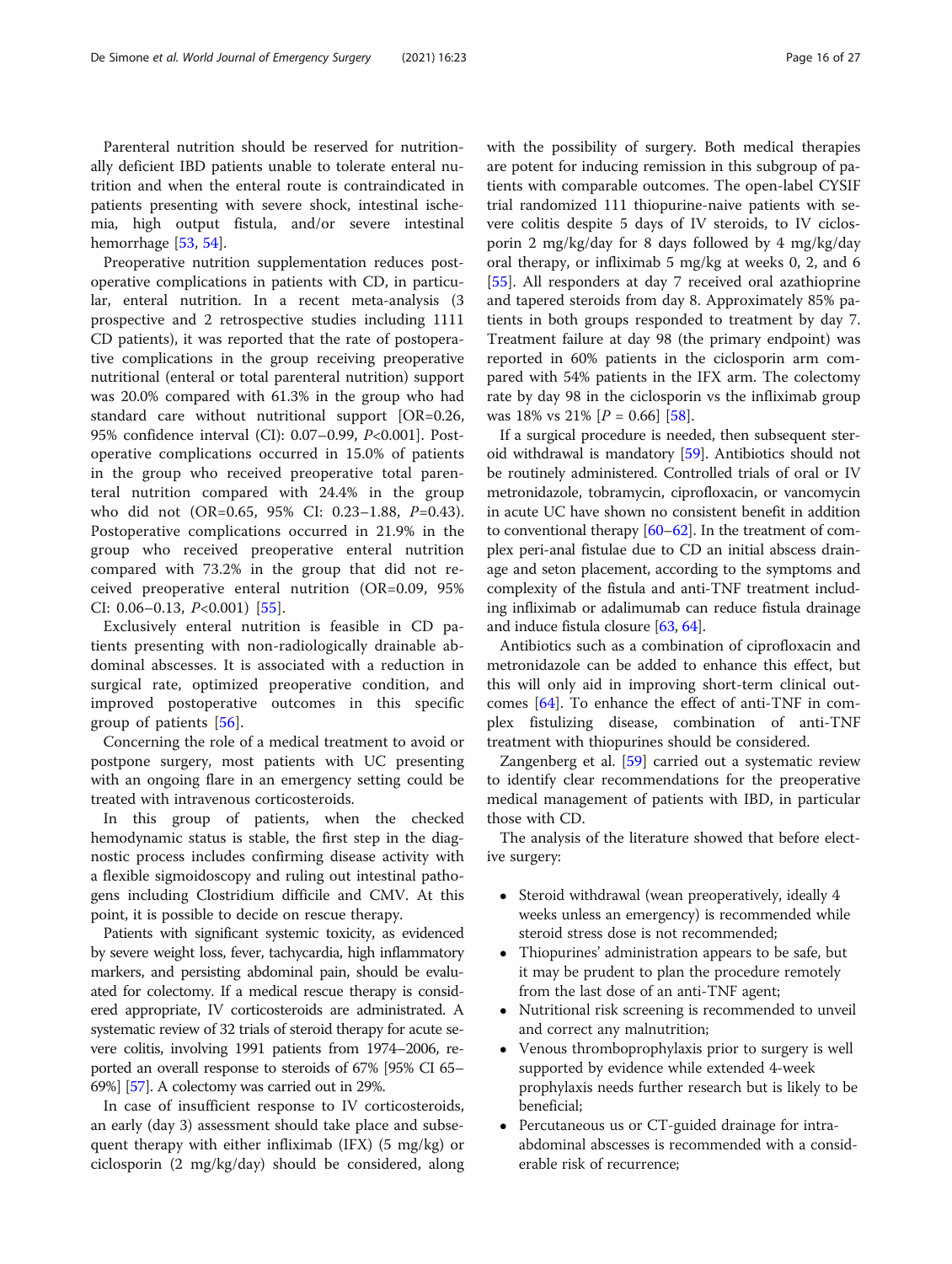• Smoking cessation can be beneficial for wound healing, as well as reducing the risk of disease recurrence in CD.

# Q.5: What are the indications for emergency surgery in patients presenting with complications related to IBD? Urgent surgical treatment is to be considered in the following clinical setting:

# 1) Acute severe ulcerative colitis

Statement 5.1.1 If a patient's condition does not improve or deteriorates within 48 to 72 h from initiation of medical therapy, a second-line therapy or surgery should be considered and discussed by the emergency surgeon and the gastroenterologist in acute severe ulcerative colitis (QoE C).

Statement 5.1.2 In the event of surgical complications such as free perforation, life-threatening hemorrhage (unstable patients), or generalized peritonitis, immediate surgery is recommended in acute severe ulcerative colitis (QoE B).

Statement 5.1.3 In case of no improvement with a second-line therapy, in discussion with a gastroenterologist, surgery is recommended in acute severe ulcerative colitis (QoE C).

Statement 5.1.4 Subtotal colectomy with ileostomy is a safe and effective treatment for patients requiring emergency surgery for acute severe ulcerative colitis presenting with massive colorectal hemorrage (QoE B).

Recommendations We suggest evaluating all hemodynamically stable patients presenting with acute severe ulcerative colitis in a multidisciplinary approach with the gastroenterologist to decide on options for initial medical treatment (weak recommendation based on low-level evidence 2C).

We recommend performing emergency surgical exploration in hemodynamically unstable patients, according to damage control principles and in patients with colonic perforation. A Subtotal colectomy with ileostomy in acute severe ulcerative colitis is the surgical treatment of choice in patients presenting massive colorectal haemorrhage or non-responders to medical treatment (strong recommendation based on high-level evidence 1A).

Summary of evidence and discussion According to the diagnostic criteria of Truelove and Witts for UC severity classification, acute severe colitis affects 5 to 15% of patients with UC and is characterized as colitis with bloody stool frequency  $\geq 6$ /day and a tachycardia (>90bpm), or temperature >37.8°C, or anemia (hemoglobin 10.5g/dL), or an elevated ESR (>30mm/h) (only one additional criterion in addition to the bloody stool frequency ≥6/day is needed to define a severe attack). Endoscopic criteria for severe colitis include a hemorrhagic mucosa with deep ulceration, mucosal detachment on the edge of these ulcerations and well-like ulceration, all of which can be assessed at flexible sigmoidoscopy [[65\]](#page-25-0).

There are some controversies regarding the indications for surgery in case of severe acute colitis, and the determination of the correct time for surgery is still a matter of debate. It is well known that the majority with severe acute colitis will respond to medical therapy: in 2007, Turner et al. [\[57](#page-25-0)] conducted a systematic review including 32 clinical trials analyzing the response to steroid therapy in severe UC and found that the response rate to steroids is 66% and 34% of patients required colectomy within a short period of time. This study has some limitations, such as the time period of the included studies (1974– 2006) and the wide heterogeneity among included cohorts of patients, but interestingly found a small reduction in colectomy rates in the studies that reassessed the need for colectomy after 2 weeks of medical therapy versus those who did it within 2 weeks. Furthermore, the introduction of biologic therapy opened new perspectives for salvage therapy in steroid-refractory patients and some studies demonstrated that up to 80% of patients with acute severe colitis resistant to steroid therapy could respond to biologic therapy, thus avoiding an emergent colectomy [\[66](#page-25-0), [67\]](#page-25-0). Post-operative morbidity is higher after emergency surgery when compared with elective surgery, for both UC and CD  $[68]$  $[68]$ , suggesting that the increased use of rescue therapy may contribute to reducing emergency surgical interventions and improve outcome [[69\]](#page-25-0). On the other hand, there is evidence to suggest that both a delay in surgery [[70,](#page-25-0) [71\]](#page-25-0) and prolonged intravenous immunosuppressive therapy are associated with increased morbidity and mortality following subsequent surgery [[72,](#page-25-0) [73](#page-25-0)]. Based on these results, it seems reasonable to suggest a tailored approach to the patient with acute severe colitis and an attempt at initial conservative management with bowel rest, parenteral nutrition, parenteral steroids, and broadspectrum antibiotics. The patient must be monitored closely for any signs of progressive deterioration, such as worsening pain or tenderness, progressive leukocytosis, fever, tachycardia, or hypotension. For steroid refractory disease, surgical options or therapeutic alternatives for rescue therapy should be considered early (on or around day 3 of corticosteroid therapy) by a multidisciplinary team that includes both a surgeon and gastroenterologist.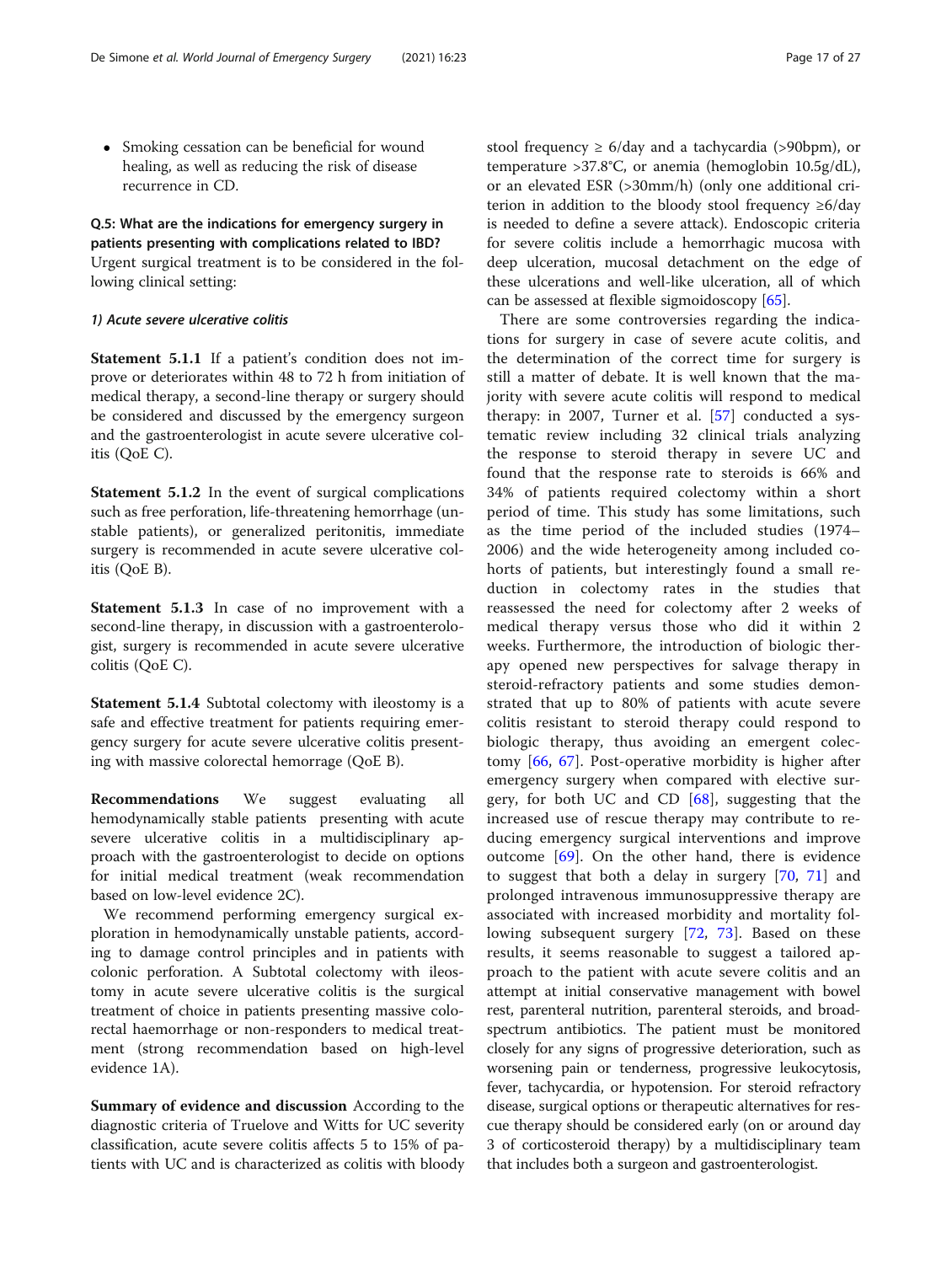# 2) Toxic megacolon

Statement 5.2.1 In patients presenting with toxic megacolon complicated by perforation, massive bleeding (unstable patients), clinical deterioration, and signs of shock, surgery is mandatory (QoE A).

Statement 5.2.2 In patients presenting with toxic megacolon, showing no clinical improvement and biological signs of deterioration after 24–48 h of medical treatment, surgery is mandatory (QoE B).

Recommendation We recommend not delaying surgery in critically ill patients presenting with toxic megacolon (strong recommendation based on moderate -level evidence 1C).

Summary of evidence and discussion Toxic megacolon is a rare but severe and potentially fatal complication of colonic inflammation.

Its main characteristics are as follows [[74\]](#page-25-0):

- Radiographic evidence of total or segmental colonic distention of > 6 cm
- Presence of systemic toxicity
- Inflammatory (or infectious) etiology.

In order to avoid colectomy, medical treatment should be carried out aggressively and in a timely fashion (steroids, fluids, transfusions, etc.) and the correct timing for surgery is still controversial. In fact, while some evidence suggests that the initial medical treatment obviates the need for surgery in about 50% of patients [\[75](#page-25-0)], there is a significant body of literature that highlights how a delay in surgical intervention carries the risk of colonic perforation and abdominal compartment syndrome, thus increasing the mortality rate [\[76](#page-25-0), [77\]](#page-25-0). For these reasons, management of toxic megacolon requires coordination between medical and surgical services with aggressive attempts at medical therapy and early surgical intervention in the absence of improvement, development of complications, or deterioration. Frequent reevaluations must be performed until the patient's condition has clearly improved or until there is evidence of deterioration, in which case urgent surgery is indicated. Persistent fever after 48–72 h of steroid therapy should raise the possibility of local perforation or abscess. Free perforation, massive hemorrhage, increasing transfusion requirements, increasing signs of toxicity, and progression of colonic dilatation are indications for an urgent operation.

Unlike colonic obstruction, in which cecal dilation with perforation is a concern, the transverse colon is the area of greatest concern in toxic megacolon. Perforation in patients with toxic megacolon is associated with a high mortality rate (27–57%), regardless of whether the perforation is contained or free [[78](#page-25-0)–[80](#page-25-0)].

# 3) Uncontrolled gastrointestinal bleeding

Statement 5.3.1 Pre-operative localization of the bleeding site, with the aim of excluding an upper gastrointestinal or an anorectal bleeding will allow better planning of the surgical strategy (QoE C).

Statement 5.3.2 An upper and lower GI endoscopy should be the initial diagnostic procedure for nearly all stable patients presenting with acute gastro-intestinal bleeding (QoE C).

Statement 5.3.3 Computed tomography angiography should be performed in patients with ongoing bleeding who are hemodynamically stable after resuscitation (QoE C).

Statement 5.3.4 Surgical treatment is recommended in patients with life-threatening bleeding and persistent hemodynamic instability and in patients with acute severe ulcerative colitis non-responders to medical treatment presenting with massive colorectal hemorrhage (QoE B).

Statement 5.3.5 Significant recurrent gastrointestinal bleeding could be an indication for urgent surgery (QoE C).

Recommendations We recommend performing immediate surgery in unstable patients presenting with hemorrhagic shock, and non responders to resuscitation. An intraoperative ileoscopy, if available, could be useful in localizing the bleeding source in patients with Crohn's disease. In patients presenting with acute severe ulcerative colitis and refractory hemorrhage, non-responders to medical treatment, the surgical treatment of choice is a subtotal colectomy with ileostomy, if skills are present (strong recommendation based on low-level evidence 1C).

We suggest evaluating hemodynamically stable IBD patients presenting a gastrointestinal bleeding at first with a sigmoidoscopy and an esophagogastroduodenoscopy (weak recommendation based on low-level evidence 2C).

Summary of evidence and discussion Gastrointestinal bleeding is a common complication in patients with UC or CD and is caused by inflammation/ulceration of the bowel. Usually, the bleeding resolves with medical treatment and rarely it requires an immediate surgical procedure.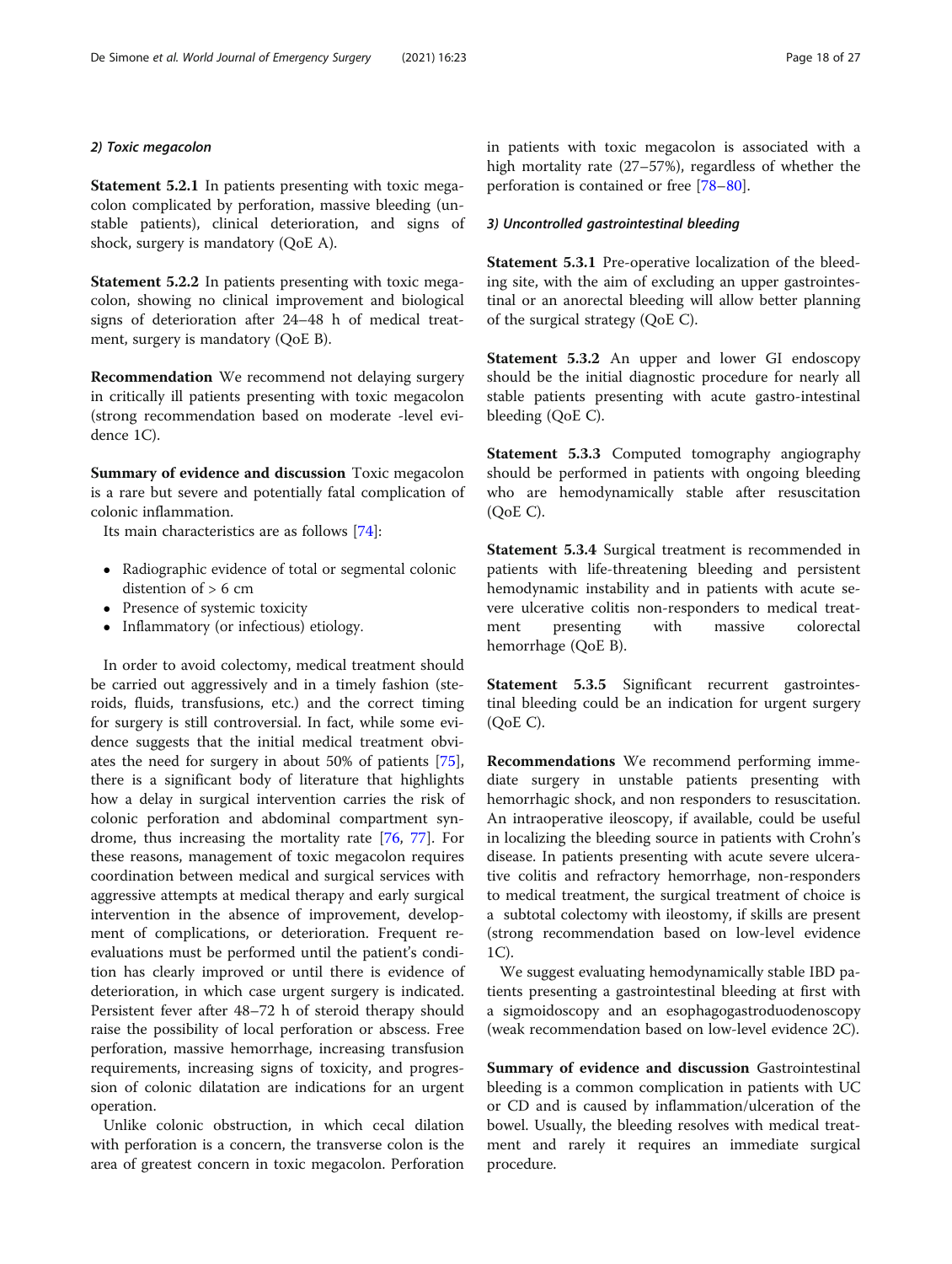Medical treatment includes patients with hemodynamic instability and/or suspected ongoing bleeding receiving intravenous fluid/blood product resuscitation with the goal of normalization of blood pressure and heart rate prior to endoscopic evaluation/ intervention. Packed red blood cells should be transfused to maintain the hemoglobin above 7g/dL. A threshold of 9g/dL should be considered in patients with massive bleeding, significant comorbidities (especially cardiovascular ischemia) or possible delay in receiving therapeutic interventions [\[81](#page-25-0)].

Massive, life-threatening lower gastrointestinal bleeding is uncommon in patients with IBD and occurs in less than 6% of cases [\[82](#page-25-0)]. Because of the low incidence of severe hemorrhage in IBD, a limited number of studies are available to guide management.

In IBD patients, bleeding has different features depending on the underlying disease. In UC, the bleeding typically occurs in patients with pancolitis from diffuse areas of mucosal ulceration. In CD, however, the bleeding most often is a result of focal erosion into an intestinal vessel, and this could include the small bowel.

In UC, the endoscopic assessment and treatment of the bleeding source that could be massive because of the diffuse nature of colonic inflammation is rarely possible. In CD, which is often a segmental disease, it is useful to try to localize the source of bleeding preoperatively to avoid surgery or an extensive intestinal resection, even more so severe bleeding in a patient with CD could be due to an associated condition, such as gastritis or peptic ulcer disease, or multiple segments of GI tract could be involved in the bleeding and this could be a diagnostic and therapeutic challenge for the endoscopist, with a high risk of re-bleeding.

The hemodynamic status of the patient presenting with hematemesis or massive melena or bright red rectal bleeding has to be assessed: the patient has to be resuscitated and stabilized, and a nasogastric tube is inserted to protect the airway and decompress the stomach. In a stable patient, a gastroscopy could be required to rule out an upper gastrointestinal bleeding. If a lower gastrointestinal source is suspected then one should consider sigmoidoscopy or colonoscopy.

The clinical significance of performing contrastenhanced CT before colonoscopy has been examined in recent years. In a retrospective study of acute LGIB, Nagata et al. reported that the detection rate for vascular lesions was higher for colonoscopy following CT than for colonoscopy alone  $(35.7\% \text{ vs } 20.6\%, P = 0.01)$ , leading to more endoscopic examinations (34.9% vs 13.4%,  $P <$ 0.01) [[83\]](#page-25-0).

In patients with IBD who are bleeding, the role of angiography and of angioembolization is not yet clear: the few studies available in the literature are case reports and suggest that angiography/angioembolization could be feasible in stable patients, but further studies are needed to better define outcomes in emergency setting.

The major advantage of angiography and embolization is that it can control severe bleeding without bowel preparation. A systematic review reported that superselective angiographic embolization achieves immediate hemostasis in 40–100% of diverticular bleeding with occasional rebleeding  $(15%)$   $[84]$  $[84]$  $[84]$ . The disadvantages of angiography and embolization include the requirement for active bleeding and the risk of bowel ischemia and the administration of IV contrast. The rate of bowel ischemia following embolization was 1–4% in recent studies [[85](#page-25-0), [86\]](#page-25-0). Angiography localizes the bleeding source in 24–70% of cases [\[87\]](#page-25-0). Angiography requires blood loss rates > 0.5 mL/min to localize a bleeding site [[88\]](#page-25-0).

Moreover, CT angiography may be useful as a noninvasive diagnostic tool prior to angiography, because it is more sensitive and identifies bleeding at rates of 0.3 mL/ min [[89\]](#page-25-0). Other methods of localization include the use of a nuclear medicine labeled red cell scans if bleeding is not detected by angiography [\[65\]](#page-25-0).

Once the source is known, the decision to perform a surgical urgent procedure depends on bleeding source itself, the hemodynamic condition of the patient and on the availability/feasibility of less invasive therapeutic options (i.e., endoscopy or angiography) [\[90\]](#page-25-0).

If the patient is unstable, even after significant resuscitation, a surgical exploration is mandatory. In clinical practice, surgery is indicated for patients who demonstrate continued hemorrhage despite resuscitation or have other indications for resection of diseased bowel [[91\]](#page-26-0).

Significant bleeding is a rare event in Crohn's disease, and all common causes of upper and lower gastrointestinal bleeding should be assessed; when a surgical exploration is required, it is recommended to perform an intra-operative ileoscopy to find the source of bleeding if the source has not been identified pre-operatively. All efforts to identify the bleeding source should be made preoperatively.

In case of acute severe ulcerative colitis, the bleeding could involve all the colon mucosa, and the surgical treatment of choice is a subtotal colectomy with ileostomy, to decrease the risk of recurrent bleeding, but it is important to have performed a flexible sigmoidoscopy to make sure there is no significant bleeding source in the rectum.

# 4) Free perforation

Recommendation We recommend performing surgical exploration in the presence of radiological signs of pneumoperitoneum and free fluid within the peritoneal cavity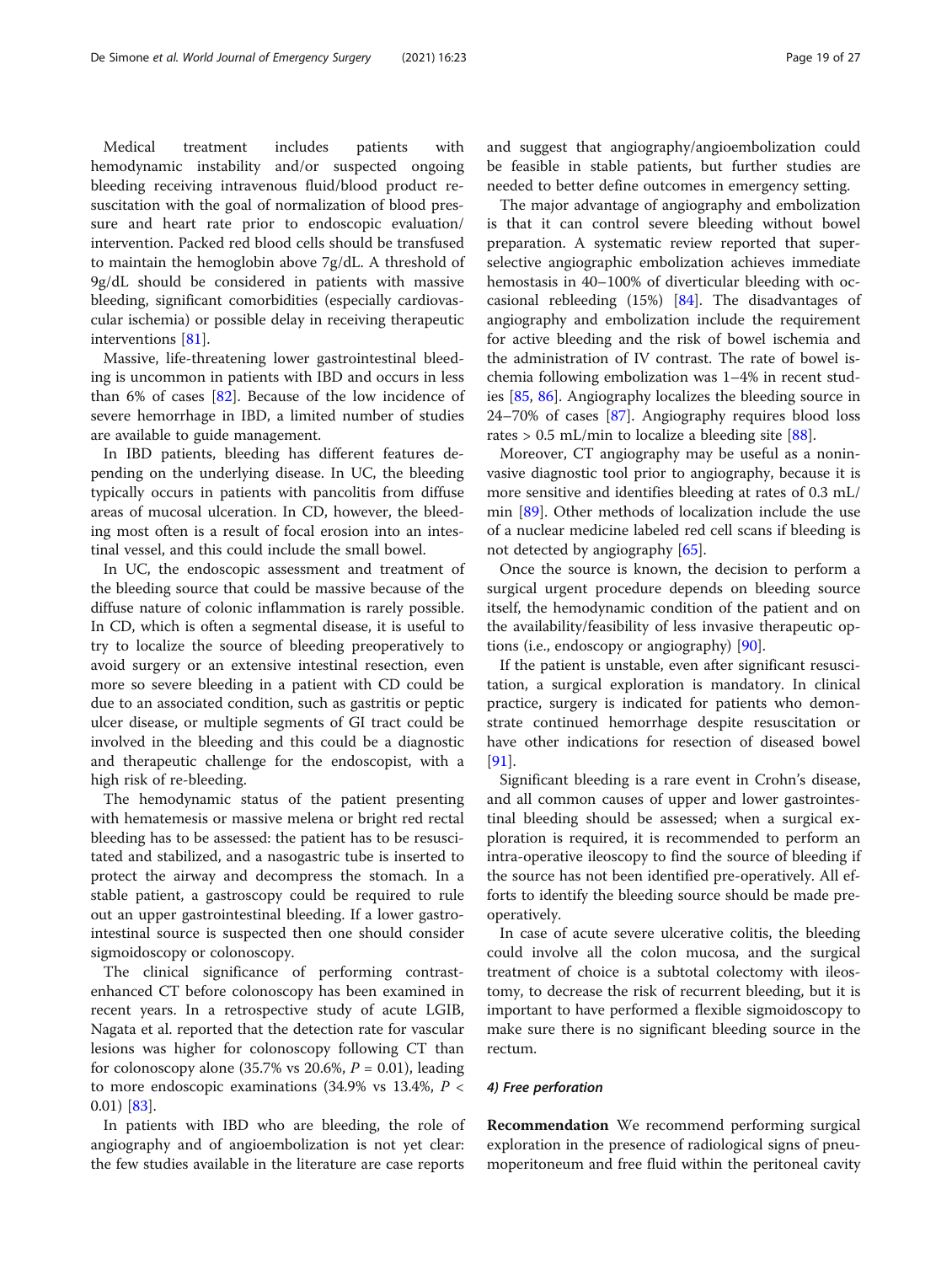in acutely unwell patients presenting with complicated Crohn's disease or acute severe ulcerative colitis (strong recommendation based on low-level evidence 1C).

Summary of evidence and discussion Free peritoneal perforation in inflammatory bowel disease is a rare condition, with few cases reported in the literature. It occurs in 1–3% of Crohn's disease patients as a first manifestation or in the course of the disease [\[92](#page-26-0)], and it is more frequent in severe acute ulcerative colitis. Perforation is considered a serious and potentially life-threatening event and is one of the main indications for emergency surgical intervention. Free perforation is the indication for surgery in up to 16% of the cases of complicated IBD [[93,](#page-26-0) [94](#page-26-0)]. The site of perforation is usually located in the colon in cases of UC, while patients with CD can present with perforation of either the small or large bowel. Free perforation is an absolute indication for emergency surgery, even though the evidence available in the literature is scarce, but delayed surgery is correlated with high mortality and morbidity in patients with IBD.

# 5) Intestinal obstruction

Statement 5.5.1 Surgery is mandatory for symptomatic strictures that do not respond to medical therapy and are not amenable to endoscopic dilatation (QoE C).

Statement 5.5.2 Any colorectal stricture should be assessed with endoscopic biopsies to ensure the absence of malignancy (QoE C).

Recommendation We recommend performing surgery in patients presenting with bowel obstruction because of fibrotic or medically resistant stenosis (strong recommendation based on low-level evidence 1C).

Summary of evidence and discussion Small bowel obstruction is the most common complication requiring elective surgery in CD and affects up to 54% of patients [[95\]](#page-26-0). Strictures complicating CD usually affect the small bowel but could arise anywhere in the GI tract and could be divided into inflammatory or fibrostenotic. It is often difficult to distinguish whether the obstruction is caused primarily by inflammation or fibrostenosis. Patients with inflammatory disease deserve a trial of medications aimed at reducing inflammation. Conversely, patients with symptomatic fibrostenotic disease and obstruction require an interventional approach, either surgical or endoscopic.

Endoscopic balloon dilation has proven successful in the management of primary intestinal strictures or anastomotic strictures in CD. For fibrotic strictures, endoscopic balloon dilation has a technical success rate of 89

to 92%, with 70 to 81% patients experiencing short-term relief of symptoms [[96\]](#page-26-0). Long-term results are less impressive, with 73.5% of patients requiring a repeat dilation and 43% requiring surgical intervention within 2 years [\[97](#page-26-0)].

Endoscopic stricturotomy is an evolving, novel therapy for which only few short-term retrospective studies exist to demonstrate its safety and efficacy compared with endoscopic balloon dilation or ileocolic resection [[95\]](#page-26-0).

Large bowel strictures, especially in UC, should raise high concern for malignancy [[98\]](#page-26-0). When required to perform an emergent colectomy, oncologic principles should be followed. Patients with small bowel stenosis mainly due to inflammation may improve with medical treatment such as steroids. In patients that do not show improvement with medical treatments, suspect stenosis due to fibrosis, and consider radiological investigation with CT or MR enterography and the possibility of endoscopic dilation on the basis of the length and site of the stenosis, the number of stenotic sites, and the presence of ulcers.

Surgery is warranted for small bowel CD stenosis that causes an intestinal obstruction with potential impending perforation, with long or multiple strictures, when the stricture is not endoscopically accessible and when medical and/or endoscopic treatment fails to adequately improve the patient's symptoms or when there is concern about concomitant malignancy.

# Q.6: Which surgical approach is recommended for complicated IBD in the emergency setting? 1) Emergency surgery for ulcerative colitis

Statement 6.1.1 In the setting of free perforation and generalized peritonitis or toxic megacolon, in hemodynamically unstable patient, an open approach is recommended (QoE C).

Statement 6.1.2 Both open and laparoscopic approaches are otherwise appropriate in the emergency setting, according to patient's hemodynamic stability and signs of sepsis in complicated ulcerative colitis (QoE C).

Statement 6.1.3 A laparoscopic approach (multi-port or in a single incision), if local expertise allows, may reduce length of stay and morbidity in hemodynamically stable patients presenting with complicated ulcerative colitis (QoE C).

# 2) Emergency surgery for Crohn's disease Clinical scenarios:

a) Intestinal obstruction Statement 6.2.1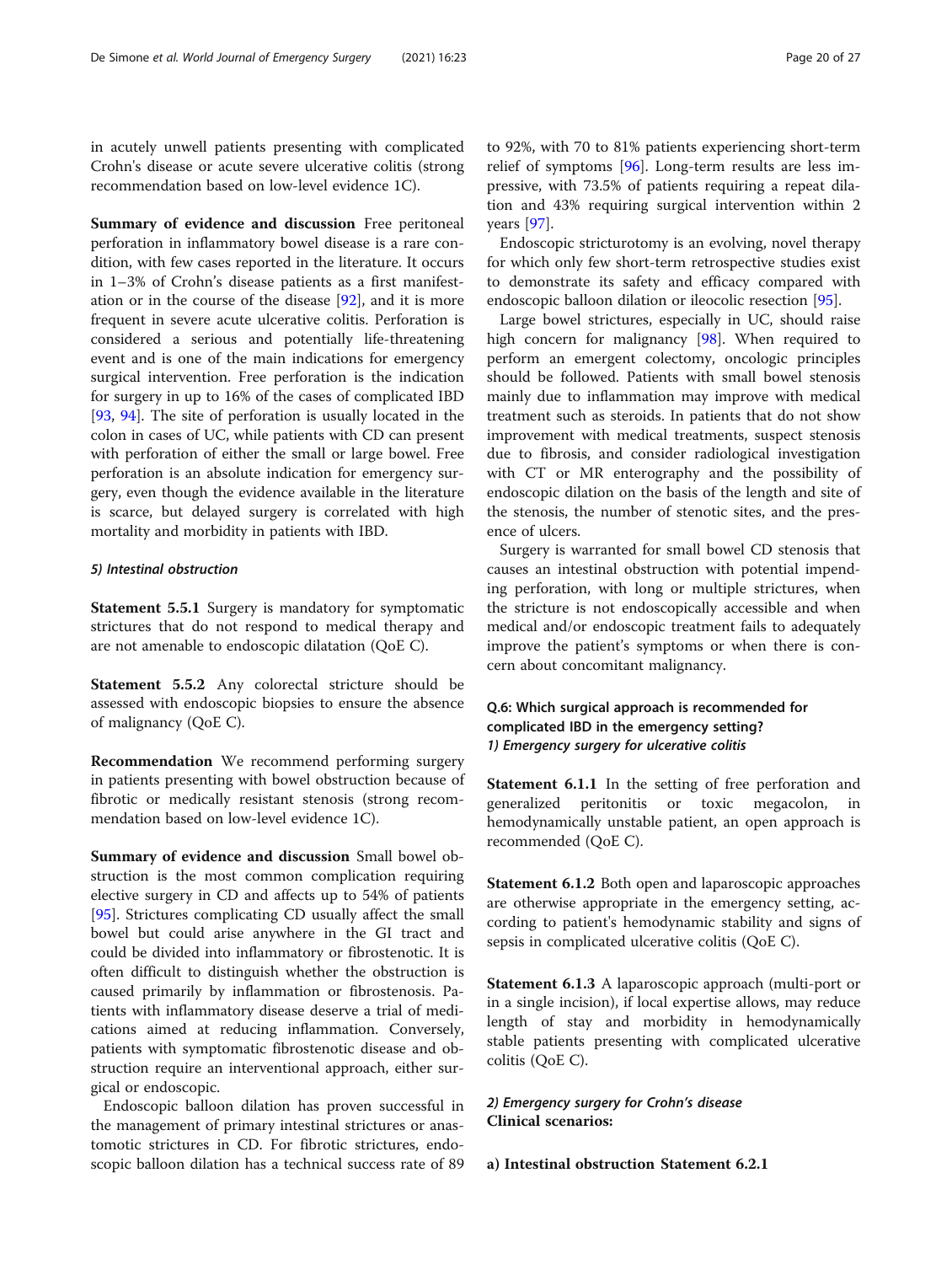If emergency surgery is indicated, a laparoscopic approach to adhesiolysis and bowel resection is recommended if appropriate expertise exists, with care taken to avoid iatrogenic bowel injury in patients presenting with intestinal obstruction for Crohn's disease (QoE C).

# b) Bleeding Statement 6.2.2

If the patient presenting with gastrointestinal bleeding in Crohn's disease is hemodynamically stable and endoscopic and/or interventional radiology measures have been unsuccessful, then a surgical exploration in a laparoscopic (multi-port or in single incision) approach is recommended (QoE C).

# Statement 6.2.3

If the patient presenting with gastrointestinal bleeding in Crohn's disease is hemodynamically unstable and endoscopic and/or interventional radiology procedures have been unsuccessful, then a surgical exploration in an open approach is recommended to reduce operating time (QoE C).

# c) Free perforation and purulent/fecal peritonitis Statement 6.2.4

A laparoscopic approach with resection, lavage and stoma is suggested in hemodynamically stable patients presenting with perforation and peritonitis in Crohn's disease, to avoid complications associated with anastomotic leak (QoE C).

#### Statement 6.2.5

If there is hemodynamic stability and only localized contamination, an anastomosis may be considered but other factors will also need to be considered (QoE C).

# Statement 6.2.6

If evidence of severe sepsis/septic shock, damage control surgery may be considered, with resection, stapled off bowel ends, and temporary closure (laparostomy) with return to theater in 24–48 h for a second look, washout, and consideration of stoma vs anastomosis (QoE C).

#### d) Crohn's colitis Statement 6.2.7

Subtotal colectomy and ileostomy are the emergency operations of choice for severe acute and refractory colitis, with open and laparoscopic approaches appropriate in the emergency setting according to patient's hemodynamic stability (QoE C).

#### Statement 6.2.8

A laparoscopic approach, if local expertise allows, may reduce length of hospital stay and risk of infectious complications (QoE C).

# Statement 6.2.9

There is insufficient evidence to recommend SILS or robotic surgery in the emergency setting (QoE C).

# 3) Anastomotic considerations in emergency surgery for Crohn's disease

# Statement 6.3.1

If a patient in the emergency setting has 2 or more risk factors for anastomotic complications (such as discussed in the text), then a stoma should be formed following resection (QoE C).

# Statement 6.3.2

If a decision to anastomose has been made, there is no evidence to suggest that one type of anastomosis (stapled vs hand sewn) is superior to the other in terms of complication rates or recurrence, and the decision can be left to surgeon preference (QoE C).

#### Recommendations

We recommend performing a surgical exploration by laparotomy in a hemodynamically unstable patient presenting with complications related to IBD such as perforation and severe peritonitis, massive intestinal bleeding, obstruction, toxic megacolon, severe colitis non responder to medical treatment, taking into consideration damage control surgery principles with or without an open abdomen (strong recommendation based on low-level evidence 1C).

We recommend performing a laparoscopic approach in hemodynamically stable patients presenting complications related to IBD, when skills are available, in order to decrease morbidity and length of hospital stay (strong recommendation based on low-level evidence 1C).

We recommend performing a subtotal colectomy with ileostomy in patients presenting with acute severe refracrory colitis, non responders to medical treatment, in a laparoscopic or open approach according to patient's hemodynamic stability (Strong recommendation based on low level evidence 1C). We suggest considering an (stapled or hand sewn) anastomosis in hemodynamically stable patients with Crohn's disease who have good pre-existing nutritional status and who are taking no steroids or other immunosuppression and presenting with no bowel vascular compromise and only localized peritonitis. A defunctioning stoma should also be considered in the emergency setting (weak recommendation based on low-level evidence 2C).

#### Summary of evidence and discussion

Surgical treatment can be particularly challenging when patients with IBD present as an emergency, as they are often much more unwell than when being considered for elective intervention. Moreover, the surgical options may be more limited and there may also be less time for full multidisciplinary involvement in the decision making process, especially in critically ill patients. In addition, many centers will have an emergency surgical on-call rota that is staffed with surgeons whose main specialist elective practice is not in IBD surgery. Therefore, it is necessary to be aware of the principles of emergency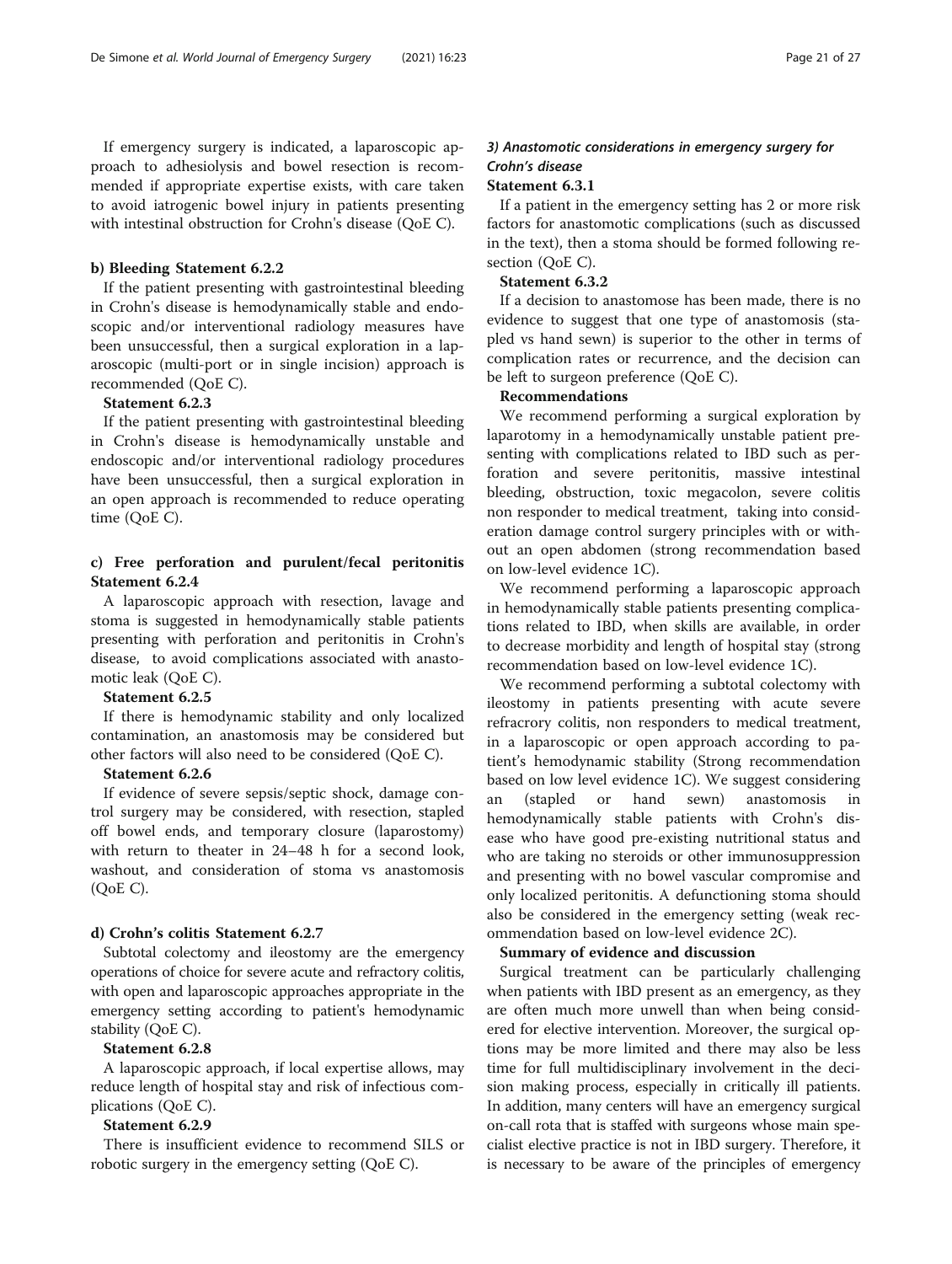operative surgery for patients presenting acutely with the complications or sequelae of UC and CD.

#### Emergency surgery for Ulcerative colitis

The indications for emergency surgery in ulcerative colitis include medically resistant disease, bleeding, toxic megacolon, and perforation [\[96,](#page-26-0) [99](#page-26-0)]. Open and laparoscopic approaches may be considered in the emergency setting, according to availability of trained local expertise.

There is a role for open surgery [\[100](#page-26-0)–[103\]](#page-26-0). An open approach is likely to be favored in the setting of a perforation, where a faster operation is required to allow the patient to have their source control surgery in a timely fashion and to be cared for post-operatively in the ICU as quickly as possible. In addition, toxic megacolon, which is now thankfully uncommon, may prove particularly challenging in terms of handling the bowel laparoscopically without perforation, and so open surgery is again recommended.

Otherwise, laparoscopic surgery has been shown to lead to a reduction in length of stay and infectious complications in the emergency setting [[104](#page-26-0)–[106\]](#page-26-0). The existing data relate to multiport laparoscopic surgery, and as such, this would be recommended over a single port approach in the emergency setting, with no data available to support the use of a robotic approach.

#### Emergency surgery for Crohn's disease

Indications for emergency abdominal surgery in the setting of Crohn's disease include bowel obstruction, perforation, and bleeding [[96](#page-26-0), [99\]](#page-26-0). Management of patients with an intra-abdominal abscess has been dealt with elsewhere in this guideline.

Up to 16% of patients with Crohn's disease will present with a bowel perforation [\[107](#page-26-0)]. Management decisions are often complex and will need to be made around mode of surgical access, decision for anastomosis, and if so, using which anastomotic technique. Bowel resection is generally required in the emergency setting, with the requirement for strictureplasty being more common in the elective setting. The type of resection needed will be according to the disease site, and this may be a small bowel resection, ileocecal resection, or colonic resection, generally subtotal colectomy.

In terms of mode of access, for the patient with bowel obstruction due to non-active stricturing disease or adhesions, a laparoscopic approach is preferred, according to local expertise, as there is evidence for reduced length of stay and fewer complications [\[108](#page-26-0), [109](#page-26-0)]. Great care is needed on establishing pneumoperitoneum, as the bowel will be distended, and as such, an open port insertion technique should be used. Available data relate to multi-port laparoscopic approach, as opposed to single-port, and there are no data to support a robotic approach in this setting.

An open approach remains preferable in the setting of bleeding with hemodynamic instability where endoscopic and interventional radiology techniques have not been successful, and in a patient with a free perforation. When a patient with a free perforation has severe sepsis or septic shock, and associated significant peritoneal contamination, it may be preferable to perform damage limitation surgery in the form of bowel resection with stapled off bowel ends, peritoneal lavage, laparostomy, and rapid return to ICU for on-going care, with a planned second look laparotomy 24–48 h later with further bowel inspection, peritoneal lavage, abdominal closure, and consideration of stoma formation versus anastomosis.

Anastomosis decision making in Crohn's disease in the emergency setting.

In the emergency setting, the decision whether to perform a primary anastomosis following resection for Crohn's disease can be challenging, and there are also considerations of whether a particular anastomotic technique may be preferable if so.

It is imperative to consider the clinical state and presentation of the patient, as well as the indication for surgery, when thinking about whether an anastomosis may be appropriate in the emergency setting. Factors to consider when contemplating anastomosis include the following:

- Patient factors: e.g., sepsis, degree of peritoneal contamination (local only vs widespread), hemodynamic stability, need for inotropes, nutrition/albumin, abscess, immunosuppression (e.g., steroids, timing of recent anti-TNF treatment), smoking
- Disease factors: fistulising/perforating vs stenotic, proximal jejunal vs ileal

If a patient has 2 or more risk factors in the emergency setting, then a resection with stoma should be performed, rather than an anastomosis. A stoma following resection may still be an appropriate option when only one risk factor is present. If an anastomosis is performed, consideration should be given to a defunctioning stoma.

If an anastomosis (usually small bowel or ileocolic) is to be performed, then in general, the options to consider will include the configuration (end-to-end vs side-to-side) and material (stapled vs suture) used. Overall, in the specific setting of IBD surgery, there is no evidence for superiority of any one technique over the other in terms of complication rates or recurrence [[110](#page-26-0)–[112](#page-26-0)]. Therefore, the decision can generally be left to surgeon preference.

If a stapled anastomosis is being performed, consideration should be given to performing this in an isoperistaltic configuration, in order to allow easier neo-terminal ileal intubation at subsequent surveillance colonoscopy.

If there is chronically thickened small bowel in the setting of a long-standing bowel obstruction, consideration should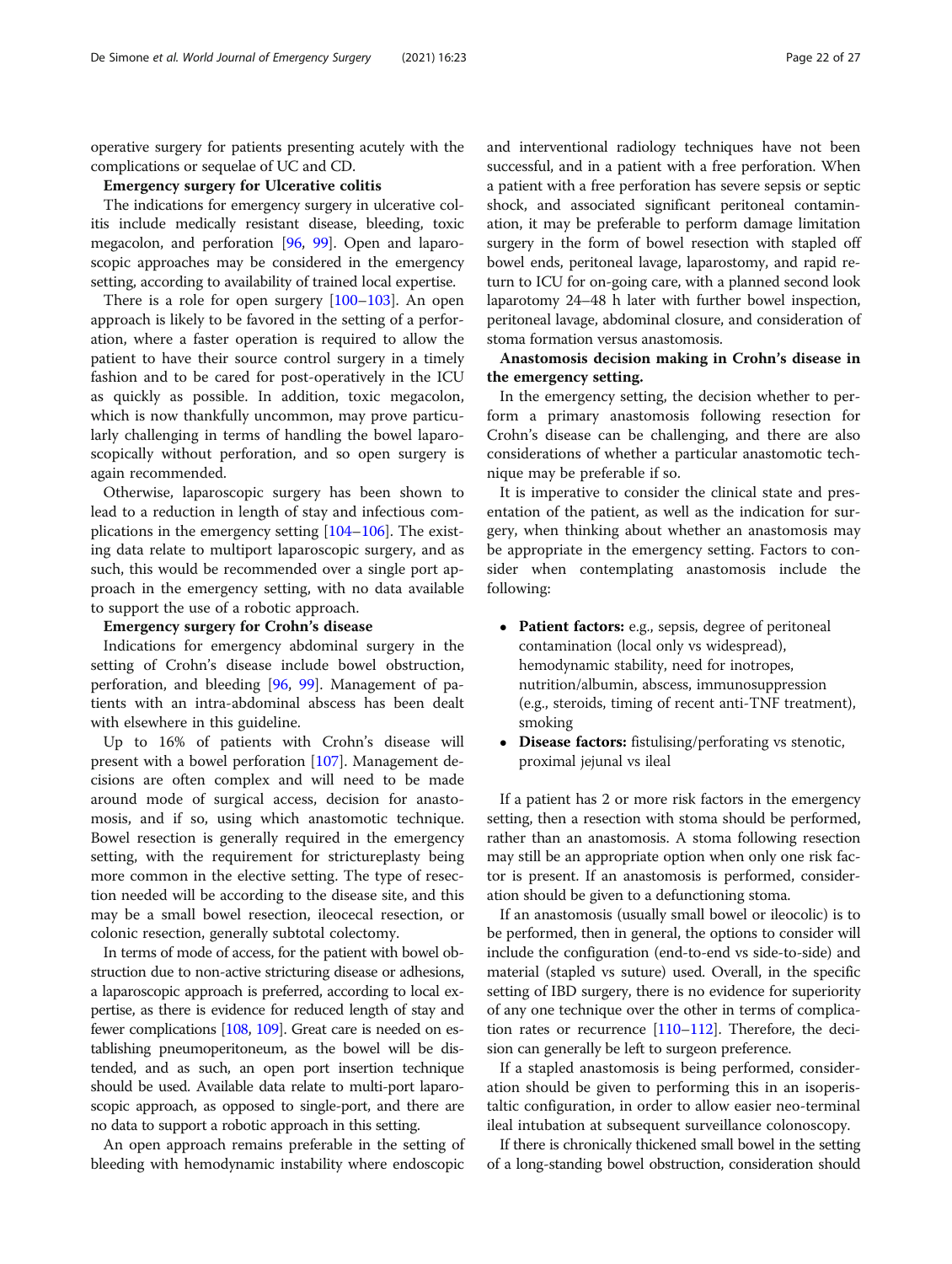be given to performing a hand-sewn anastomosis as the stapler may not function adequately in this setting where the bowel wall is very thickened and edematous [[112\]](#page-26-0).

Data for the newer Kono-S small bowel anastomotic configuration [[113](#page-26-0)], which is a hand sewn technique that leads to a wide lumen with mesenteric exclusion, are confined to the elective setting and as such, would not be recommended for emergency cases at present.

In Crohn's colitis, the indications for emergency surgery are as for ulcerative colitis, including medically resistant disease, bleeding, toxic megacolon, and perforation and may also include large bowel obstruction if there is a stricture present. Open and laparoscopic approaches are appropriate in the emergency setting, according to local expertise.

# Q.7: How to manage perianal sepsis in the emergency setting?

#### Statement 7.1

An acute abscess should be adequately drained under general anesthetic, with no routine requirement for wound packing (QoE C).

# Statement 7.2

No active attempt should be made to find an associated anal fistula at the initial abscess presentation (QoE C).

#### Statement 7.3

If an obvious fistula exists (without probing), the fistula should not be laid open and a loose draining seton should be inserted (QoE C).

# Statement 7.4

There is no role for any additional surgical fistula treatment modality in the emergency treatment of Crohn's perianal sepsis (QoE C).

# Statement 7.5

An assessment of the rectum should be made at the time of abscess drainage, to assess for signs of proctitis (QoE C).

# Recommendation

We recommend performing adequate surgical drainage of perianal abscess in Crohn's disease without searching for an associated fistula (strong recommendation based on low-level evidence 1C).

# Summary of evidence and discussion

Around 1 in 3 patients with CD will develop perianal manifestations of the disease [[114,](#page-26-0) [115\]](#page-26-0), which will include the risk of perianal abscess and fistula. When presenting with an acute perianal or ischiorectal abscess, the main principle of surgical intervention is to perform

adequate drainage, and this will likely require a general anesthetic in most cases.

In the acute setting, it can be difficult to find an underlying fistula with significant induration and sepsis present, and so no active attempt should be made to find an associated fistula and minimal tissue disruption/destruction should occur. Over-vigorous attempts to probe for a fistula at emergency surgery may lead to an iatrogenic track and internal opening, which will add great complexity to the on-going management of the patient's perianal disease and greatly increase the risk of nonhealing.

If there is a deep cavity evident, consideration may be given to short-term use of an appropriate drain (e.g., corrugated drain, Malecot catheter). In addition, if there is concern of undrained sepsis, potentially being fed from a supralevator source, then an urgent inpatient MRI scan will be required.

There is no requirement for wound packing following abscess drainage  $[116]$ , although its role is currently under investigation in a multicenter randomized controlled trial in the UK [[117](#page-26-0)]. Packing may have a limited role for short-term hemostatic requirements.

If an associated anal fistula is obvious at the time of abscess drainage without any probing, then a loose draining seton should be inserted. The loose draining seton should be low profile and made of a soft material of the surgeons choice, avoiding any bulky knots and avoiding any firm suture material such as nylon. There should be no attempt to lay the fistula open at the same time, in order to minimise tissue disruption and preserve future anal function.

This approach will allow subsequent treatment planning with the patient, then being an active participant in the multidisciplinary management decisions required to minimize future symptoms and maximize the chance of potential fistula healing [\[118\]](#page-26-0). When sepsis is present, there is no role for attempts at surgical adjuncts to fistula healing, such as fibrin glue, fistula plug, LIFT, advancement flap, VAAFT, FiLac, and stem cells, in the emergency setting.

In order to plan future treatment with the patient and IBD multidisciplinary team, it is essential to know if there is associated active proctitis in association with the perianal sepsis. For this reason, an assessment of the rectal mucosa should be made at the time of abscess drainage, either in the form of rigid or flexible sigmoidoscopy.

# Conclusions

Complicated inflammatory bowel disease requires a multidisciplinary approach because of the complexity of this group of different diseases in the urgent/emergency setting with the aim of obtaining good functional outcomes and to decrease stoma rates where possible.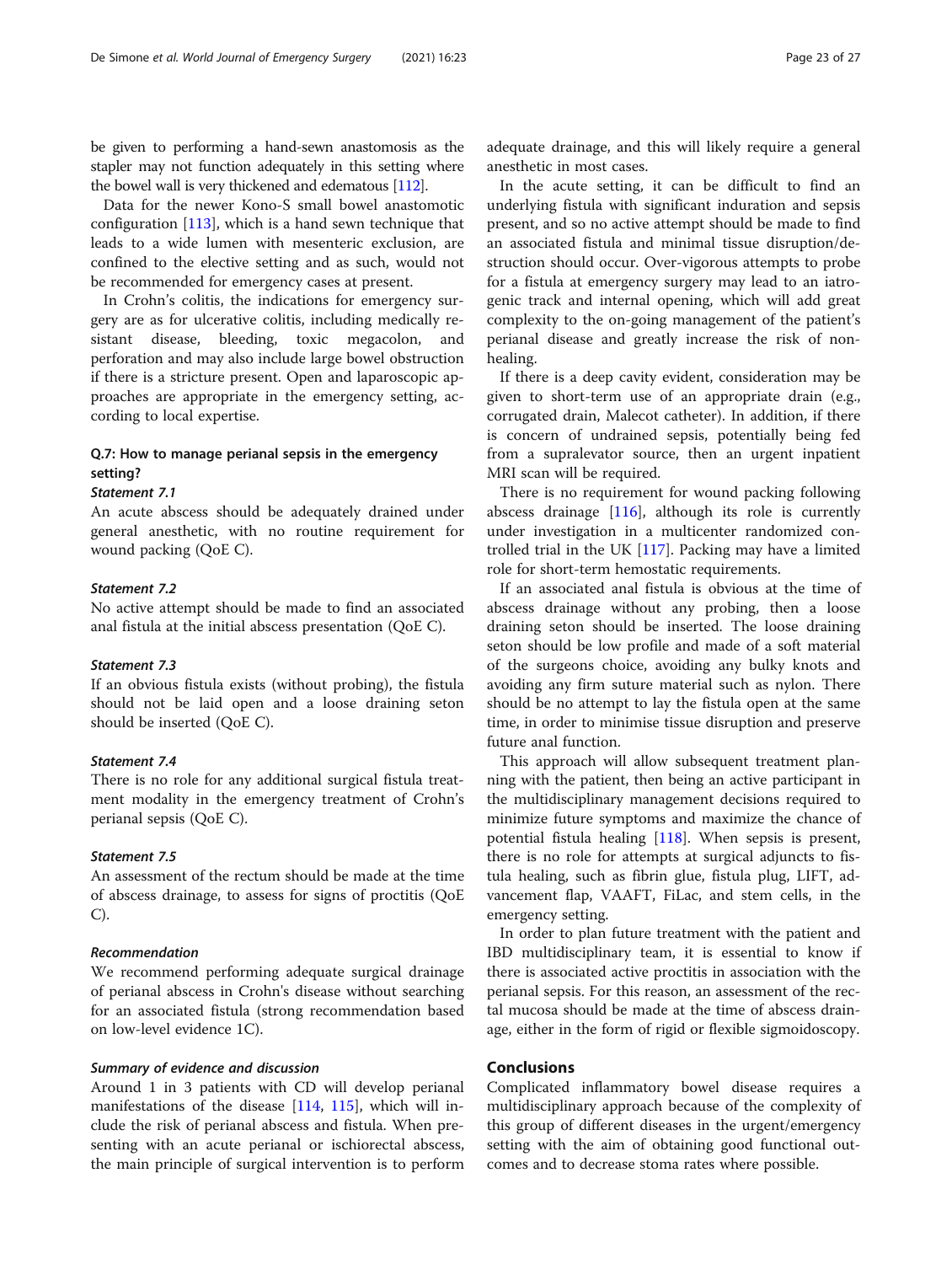<span id="page-23-0"></span>These guidelines represent an effort to summarize high-quality evidence and expert opinion to help acute care surgeons and emergency surgeons in managing an acute abdomen or perineum in patients presenting acutely with complications of UC and CD.

#### Abbreviations

IBD: Inflammatory bowel disease; UC: Ulcerative colitis; CD: Crohn's disease; ESR: Erythrocyte sedimentation rate; WBC: White blood cell count; FC: Fecal calprotectin; PCR: Polymerase chain reaction; CMV: Cytomegalovirus; US: Ultrasonography; CT: Computed tomography; MRI: Magnetic resonance imaging; MRE: Magnetic resonance enterography; POCUS: Point of care ultrasonography; CTE: Computed enterography; PD: Percutaneous drainage; GI: Gastro-intestinal; LMWH: Low molecular weight heparin; SILS: Singleincision laparoscopic surgery; WSES: World Society of Emergency Surgery; AAST: American Association for the Surgery of Trauma

#### Acknowledgements

Not applicable.

#### Authors' contributions

FC and BDS conceived the study. BDS organized the consensus conference and constituted the working IBD group composed by BDS, JD, FH, SDS, BS, AT and MC; BDS collected evidence and wrote the first draft; statements and recommendations were approved by all the authors; BDS revised the manuscript according to comments and suggestions of all authors; FC and JD revised the final draft; all the authors read and approved the final manuscript.

#### Funding

Not applicable.

Availability of data and materials Not applicable.

#### **Declarations**

Ethics approval and consent to participate Not applicable.

#### Consent for publication

Not applicable

#### Competing interests

The authors declare that they have no competing interests.

#### Author details

<sup>1</sup>Department of Metabolic, Digestive and Emergency Minimally Invasive Surgery, Centre Hospitalier Intercommunal de Poissy et Saint Germain en Laye, 10 rue du Champ Gaillard, 78303 Poissy, France. <sup>2</sup>Addenbrooke's Hospital, Cambridge University Hospitals NHS Foundation Trust, Cambridge, UK. <sup>3</sup>Department of General Surgery, University of Insubria, University Hospital of Varese, ASST Sette Laghi, Regione Lombardia, Varese, Italy. <sup>4</sup>RIMLS - Radboud Institute for Molecular Life Sciences, Radboud University-Nijmegen Medical Center, Nijmegen, The Netherlands. 5 Department of Trauma and Emergency Surgery, Parma University Hospital, Parma, Italy. <sup>6</sup>Department of General Surgery, Macerata Hospital, Macerata, Italy. <sup>7</sup> Scripps Memorial Hospital La Jolla, San Diego, California, USA.<br><sup>8</sup> Department of Surgery, University Hospital of Pavia, Pavia, Italy. <sup>8</sup>Department of Surgery, University Hospital of Pavia, Pavia, Italy. 9 Department of Emergency and Trauma Surgery, University Hospital of Pisa, Pisa, Italy. <sup>10</sup>Minimally Invasive and Robotic Digestive Surgery Unit, Regional General Hospital F. Miulli, Acquaviva delle Fonti (Bari), Italy. <sup>11</sup>Denver Health System - Denver Health Medical Center, Denver, USA. <sup>12</sup>Division of General Surgery, Rambam Health Care Campus, Haifa, Israel. <sup>13</sup>Department of Surgery, College of Medicine and Health Sciences, United Arab Emirates University, Al-Ain, United Arab Emirates. <sup>14</sup>First Clinic of General Surgery, University Hospital St George, Plovdiv, Bulgaria. <sup>15</sup>UCSD Health System - Hillcrest Campus Department of Surgery Chief Division of Trauma, Surgical Critical Care, Burns, and Acute Care Surgery, San Diego, CA, USA. <sup>16</sup>Department of Colorectal Surgery, Portsmouth Hospitals NHS Trust, Hampshire, UK.

<sup>17</sup>Government Gousia Hospital-Srinagar, Directorate of Health Services-Kashmir, Srinagar, Kashmir, India. <sup>18</sup>Department of Abdominal Surgery, Umc Ljubljana, Ljubljana, Slovenia. <sup>19</sup>Department of Emergency<br>Surgery, "A. Gemelli Hospital", Catholic University of Rome, Rome, Italy. <sup>20</sup>Department of Surgical Sciences and Advanced Technologies, University of Catania, General Surgery, Cannizzaro Hospital, Catania, Italy.<sup>21</sup>Emergency Surgery Unit & Trauma Center, New Santa Chiara Hospital, University of Pisa, Pisa, Italy. <sup>22</sup>3rd Department of Surgery, Attikon General Hospital, National & Kapodistrian University of Athens (NKUA), Athens, Greece. <sup>23</sup>Department of Oncological Surgery "P.Valdoni", Sapienza University, Rome, Italy. 24Trauma/ Acute Care Surgery Department, Medical College of Wisconsin/Froedtert Trauma Center, Wauwatosa, Wisconsin, USA.<sup>25</sup>Department of Abdominal Surgery, Abdominal Center, University of Helsinki and Helsinki University Central Hospital, Helsinki, Finland. 26General, Acute Care, Abdominal Wall Reconstruction, and Trauma Surgery Foothills Medical Centre, Calgary,<br>Alberta. Canada. <sup>27</sup>ICU Department, Bufalini Hospital, Cesena, Italy. <sup>28</sup>Department of Surgical Sciences, Policlinico Sant'Orsola Malpighi, Bologna, Italy. <sup>29</sup>Department of Surgery, University Hospital of Ferrara, Ferrara, Italy.<br><sup>30</sup>Department of Surgery, University of Brescia, Brescia, Italy.

#### Received: 17 March 2021 Accepted: 5 April 2021 Published online: 11 May 2021

#### References

- 1. Ng SC, Shi HY, Hamidi N, Underwood FE, Tang W, Benchimol EI, et al. Worldwide incidence and prevalence of inflammatory bowel disease in the 21st century: a systematic review of population-based studies. Lancet. 2018; 390(10114):2769–78. [https://doi.org/10.1016/S0140-6736\(17\)32448-0](https://doi.org/10.1016/S0140-6736(17)32448-0) Epub 2017 Oct 16.
- 2. Mak WY, Zhao M, Ng SC, Burisch J. The epidemiology of inflammatory bowel disease: East meets west. J Gastroenterol Hepatol. 2020;35(3): 380–9. <https://doi.org/10.1111/jgh.14872> Epub 2019 Nov 24. PMID: 31596960.
- 3. van der Valk ME, Mangen MJ, Leenders M, Dijkstra G, van Bodegraven AA, Fidder HH, et al. COIN study group and the Dutch Initiative on Crohn and Colitis. Healthcare costs of inflammatory bowel disease have shifted from hospitalisation and surgery towards anti-TNFα therapy: results from the COIN study. Gut. 2014;63(1):72–9.
- 4. Burr NE, Lord R, Hull MA, Subramanian V. Decreasing risk of first and subsequent surgeries in patients with Crohn's disease in England from 1994 through 2013. Clin Gastroenterol Hepatol. 2018; In Press.
- Parragi L, Fournier N, Zeitz J, Scharl M, Greuter T, Schreiner P, et al. Colectomy rates in ulcerative colitis are low and decreasing: 10-year followup data from the Swiss IBD cohort study. J Crohns Colitis. 2018;12(7):811–8.
- 6. Jeuring SF, van den Heuvel TR, Liu LY, Zeegers MP, Hameeteman WH, Romberg-Camps MJ, et al. Improvements in the long-term outcome of Crohn's disease over the past two decades and the relation to changes in medical management: results from the population-based IBDSL cohort. Am J Gastroenterol. 2017;112(2):325–36.
- 7. Berg DF, Bahadursingh AM, Kaminski DL, Longo WE. Acute surgical emergencies in inflammatory bowel disease. Am J Surg. 2002;184(1):45–51. [https://doi.org/10.1016/s0002-9610\(02\)00879-6](https://doi.org/10.1016/s0002-9610(02)00879-6).
- 8. Gisbert JP, Chaparro M. Acute severe ulcerative colitis: state of the art treatment. Best Pract Res Clin Gastroenterol. 2018;32-33:59–69. [https://doi.](https://doi.org/10.1016/j.bpg.2018.05.007) [org/10.1016/j.bpg.2018.05.007](https://doi.org/10.1016/j.bpg.2018.05.007) Epub 2018 May 12.
- 9. Moher D, Liberati A, Tetzlaff J, Altman DG, The PRISMA Group. Preferred Reporting Items for Systematic Reviews and Meta-Analyses: the PRISMA statement. Int J Surg. 2010. <https://doi.org/10.1016/j.ijsu.2010.02.007>.
- 10. Atkins D, Best D, Briss PA, Eccles M, Falck-Ytter Y, Flottorp S, et al. Grading quality of evidence and strength of recommendations. BMJ. 2004;328(7454): 1490. <https://doi.org/10.1136/bmj.328.7454.1490> PMID: 15205295; PMCID: PMC428525.
- 11. Panebianco NL, Jahnes K, Mills AM. Imaging and laboratory testing in acute abdominal pain. Emerg Med Clin North Am. 2011;29(2):175–93, vii. [https://](https://doi.org/10.1016/j.emc.2011.01.010) [doi.org/10.1016/j.emc.2011.01.010](https://doi.org/10.1016/j.emc.2011.01.010) PMID: 21515175.
- 12. De Simone B, Ansaloni L, Sartelli M, Coccolini F, Paolillo C, Valentino M, et al. The Acute Abdomen Decision Making course for the initial management of non traumatic acute abdomen: a proposition of the World Society of Emergency Surgeons. Emerg Care J. 2019;15(1). [https://doi.org/10.4081/ecj.2](https://doi.org/10.4081/ecj.2019.7767) [019.7767.](https://doi.org/10.4081/ecj.2019.7767)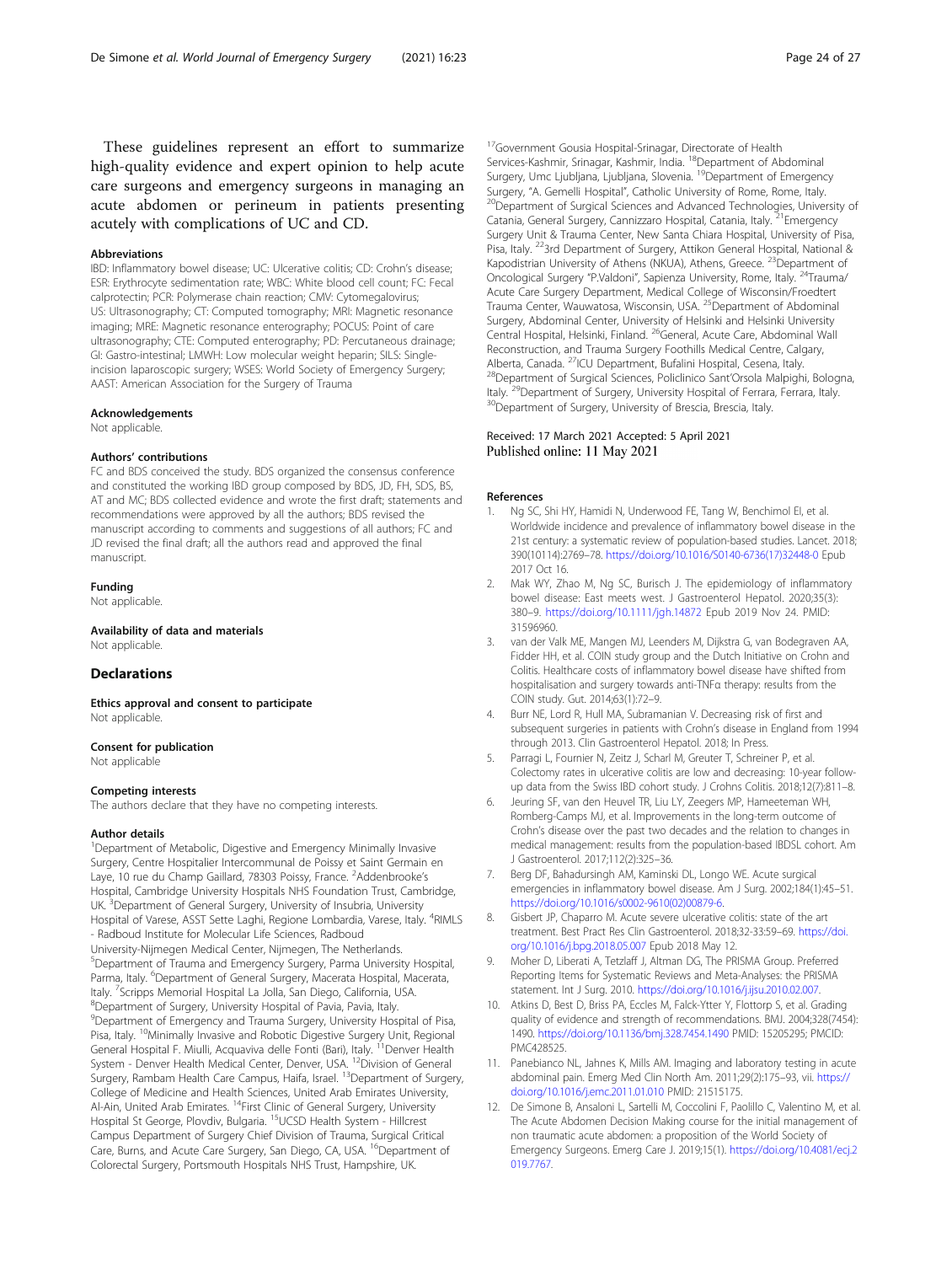- <span id="page-24-0"></span>13. Mosli MH, Zou G, Garg SK, Feagan SG, MacDonald JK, Chande N, et al. Creactive protein, fecal calprotectin, and stool lactoferrin for detection of endoscopic activity in symptomatic inflammatory bowel disease patients: a systematic review and meta-analysis. Am J Gastroenterol. 2015;110(6):802–19.
- 14. D'Haens G, Ferrante M, Vermeire S, Baert F, Noman M, Moortgat L, et al. Fecal calprotectin is a surrogate marker for endoscopic lesions in inflammatory bowel disease. Inflamm Bowel Dis. 2012;18(12):2218–24.
- 15. Vermeire S, Van Assche G, Rutgeerts P. Laboratory markers in IBD: useful, magic, or unnecessary toys? Gut. 2006;55(3):426–31. [https://doi.org/10.1136/](https://doi.org/10.1136/gut.2005.069476) [gut.2005.069476](https://doi.org/10.1136/gut.2005.069476) PMID: 16474109; PMCID: PMC1856093.
- 16. Cioffi M, Rosa AD, Serao R, Picone I, Vietri MT. Laboratory markers in ulcerative colitis: Current insights and future advances. World J Gastrointest Pathophysiol. 2015;6(1):13–22. <https://doi.org/10.4291/wjgp.v6.i1.13>.
- 17. Consigny Y, Modigliani R, Colombel JF, Dupas JL, Lémann M, Mary JY. A simple biological score for predicting low risk of short-term relapse in Crohn's disease. Inflamm Bowel Dis. 2006;12:551–7.
- 18. TRUELOVE SC, WITTS LJ. Cortisone in ulcerative colitis; preliminary report on a therapeutic trial. Br Med J. 1954;2(4884):375–8.
- 19. Travis SP, Farrant JM, Ricketts C, Nolan DJ, Mortensen NM, Kettlewell MG, et al. Predicting outcome in severe ulcerative colitis. Gut. 1996;38(6):905–10.
- 20. Kapsoritakis AN, Koukourakis MI, Sfiridaki A, Potamianos SP, Kosmadaki MG, Koutroubakis IE, et al. Mean platelet volume: a useful marker of inflammatory bowel disease activity. Am J Gastroenterol. 2001;96:776–81.
- 21. Webberley MJ, Hart MT, Melikian V. Thromboembolism in inflammatory bowel disease: role of platelets. Gut. 1993;34:247–51.
- 22. Tibble J, Teahon K, Thjodleifsson B, et al. A simple method for assessing intestinal inflammation in Crohn's disease. Gut. 2000;47:506–13.
- 23. Negrón ME, Rezaie A, Barkema HW, Rioux K, De Buck J, Checkley S, et al. Ulcerative colitis patients with clostridium difficile are at increased risk of death, colectomy, and postoperative complications: a population-based inception cohort study. Am J Gastroenterol. 2016;111(5):691–704.
- 24. Balram B, Battat R, Al-Khoury A, D'Aoust J, Afif W, Bitton A, et al. Risk factors associated with clostridium difficile infection in inflammatory bowel disease: a systematic review and meta-analysis. J Crohns Colitis. 2019;13(1):27–38.
- 25. Zhang WX, Ma CY, Zhang JG, He F, Liu QM, Cheng A, et al. Effects of cytomegalovirus infection on the prognosis of inflammatory bowel disease patients. Exp Ther Med. 2016;12(5):3287–93.
- 26. Khoury T, Daher S, Massarwa M, Hakimian D, Benson AA, Viener E, et al. A validated score assessing the risk of an intra-abdominal abscess in patients with Crohn's disease presenting at the emergency department. J Crohns Colitis. 2019;13(9):1131–7. <https://doi.org/10.1093/ecco-jcc/jjz043> PMID: 30768181.
- 27. Gauci J, Sammut L, Sciberras M, et al. Small bowel imaging in Crohn's disease patients. Ann Gastroenterol. 2018;31(4):395–405. [https://doi.org/10.2](https://doi.org/10.20524/aog.2018.0268) [0524/aog.2018.0268](https://doi.org/10.20524/aog.2018.0268).
- 28. Sousa HT, Brito J, Magro F. New cross-sectional imaging in IBD. Curr Opin Gastroenterol. 2018;34(4):194–207. [https://doi.org/10.1097/MOG.](https://doi.org/10.1097/MOG.0000000000000440) [0000000000000440](https://doi.org/10.1097/MOG.0000000000000440) PMID: 29846256.
- 29. Peyrin-Biroulet L, Panés J, Sandborn WJ, Vermeire S, Danese S, Feagan BG, et al. Defining disease severity in inflammatory bowel diseases: current and future directions. Clin Gastroenterol Hepatol. 2016;14(3):348–354.e17. [https://](https://doi.org/10.1016/j.cgh.2015.06.001) [doi.org/10.1016/j.cgh.2015.06.001](https://doi.org/10.1016/j.cgh.2015.06.001) Epub 2015 Jun 11. PMID: 26071941.
- 30. Bettenworth D, Bokemeyer A, Baker M, Mao R, Parker CE, Nguyen T, et al. Stenosis Therapy and Anti-Fibrotic Research (STAR) Consortium. Assessment of Crohn's disease-associated small bowel strictures and fibrosis on crosssectional imaging: a systematic review. Gut. 2019;68(6):1115–26. [https://doi.](https://doi.org/10.1136/gutjnl-2018-318081) [org/10.1136/gutjnl-2018-318081](https://doi.org/10.1136/gutjnl-2018-318081) Epub 2019 Apr 3. PMID: 30944110; PMCID: PMC6580870.
- 31. Sathananthan D, Rajagopalan A, Van De Ven L, Martin S, Fon J, Costello S, et al. Point-of-care gastrointestinal ultrasound in inflammatory bowel disease: an accurate alternative for disease monitoring. JGH Open. 2019;4(2):273–9. [https://](https://doi.org/10.1002/jgh3.12269) [doi.org/10.1002/jgh3.12269](https://doi.org/10.1002/jgh3.12269) PMID: 32280777; PMCID: PMC7144799.
- 32. Fiorino G, Bonifacio C, Peyrin-Biroulet L, Minuti F, Repici A, Spinelli A, et al. Prospective comparison of computed tomography enterography and magnetic resonance enterography for assessment of disease activity and complications in ileocolonic Crohn's disease. Inflamm Bowel Dis. 2011;17(5): 1073–80.
- 33. Mao R, Chen Y-J, Chen B-L, Xie X-H, He Y, Chen S-l, et al. Intra-cavitary contrast-enhanced ultrasound: a novel radiation-free method for detecting abscess-associated penetrating disease in Crohn's disease. J Crohn's Colitis. 2019;13(5):593–9. <https://doi.org/10.1093/ecco-jcc/jjy209>.
- 34. García-Blázquez V, Vicente-Bártulos A, Olavarria-Delgado A, Plana MN, van der Winden D. Zamora J; EBM-Connect Collaboration. Accuracy of CT angiography in the diagnosis of acute gastrointestinal bleeding: systematic review and meta-analysis. Eur Radiol. 2013;23(5):1181–90. [https://doi.org/1](https://doi.org/10.1007/s00330-012-2721-x) [0.1007/s00330-012-2721-x](https://doi.org/10.1007/s00330-012-2721-x) Epub 2012 Nov 29. PMID: 23192375.
- 35. Chiorean MV, Sandrasegaran K, Saxena R, Maglinte DD, Nakeeb A, Johnson CS. Correlation of CT enteroclysis with surgical pathology in Crohn's disease. Am J Gastroenterol. 2007;102(11):2541–50.
- 36. Maaser C, Sturm A, Vavricka SR, Kucharzik T, Fiorino G, Annese V, et al. ECCO-ESGAR guideline for diagnostic assessment in IBD part 1: initial diagnosis, monitoring of known IBD, detection of complications. J Crohns Colitis. 2019;13(2):144–64.
- 37. Krolak C, Rock C, Reiser M. Interventionelle Verfahren bei entzündlichen Darmerkrankungen [Radiological interventions in inflammatory bowel disease]. Radiologe. 2003;43(1):59–65, 96. [https://doi.org/10.1007/s00117-](https://doi.org/10.1007/s00117-002-0829-8) [002-0829-8](https://doi.org/10.1007/s00117-002-0829-8) PMID: 12552376. German.
- 38. Yamaguchi A, Matsui T, Sakurai T, Ueki T, Nakabayashi S, Yao T, et al. The clinical characteristics and out- come of intraabdominal abscess in Crohn's disease. J Gastroenterol. 2004;39:441–8.
- 39. He X, Lin X, Lian L, Huang J, Yao Q, Chen Z, et al. Preoperative percutaneous drainage of spontaneous intra-abdominal abscess in patients with Crohn's disease: a meta-analysis. J Clin Gastroenterol. 2015;49(9):e82– 90. <https://doi.org/10.1097/MCG.0000000000000219> PMID: 25216386.
- 40. Clancy C, Boland T, Deasy J, McNamara D, Burke JP. A meta-analysis of percutaneous drainage versus surgery as the initial treatment of Crohn's disease-related intra-abdominal abscess. J Crohns Colitis. 2016;10(2):202–8. <https://doi.org/10.1093/ecco-jcc/jjv198> Epub 2015 Oct 28. PMID: 26512133.
- 41. Perl D, Waljee AK, Bishu S, Higgins PDR, Wasnik AP, Stidham RW. Imaging features associated with failure of nonoperative management of intraabdominal abscesses in Crohn disease. Inflamm Bowel Dis. 2019;25(12): 1939-1944. [https://doi.org/10.1093/ibd/izz069.](https://doi.org/10.1093/ibd/izz069) PMID: 31294779; PMCID: PMC6855277.
- 42. Feagins LA, Holubar SD, Kane SV, Spechler SJ. Current strategies in the management of intra-abdominal abscesses in Crohn's disease. Clin Gastroenterol Hepatol. 2011;9:842–50.
- 43. Golfieri R, Cappelli A. Computed tomography-guided percutaneous abscess drainage in coloproctology: review of the literature. Tech Coloproctol. 2007; 11:197–208.
- 44. Wang SL, Wang ZR, Yang CQ. Meta-analysis of broad-spectrum antibiotic therapy in patients with active inflammatory bowel disease. Exp Ther Med. 2012;4:1051–6.
- 45. De Groof EJ, Carbonnel F, Buskens CJ, Bemelman WA. Abdominal abscess in Crohn's disease: multidisciplinary management. Dig Dis. 2014;32(s1):103–9. [https://doi.org/10.1159/000367859.](https://doi.org/10.1159/000367859)
- 46. Ponsioen CY, de Groof EJ, Eshuis EJ, Gardenbroek TJ, Bossuyt PMM, Hart A, et al. Laparoscopic ileocaecal resection versus infliximab for terminal ileitis in Crohn's disease: a randomised controlled, open-label, multicentre trial. Lancet Gastroenterol Hepatol. 2017;2(11):785–92.
- 47. Gionchetti P, Dignass A, Danese S, Magro Dias FJ, Rogler G, Lakatos PL, et al. 3rd European evidence-based consensus on the diagnosis and management of Crohn's disease 2016: part 2: surgical management and special situations. J Crohns Colitis. 2017;11(2):135–49.
- 48. Hansen TM, Targownik LE, Karimuddin A, Leung Y. Management of biological therapy before elective inflammatory bowel disease surgeries. Inflamm Bowel Dis. 2019;25(10):1613–20. <https://doi.org/10.1093/ibd/izz002> PMID: 30794289.
- 49. Cohen B, Fleshner P, Kane S. Anti-tumor necrosis factor is not associated with postoperative infections: results from prospective cohort of ulcerative colitis and Crohn's disease patients undergoing surgery to indentify risk factors for postoperative infections (PUCCINI). Gastroenterology. 2019;156:S–80.
- Quaresma AB, Yamamoto T, Kotze PG. Biologics and surgical outcomes in Crohn's disease: is there a direct relationship? Ther Adv Gastroenterol. 2020; 13:1756284820931738. <https://doi.org/10.1177/1756284820931738> Published 2020.
- 51. Mijač DD, Janković GLJ, Jorga J, Krstić MN. Nutritional status in patients with active inflammatory bowel disease: prevalence of malnutrition and methods for routine nutritional assessment. Eur J Int Med. 2010;21(4):315–9. [https://](https://doi.org/10.1016/j.ejim.2010.04.012) [doi.org/10.1016/j.ejim.2010.04.012](https://doi.org/10.1016/j.ejim.2010.04.012).
- 52. Braga M, Ljungqvist O, Soeters P, et al. ESPEN guidelines on parenteral nutrition: surgery. Clin Nutr. 2009;28(4):378–86. [https://doi.org/10.1016/j.](https://doi.org/10.1016/j.clnu.2009.04.002) [clnu.2009.04.002](https://doi.org/10.1016/j.clnu.2009.04.002).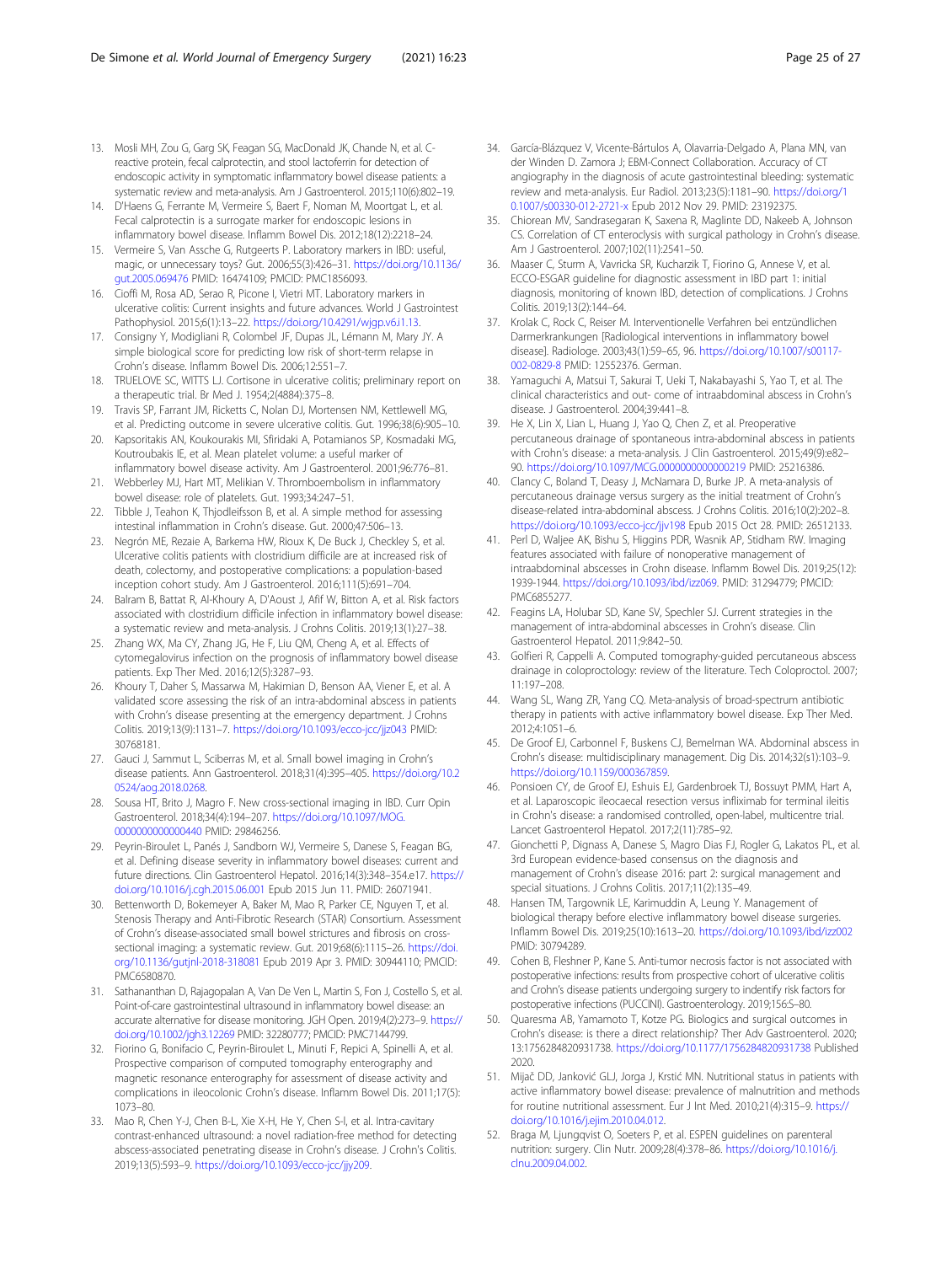- <span id="page-25-0"></span>53. Stoner PL, Kamel A, Ayoub F, Tan S, Iqbal A, Glover SC, et al. Perioperative care of patients with inflammatory bowel disease: focus on nutritional support. Gastroenterol Res Pract. 2018;2018:7890161. [https://doi.org/10.11](https://doi.org/10.1155/2018/7890161) [55/2018/7890161](https://doi.org/10.1155/2018/7890161) PMID: 30344603; PMCID: PMC6174741.
- 54. Schwartz E. Perioperative parenteral nutrition in adults with inflammatory bowel disease: a review of the literature. Nutr Clin Pract. 2016;31(2):159–70.
- 55. Brennan GT, Ha I, Hogan C, Nguyen E, Jamal MM, Bechtold ML, et al. Does preoperative enteral or parenteral nutrition reduce postoperative complications in Crohn's disease patients: a meta-analysis. Eur J Gastroenterol Hepatol. 2018;30(9):997–1002. [https://doi.org/10.1097/MEG.](https://doi.org/10.1097/MEG.0000000000001162) [0000000000001162](https://doi.org/10.1097/MEG.0000000000001162) PMID: 29738326.
- 56. Zhu Y, Xu L, Liu W, Qi W, Cao Q, Zhou W. Safety and efficacy of exclusive enteral nutrition for percutaneously undrainable abdominal abscesses in Crohn's disease. Gastroenterol Res Pract. 2017;2017:6360319. [https://doi.](https://doi.org/10.1155/2017/6360319) [org/10.1155/2017/6360319](https://doi.org/10.1155/2017/6360319) Epub 2017 Aug 30. PMID: 28947899; PMCID: PMC5602481.
- 57. Turner D, Walsh CM, Steinhart AH, et al. Response to corticosteroids in severe ulcerative colitis: a systematic review of the literature and a metaregression. Clin Gastroenterol Hepatol. 2007;5:103–10.
- 58. Laharie D, Bourreille A, Branche J, Allez M, Bouhnik Y, Filippi J, et al. Ciclosporin versus infliximab in patients with severe ulcerative colitis refractory to intravenous steroids: a parallel, open-label randomised controlled trial. Lancet. 2012;380(9857):1909–15.
- 59. Zangenberg MS, Horesh N, Kopylov U, El-Hussuna A. Preoperative optimization of patients with inflammatory bowel disease undergoing gastrointestinal surgery: a systematic review. Int J Color Dis. 2017;32(12): 1663–76. <https://doi.org/10.1007/s00384-017-2915-4> Epub 2017 Oct 19. PMID: 29051981.
- 60. Chapman RW, Selby WS, Jewell DP. Controlled trial of intravenous metronidazole as an adjunct to corticosteroids in severe ulcerative colitis. Gut. 1986;27:1210–2.
- 61. Mantzaris GJ, Hatzis A, Kontogiannis P, et al. Intravenous tobramycin and metronidazole as an adjunct to corticosteroids in acute, severe ulcerative colitis. Am J Gastroenterol. 1994;89:43–6.
- 62. Mantzaris GJ, Petraki K, Archavlis E, et al. A prospective randomized controlled trial of intravenous ciprofloxacin as an adjunct to corticosteroids in acute, severe ulcerative colitis. Scand J Gastroenterol. 2001;36:971–4.
- 63. Present DH, Rutgeerts P, Targan S, Hanauer SB, Mayer L, van Hogezand RA, et al. Infliximab for the treatment of fistulas in patients with Crohn's disease. N Engl J Med. 1999;340(18):1398–405.
- 64. Dewint P, Hansen BE, Verhey E, Oldenburg B, Hommes DW, Pierik M, et al. Adalimumab combined with ciprofloxacin is superior to adalimumab monotherapy in perianal fistula closure in Crohn's disease: a randomised, double-blind, placebo controlled trial (ADAFI). Gut. 2014;63(2):292–9.
- 65. Dignass A, Eliakim R, Magro F, Maaser C, Chowers Y, Geboes K, et al. Second European evidence-based consensus on the diagnosis and management of ulcerative colitis part 1: definitions and diagnosis. J Crohns Colitis. 2012; 6(10):965–90. <https://doi.org/10.1016/j.crohns.2012.09.003> Epub 2012 Oct 3 PMID: 23040452.
- 66. Aratari A, Papi C, Clemente V, Moretti A, Luchetti R, Koch M, et al. Colectomy rate in acute severe ulcerative colitis in the infliximab era. Dig Liver Dis. 2008;40(10):821–6. <https://doi.org/10.1016/j.dld.2008.03.014> Epub 2008 May 9. PMID: 18472316.
- 67. Biondi A, Zoccali M, Costa S, Troci A, Contessini-Avesani E, Fichera A. Surgical treatment of ulcerative colitis in the biologic therapy era. World J Gastroenterol. 2012;18(16):1861–70. <https://doi.org/10.3748/wjg.v18.i16.1861> PMID: 22563165; PMCID: PMC3337560.
- 68. Singh S, Al-Darmaki A, Frolkis AD, Seow CH, Leung Y, Novak KL, et al. Postoperative mortality among patients with inflammatory bowel diseases: a systematic review and meta-analysis of population-based studies. Gastroenterology. 2015;149(4):928–37. [https://doi.org/10.1053/j.gastro.2015.](https://doi.org/10.1053/j.gastro.2015.06.001) [06.001](https://doi.org/10.1053/j.gastro.2015.06.001) Epub 2015 Jun 6. PMID: 26055136.
- 69. Ordás I, Domènech E, Mañosa M, García-Sánchez V, Iglesias-Flores E, Rodríguez-Moranta F, et al. Post-operative morbidity and mortality of a cohort of steroid refractory acute severe ulcerative colitis: nationwide multicenter study of the GETECCU ENEIDA Registry. Am J Gastroenterol. 2018;113(7):1009–16. <https://doi.org/10.1038/s41395-018-0057-0> Epub 2018 May 1. PMID: 29713028.
- 70. Leeds IL, Truta B, Parian AM, Chen SY, Efron JE, Gearhart SL, et al. Early surgical intervention for acute ulcerative colitis is associated with improved postoperative outcomes. J Gastrointest Surg. 2017;21(10):1675–82. [https://](https://doi.org/10.1007/s11605-017-3538-3)

[doi.org/10.1007/s11605-017-3538-3](https://doi.org/10.1007/s11605-017-3538-3) Epub 2017 Aug 17. PMID: 28819916; PMCID: PMC6201293.

- 71. Leeds IL, Sundel MH, Gabre-Kidan A, Safar B, Truta B, Efron JE, et al. Outcomes for Ulcerative colitis with delayed emergency colectomy are worse when controlling for preoperative risk factors. Dis Colon Rectum. 2019;62(5):600–7. <https://doi.org/10.1097/DCR.0000000000001276> PMID: 30451754; PMCID: PMC6456379.
- 72. Maser EA, Deconda D, Lichtiger S, Ullman T, Present DH, Kornbluth A. Cyclosporine and infliximab as rescue therapy for each other in patients with steroid-refractory ulcerative colitis. Clin Gastroenterol Hepatol. 2008; 6(10):1112–6. <https://doi.org/10.1016/j.cgh.2008.04.035> PMID: 18928936.
- 73. Randall J, Singh B, Warren BF, Travis SP, Mortensen NJ, George BD. Delayed surgery for acute severe colitis is associated with increased risk of postoperative complications. Br J Surg. 2010;97(3):404–9. [https://doi.org/10.1](https://doi.org/10.1002/bjs.6874) [002/bjs.6874](https://doi.org/10.1002/bjs.6874) PMID: 20101648.
- 74. Autenrieth DM, Baumgart DC. Toxic megacolon. Inflamm Bowel Dis. 2012; 18(3):584–91. <https://doi.org/10.1002/ibd.21847> PMID: 22009735.
- 75. Sheth SG, LaMont JT. Toxic megacolon. Lancet. 1998;351(9101):509–13. [https://doi.org/10.1016/S0140-6736\(97\)10475-5](https://doi.org/10.1016/S0140-6736(97)10475-5) PMID: 9482465.
- 76. Grant CS, Dozois RR. Toxic megacolon: ultimate fate of patients after successful medical management. Am J Surg. 1984;147(1):106–10. [https://doi.](https://doi.org/10.1016/0002-9610(84)90042-4) [org/10.1016/0002-9610\(84\)90042-4](https://doi.org/10.1016/0002-9610(84)90042-4) PMID: 6691535.
- 77. Ausch C, Madoff RD, Gnant M, Rosen HR, Garcia-Aguilar J, Hölbling N, et al. Aetiology and surgical management of toxic megacolon. Color Dis. 2006;8(3): 195–201. <https://doi.org/10.1111/j.1463-1318.2005.00887.x> PMID: 16466559.
- 78. Greenstein AJ, Sachar DB, Gibas A, Schrag D, Heimann T, Janowitz HD, et al. Outcome of toxic dilatation in ulcerative and Crohn's colitis. J Clin Gastroenterol. 1985;7(2):137–43. [https://doi.org/10.1097/00004836-198504](https://doi.org/10.1097/00004836-198504000-00007) [000-00007](https://doi.org/10.1097/00004836-198504000-00007) PMID: 4008909.
- 79. Greenstein AJ, Barth JA, Sachar DB, Aufses AH Jr. Free colonic perforation without dilatation in ulcerative colitis. Am J Surg. 1986;152(3):272–5. [https://](https://doi.org/10.1016/0002-9610(86)90256-4) [doi.org/10.1016/0002-9610\(86\)90256-4](https://doi.org/10.1016/0002-9610(86)90256-4) PMID: 3752375.
- 80. Heppell J, Farkouh E, Dubé S, Péloquin A, Morgan S, Bernard D. Toxic megacolon. An analysis of 70 cases. Dis Colon Rectum. 1986;29(12):789–92. <https://doi.org/10.1007/BF02555345> PMID: 3792159.
- 81. Strate LL, Gralnek IM. ACG clinical guideline: management of patients with acute lower gastrointestinal bleeding. Am J Gastroenterol. 2016;111(4):459– 74. <https://doi.org/10.1038/ajg.2016.41> Epub 2016 Mar 1. Erratum in: Am J Gastroenterol. 2016;111(5):755. PMID: 26925883; PMCID: PMC5099081.
- 82. Cheung O, Regueiro MD. Inflammatory bowel disease emergencies. Gastroenterol Clin N Am. 2003;32(4):1269–88. [https://doi.org/10.1016/s0889-](https://doi.org/10.1016/s0889-8553(03)00095-5) [8553\(03\)00095-5](https://doi.org/10.1016/s0889-8553(03)00095-5) PMID: 14696307.
- 83. Nagata N, Niikura R, Aoki T, Moriyasu S, Sakurai T, Shimbo T, et al. Role of urgent contrast-enhanced multidetector computed tomography for acute lower gastrointestinal bleeding in patients undergoing early colonoscopy. J Gastroenterol. 2015;50(12):1162–72. [https://doi.org/10.1007/s00535-015-1](https://doi.org/10.1007/s00535-015-1069-9) [069-9](https://doi.org/10.1007/s00535-015-1069-9) Epub 2015 Mar 27. PMID: 25812518.
- 84. Khanna A, Ognibene SJ, Koniaris LG. Embolization as first-line therapy for diverticulosis-related massive lower gastrointestinal bleeding: evidence from a meta-analysis. J Gastrointest Surg. 2005;9:343–52.
- 85. Ali M, Ul Haq T, Salam B, Beg M, Sayani R, Azeemuddin M. Treatment of nonvariceal gastrointestinal hemorrhage by transcatheter embolization. Radiol Res Pract. 2013;2013:604328.
- Yata S, Ihaya T, Kaminou T, Hashimoto M, Ohuchi Y, Umekita Y, et al. Transcatheter arterial embolization of acute arterial bleeding in the upper and lower gastrointestinal tract with N-butyl-2-cyanoacrylate. J Vasc Interv Radiol. 2013;24:422–31.
- 87. Yi WS, Garg G, Sava JA. Localization and definitive control of lower gastrointestinal bleeding with angiography and embolization. Am Surg. 2013;79:375–80.
- 88. Krüger K, Heindel W, Dölken W, Landwehr P, Lackner K. Angiographic detection of gastrointestinal bleeding. An experimental comparison of conventional screen-film angiography and digital subtraction angiography. Investig Radiol. 1996;31:451–7.
- Kuhle WG, Sheiman RG. Detection of active colonic hemorrhage with use of helical CT: findings in a swine model. Radiology. 2003;228:743–52.
- 90. Belaiche J, Louis E, D'Haens G, Cabooter M, Naegels S, De Vos M, et al. Acute lower gastrointestinal bleeding in Crohn's disease: characteristics of a unique series of 34 patients. Belgian IBD Research Group. Am J Gastroenterol. 1999;94(8):2177–81. [https://doi.org/10.1111/j.1572-0241.1999.](https://doi.org/10.1111/j.1572-0241.1999.01291.x) [01291.x](https://doi.org/10.1111/j.1572-0241.1999.01291.x) PMID: 10445546.